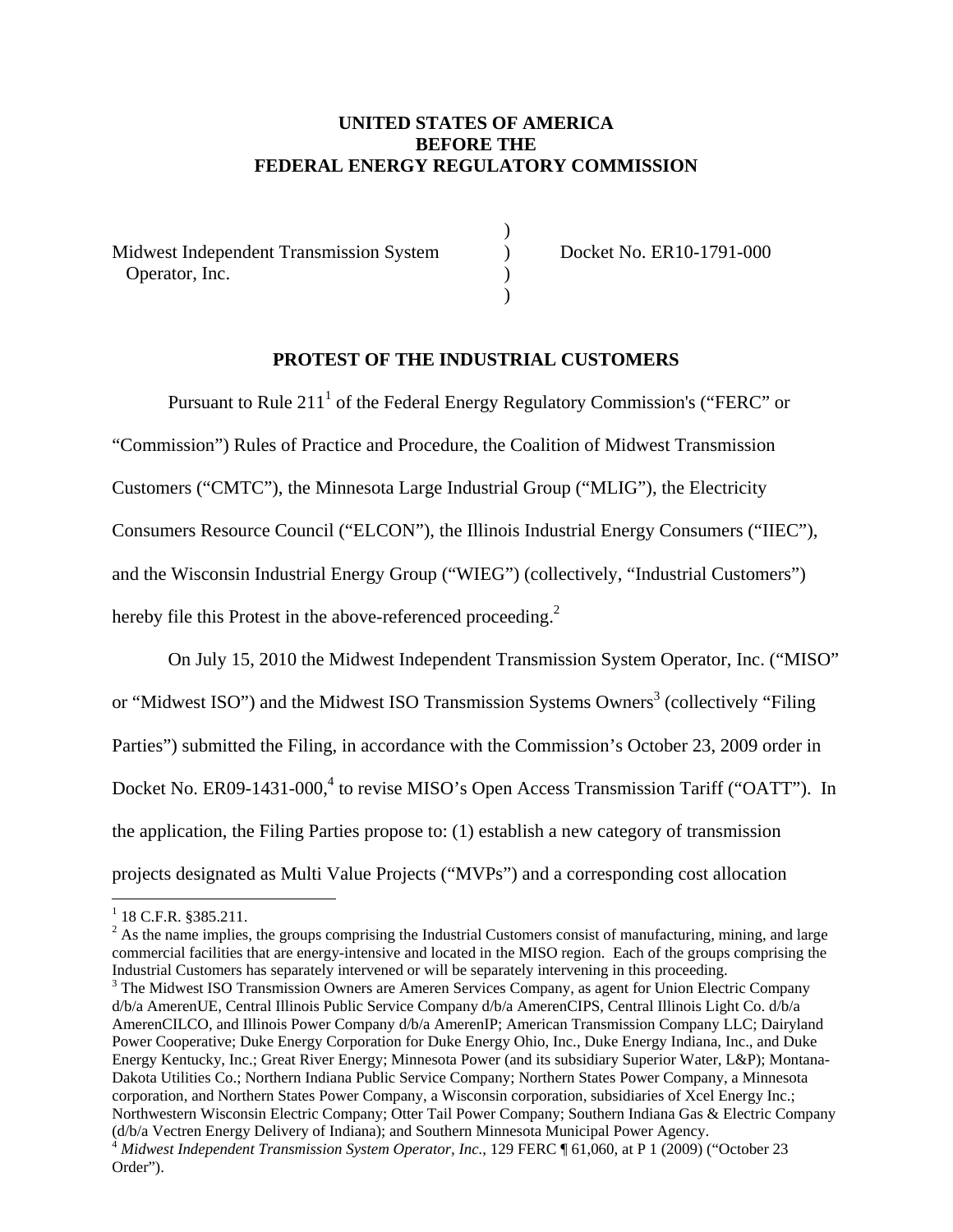methodology for such projects; (2) require that Generator Interconnection Projects ("GIP") arising within a defined time period share the costs of Network Upgrades on which they mutually rely; and (3) otherwise retain the cost allocation for Network Upgrades needed for GIPs that was conditionally accepted by the Commission in the October 23 Order.

In additional to the transmittal letter ("Transmittal Letter"), the application includes supporting documents as follows:

Tab A – Summary of Proposed Tariff Revisions

Tab B – Clean Tariff Sheets

Tab C – Redlined Tariff Sheets

Tab D – Ramey Testimony ("Ramey Testimony")

Tab E – Moeller Testimony ("Moeller Testimony")

Tab F – Lawhorn Testimony ("Lawhorn Testimony")

Tab G – Curran Testimony ("Curran Testimony")

Tab H – Laverty Testimony ("Laverty Testimony")

Tab I – Webb Testimony ("Webb Testimony")

Tab J – List of Starter Projects

Tab K – Midwestern Governors Association Letter

On July 19, 2010, as amended by an errata notice on July 20, 2010, the Commission set

the due date for comments on the Application as September 10, 2010. Pursuant to the

Commission's notice, Industrial Customers submit this Protest and the attached Affidavit of

James R. Dauphinais ("Dauphinais Affidavit").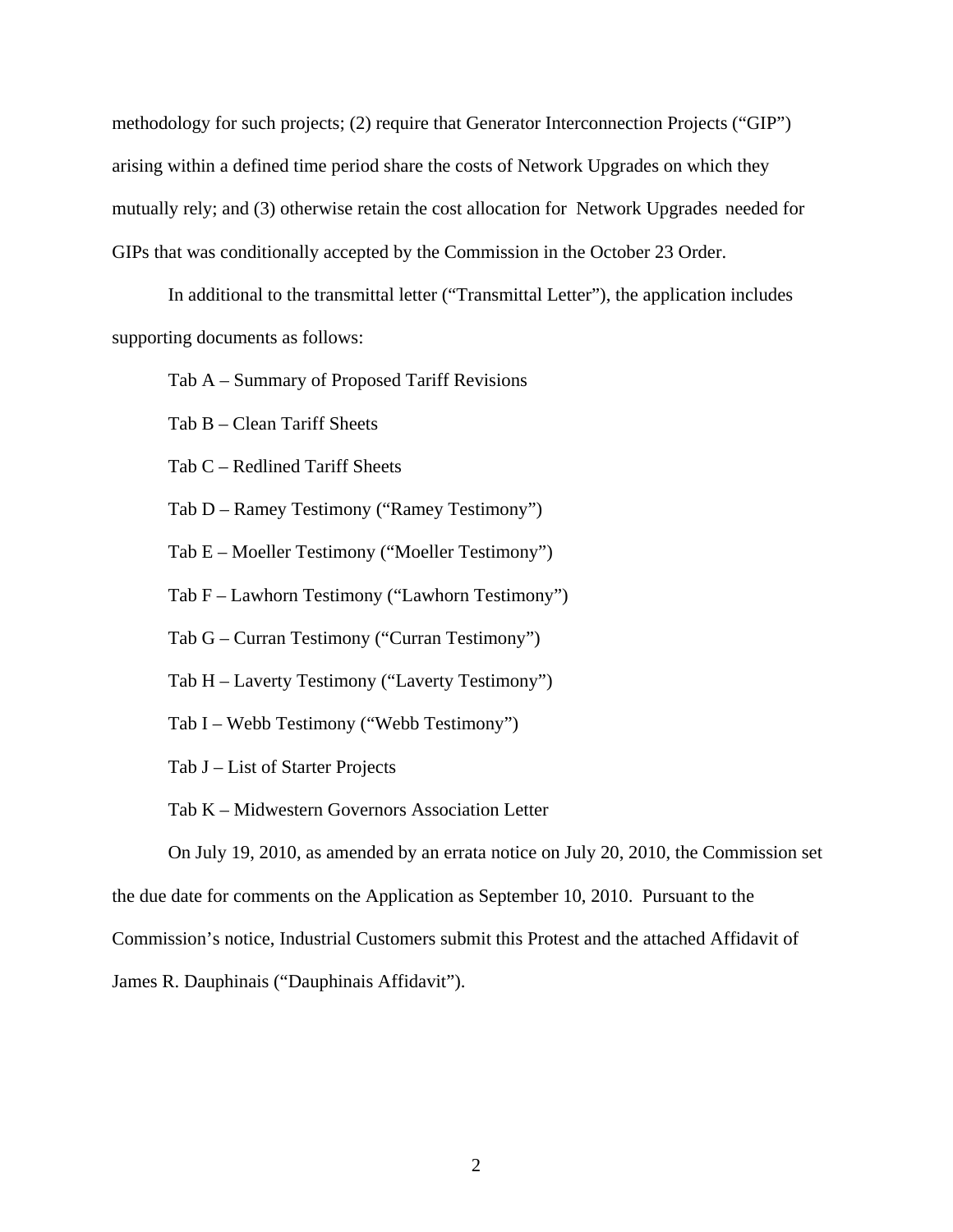#### **I. INTRODUCTION**

The history of events leading to the Filing is lengthy and conveyed in detail in their Transmittal Letter on pages 4 through 11. For the sake of brevity, Industrial Customers will not repeat that history.

In the Protest that follows, Industrial Customers consider the requirements set forth by the U.S. Court of Appeals for the Seventh Circuit ("Seventh Circuit")<sup>5</sup> as such requirements relate to the Commission's adoption of a method to allocate the cost of high voltage transmission facilities. Industrial Customers conclude that these requirements and the evidence submitted in this proceeding preclude the use of the Filing Parties proposed "socialized" cost allocation methodology. Industrial Customers also conclude that the revenue responsibility for such costs must be allocated in accordance with "cost causation" principles. Industrial Customers believe that those results are compelled by the Federal Power Act's "just and reasonable" standard as developed and applied by the Commission and the Courts.

For several years, the Commission has advocated the use of a locational marginal pricing ("LMP") methodology and "uniform clearing prices" to inform customers, regulators and investors in MISO and elsewhere about how to most effectively deploy capital. A relative comparison of zonal LMPs is said to convey something about "congestion" or the economic effect of available resources that are unable to reach the market because of reliability-defined limits of the physical system.

What happens when the Filing Parties' socialized energy-based cost allocation method is laid on top of the LMP price signal? In the case of new transmission investment for high voltage transmission facilities, the socialized energy-based cost allocation method operates (by design) to ignore the relationship between the need for incremental investment, the demonstrable benefits,

<sup>5</sup> *Illinois Commerce Comm'n v. FERC,* 576 F.3d 470, 476 (7th Cir. 2009) (*"ICC"*).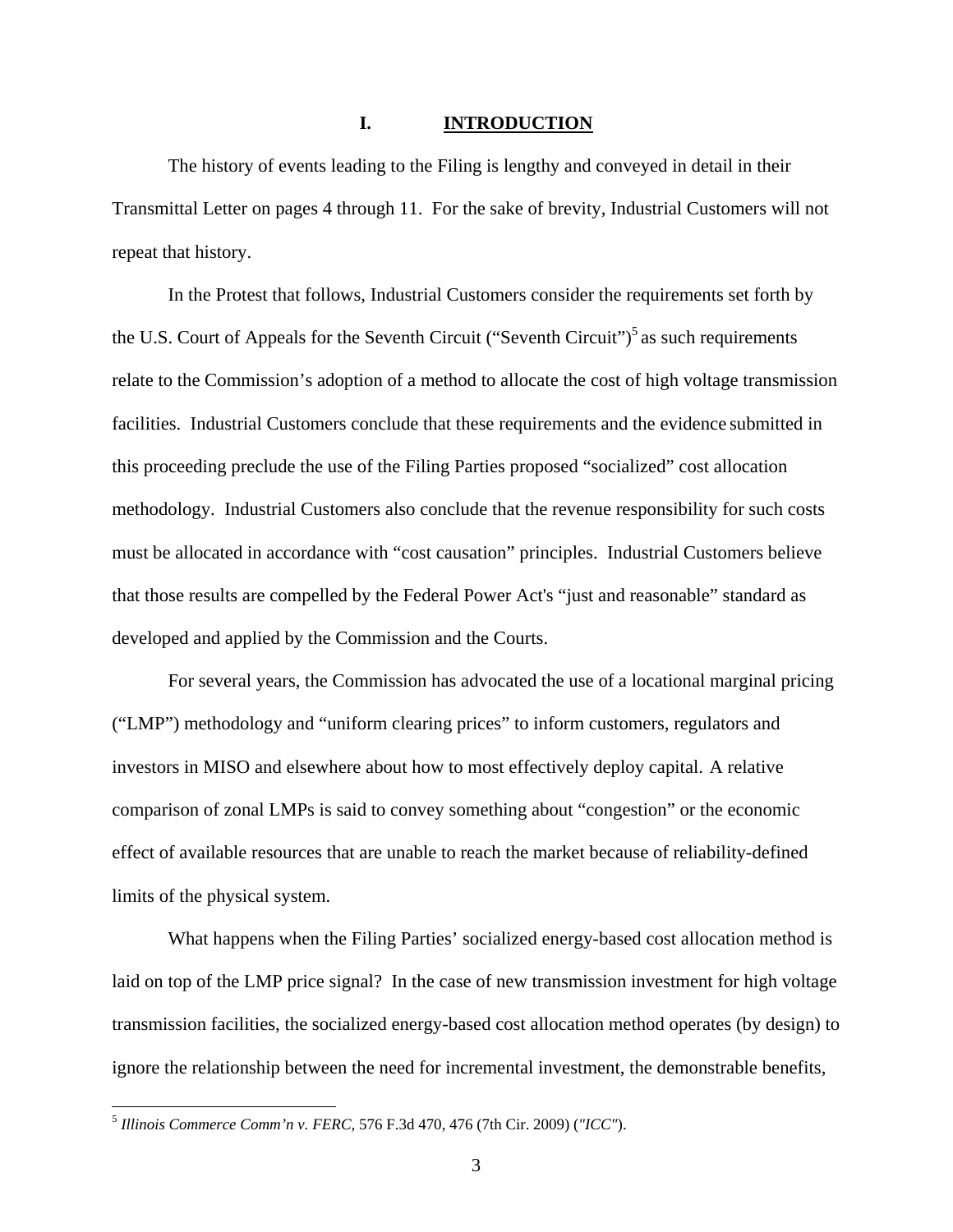and the resulting revenue responsibility derived from the application of rates and charges. Therefore, both on a stand-alone basis and from a broader perspective, the socialized energybased cost allocation method of allocating responsibility for the cost of new investment is neither just nor reasonable.

There are parties who will likely urge the Commission to adopt the socialized energybased cost allocation method reflected in the Filing. They will claim that this method is, administratively speaking, a convenient one. But any administrative convenience in the context of the Filing comes at the expense of ignoring cost causation principles and all the issues that must be addressed when these principles are honestly observed. The Seventh Circuit has commanded the Commission to do much more than to serve the goal of administrative convenience. The Commission must observe principles of cost-causation in assessing the justness and reasonable of a proposed allocation of transmission facility costs. The Filing does not abide by these principles. Accordingly, Industrial Customers urge the Commission to deny the relief requested in the Filing. Specifically, the Commission should find, as unjust, unreasonable, and unduly discriminatory, MISO's proposal to advance ill-defined public policy objectives by enabling certain transmission projects to obtain socialized cost allocations. Moreover, if such projects are enabled, the costs must not be allocated or recovered on a MWh basis as the Filing Parties propose. That aspect of the Filing, standing alone, renders it unjust and unreasonable.

### **II. PROTEST**

## **A. Filing Parties' Proposed Cost Allocation Proposal, Which Is Based On Overly Broad Notions Of Regional Benefits And Socialized Costs, Has Not Been Demonstrated To Be Just And Reasonable.**

Filing Parties propose to define a new class of transmission upgrades to be called multivalue projects ("MVPs") that are intended to support public policy objectives and affect multiple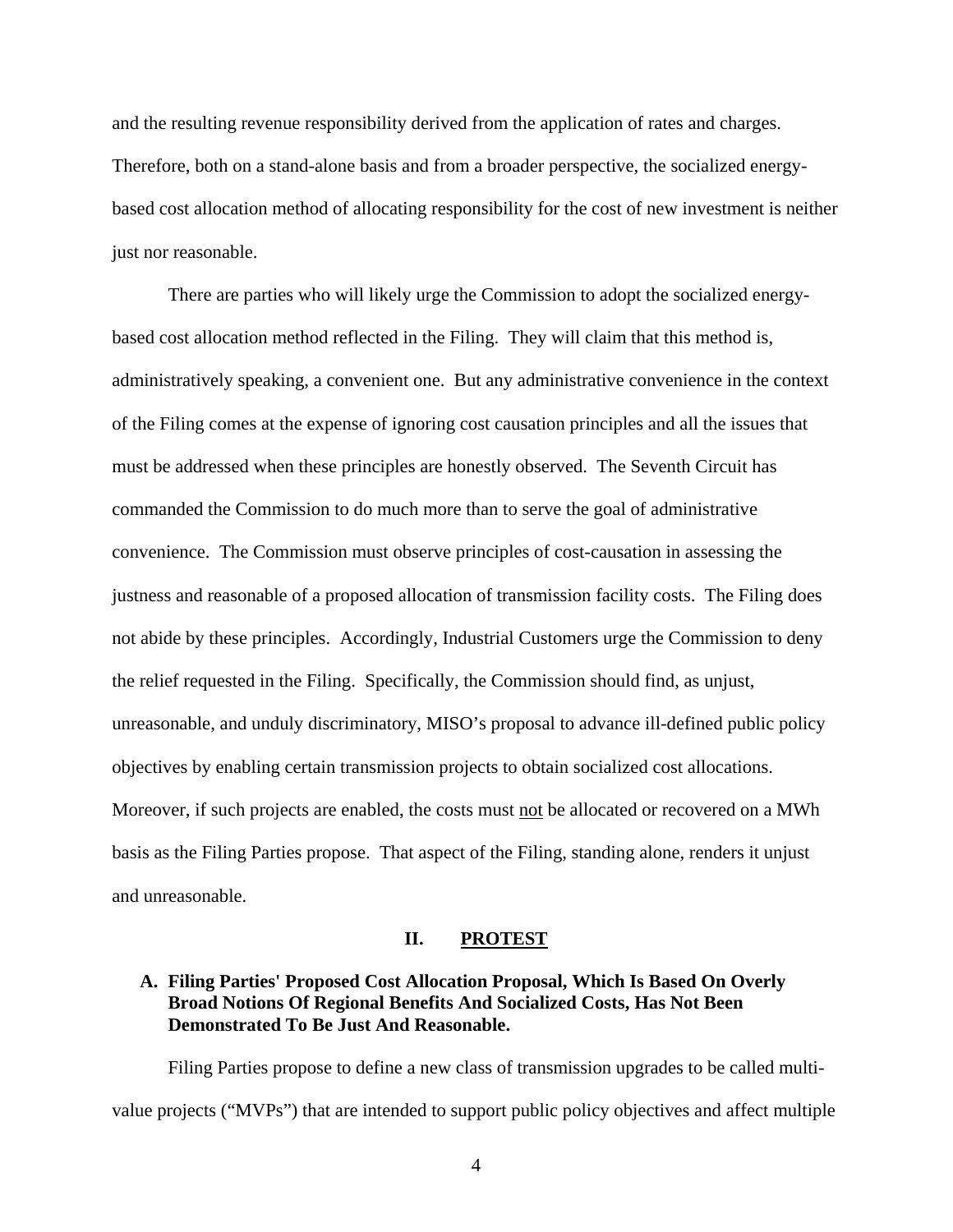transmission zones.<sup>6</sup> According to the Filing Parties, the MVP project classification is intended to facilitate the integration of location-constrained resources, including renewable generation resources, support MISO member and customer compliance with renewable portfolio standards, address multiple reliability needs and economic opportunities, and strike a better cost allocation balance than the current rules.<sup>7</sup> The Filing Parties state that regional loads and exports are expected to be the biggest users of MVP projects and that economic studies conducted by MISO show that MVP projects will provide wide regional benefits such as reduced congestion costs, reduction in transmission losses, and reduced capacity requirements.<sup>8</sup>

Currently, MISO's tariff permits regional cost sharing for projects that satisfy criteria to be classified as either a Baseline Reliability Project<sup>9</sup> or a Regionally Beneficial Project.<sup>10</sup> For MVPs, the Filing Parties proposed that projects must meet at least one of three criterion to be designated as an MVP. A project can qualify as an MVP under Criterion 1 if the project is driven by the need to satisfy delivery of energy to support a documented public policy law or mandate.<sup>11</sup> A project can qualify as an MVP under Criterion 2 if the project provides economic value across multiple pricing zones.<sup>12</sup> A project can qualify as an MVP under Criterion 3 if it addresses a transmission issues to comply with reliability standards and provides economic value  $across$  multiple pricing zones.<sup>13</sup>

<sup>6</sup> Transmittal Letter at 2.

 $\int_{8}^{7}$  *Id.* at 3.

 $9$  The costs of Baseline Reliability Projects are allocated among zones based upon a line outage distribution factor ("LODF") analysis to determine which zones are benefiting from the project.

 $\frac{10}{10}$  Curran Testimony at 29. For Regional Beneficial Projects Twenty percent (20%) of the cost for a Regionally Beneficial Project is allocated to all transmission customers through a system-wide rate. The remaining 80% of the project cost is allocated to all transmission customers in each of MISO's three planning sub-regions (West, East, and Central). The cost allocated to each of these sub-regions is based on the relative benefit each receives from the project, as determined by an economic benefit analysis.

 $11$  Curran Testimony at 30.

<sup>12</sup> *Id*. 13 *Id*.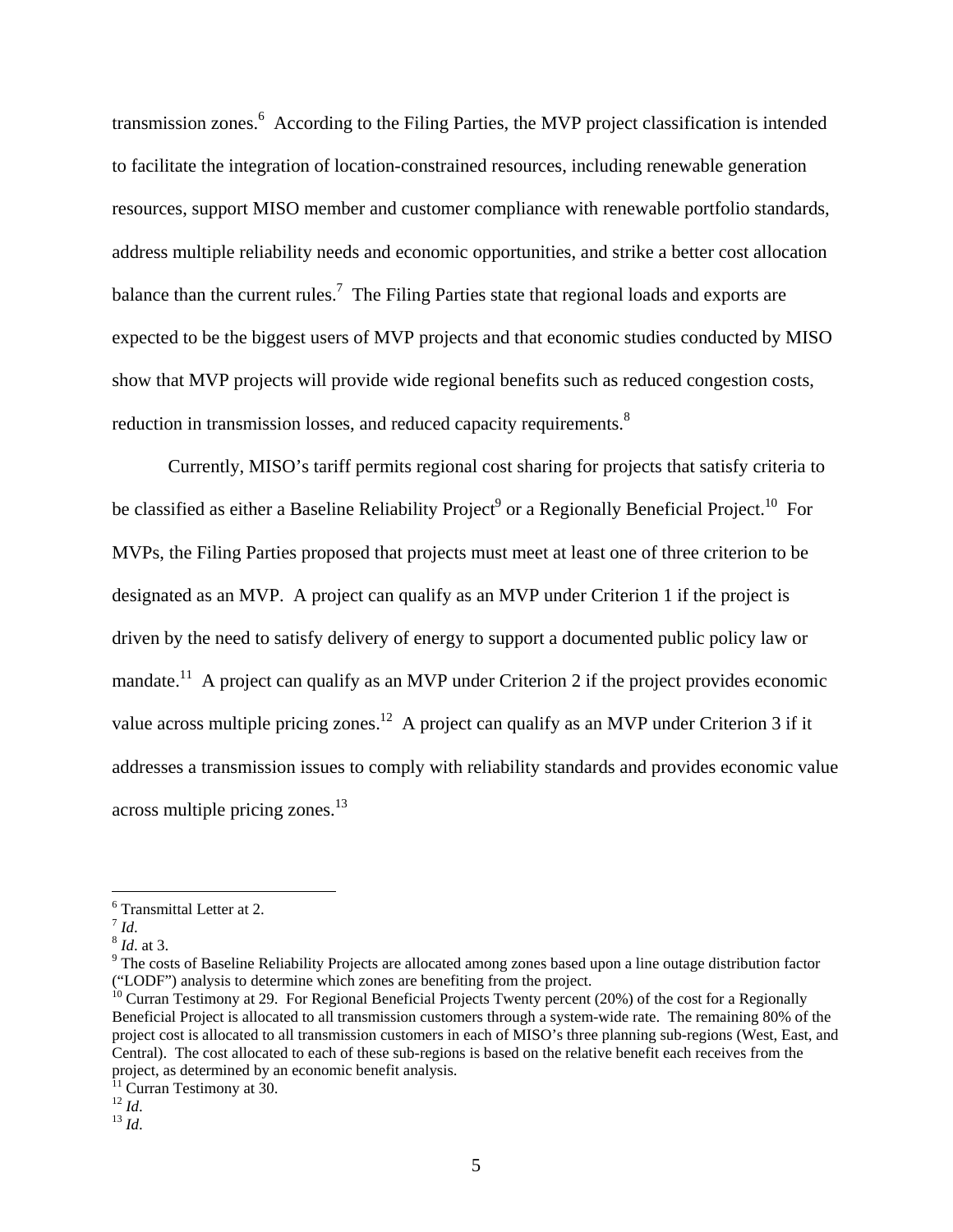The Filing Parties propose to allocate the costs of MVP projects by socializing the costs across MISO's entire system. The entire cost of MVP projects would be allocated to load and exports based on their energy usage. The Filing Parties claim that allocating all of the costs of MVP projects to load and exports based upon energy usage is appropriate in that the benefits of MVP projects are regional in nature.<sup>14</sup> The Filing Parties attempt to justify their energy-based cost allocation by suggesting that a significant portion of the benefits of MVPs would occur at times other than peak demand.<sup>15</sup> The Filing Parties reason that MVP projects will facilitate greater dispatch of wind resources, which operate at greater capacity during off-peak hours.<sup>16</sup> Because the Filing Parties envision that MVPs may reduce generation production costs, they argue an energy-based allocation is reasonable.<sup>17</sup> The Filing Parties claim that anticipated production cost benefits will be spread equally across MISO's three regional planning regions roughly commensurate with the distribution of energy, which supports the broad socialization of costs.18 The Filing Parties also claim their proposed cost allocation methodology would avoid involuntarily allocating costs to entities receiving no benefit and incorporates appropriate benefit metrics to determine MVP project benefits.<sup>19</sup> The Filing Parties recognize the courts have found that any cost allocation methodology must satisfy the requirement that the allocation of costs be at least roughly commensurate with benefits.20 The Filing Parties also argue that the Commission has found that an integrated system such as MISO's benefits all users of the network. $^{21}$ 

<sup>14</sup> *Id*. at 28-29. 15 *Id*. at 12. 16 *Id*. 17 *Id*. 18 *Id*. at 23.

<sup>&</sup>lt;sup>19</sup> Moeller Testimony at 4-5.  $20$  Transmittal Letter at 12.

<sup>21</sup> *Id*. at 14.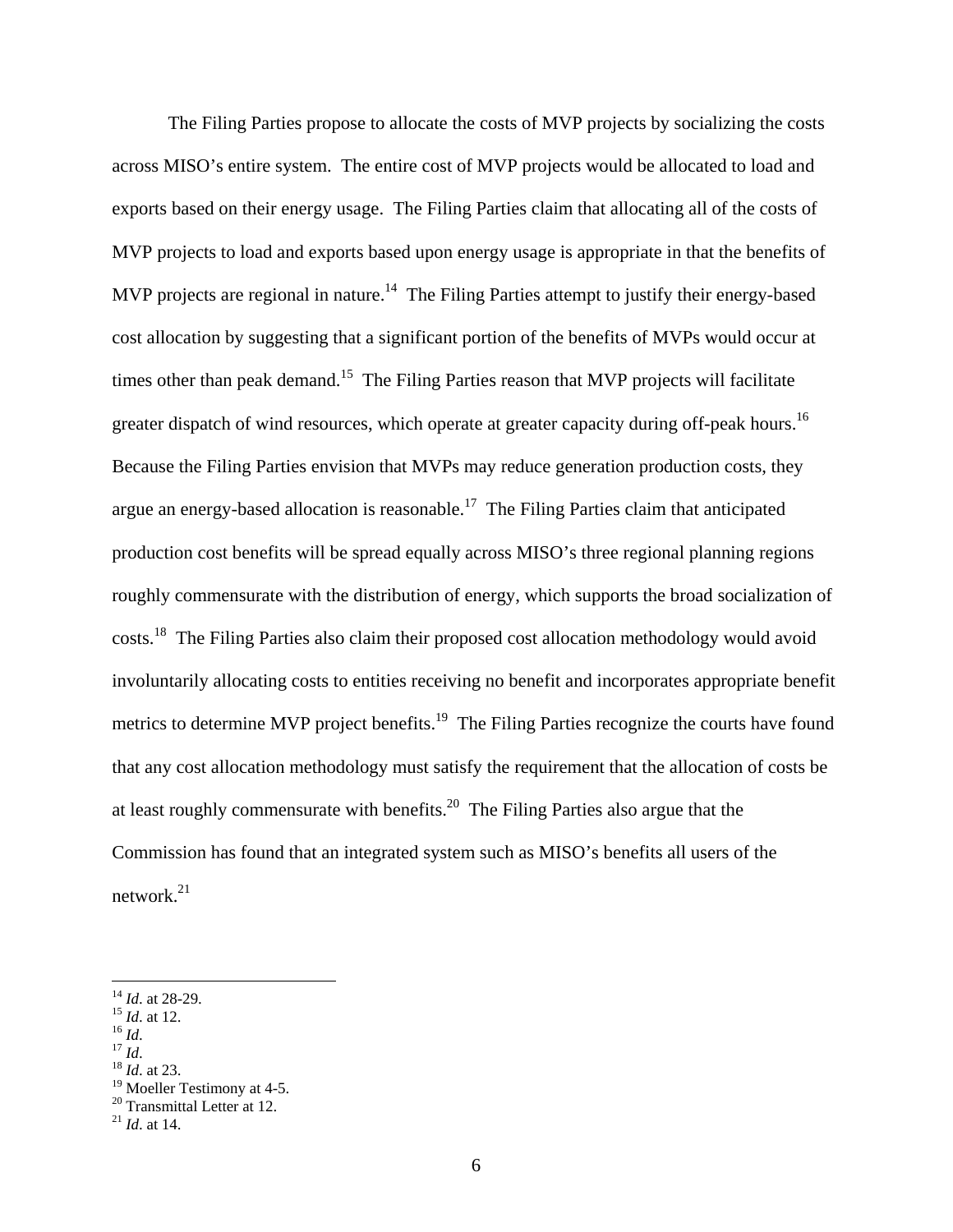The Filing Parties' cost allocation proposal is based on overly broad notions of regional benefits and has not been demonstrated to be just and reasonable. As discussed *infra*, the Filing Parties' cost allocation proposal would allocate costs to loads within the region even in instances in which MISO's own studies conclude there are **no** regional economic benefits and **no** benefits to the loads that are being allocated costs. These studies also do not demonstrate broad regional benefits. Further, the Filing Parties recognize that their proposal would result in a dramatic shifting to load certain costs that are presently allocated to interconnection generation resources, and the impacts from shifting these costs to loads could be substantial.<sup>22</sup> This shifting of costs would result from the MVP classification being applied to transmission projects that heretofore would, under MISO's currently approved tariff, only qualify as generation interconnection network upgrades. Far from being a regional benefit, such shifting of interconnection costs from the generation projects triggering the upgrade to load that may or may not benefit from the upgrades can only be appropriately characterized as an impermissible subsidy. FERC cannot accept the Filing Parties' proposal.

## **1. Socialization Of Costs May Occur Only When Benefits Are Broadly And Uniformly Attained.**

The principle of "beneficiary pays" is well established through both court cases and Commission cases. The judicial application of the principle first developed in early natural gas pipeline cases, which have a similar investment profile to the long transmission lines currently under proposal. And the statutory "just and reasonable" standard for rates is the same under the Federal Power Act as it is under the Natural Gas Act. The long line of "beneficiary pays" cases trace their origin to a seminal 1945 Supreme Court decision that stated, in an opinion frequently

 $22$  Curran Testimony at 4.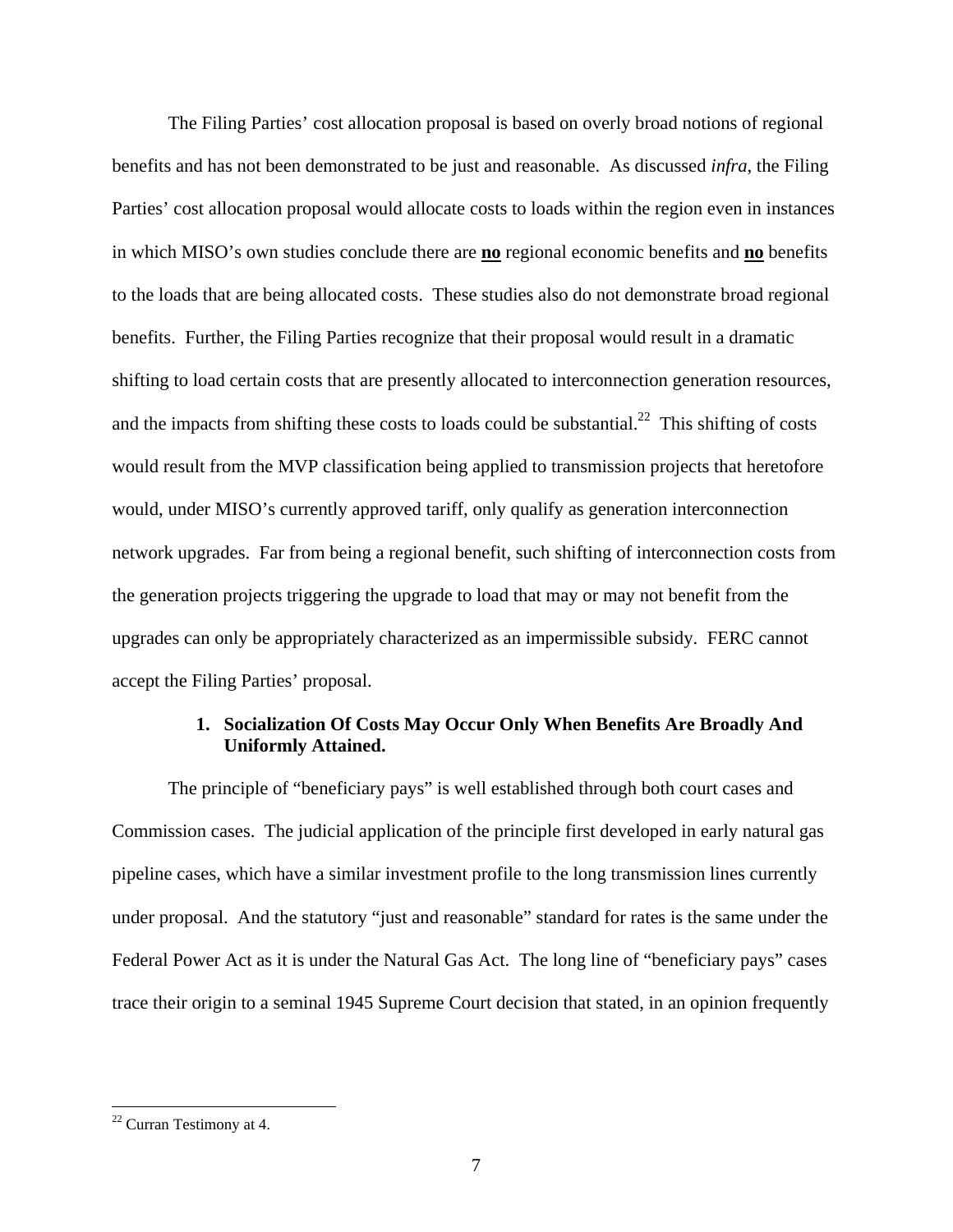cited by FERC, that "[t]he problem [to be addressed by a rate case] is to allocate to each class of the business its fair share of the costs." $^{23}$ 

The *Colorado Interstate Gas* principles subsequently were elucidated in a series of cases decided by the U.S. Court of Appeals for the District of Columbia Circuit ("D.C. Circuit"), beginning with *Algonquin Gas Trans. Co. v. FERC24* and including *Complex Consol. Edison Co. of New York v. FERC<sup>25</sup>* and *Transcontinental Gas Pipe Line Corp. v. FERC*. 26 All three cases involved allocating the costs of new facilities, with the D.C. Circuit addressing whether the costs of the new or expanded facilities should be allocated to the beneficiaries ("incremental pricing") or to all of the gas company's customers ("rolled-in pricing").

In all three cases, the court required FERC to "outline[ ] with reasonable particularity the system-wide benefits which each new facility produces" to justify rolled-in pricing.<sup>27</sup> Under these cases, there must be substantial and specific benefits to the system as a whole to justify socializing the costs of new facilities, otherwise those ratepayers that do not benefit subsidize those that do. $^{28}$ 

The principle of "beneficiary pays" has been considered by the courts, particularly in electricity cases, under the rubric of "cost causation." As the D.C. Circuit has explained, although "just and reasonable" provides a "spartan" statutory standard, "FERC and the courts

<sup>&</sup>lt;sup>23</sup> *Colorado Interstate Gas Co. v. FPC*, 324 U.S. 581, 588 (1945).<br><sup>24</sup> 948 F.2d 1305 (D.C. Cir. 1991).

<sup>25 165</sup> F.3d 992 (D.C. Cir. 1999).

<sup>26 518</sup> F.3d 916 (D.C. Cir. 2008).

<sup>27</sup> *Algonquin*, 948 F.3d at 1313, 1315 (this is not a theoretical exercise, but a question of fact dependent on "the impact the order would actually have on ultimate consumers"); *see Complex Consol.*, 165 F.3d at 998, 1006 (affirming FERC's holding that rolled-in rates were not just and reasonable based on FERC's conclusion that "the alleged system benefits postulated by JMC Power [were] insubstantial"); *Transcontinental*, 518 F.3d at 920 (affirming FERC's order adopting incremental rates where "FERC . . . correctly concluded that existing customers would have . . . subsidized the Cherokee shippers if [the gas company] had been allowed to roll in rates"). <sup>28</sup> *See, e.g., Transcontinental*, 518 F.3d at 921 ("Rolling in the power costs of the Cherokee compressors forced existing Transco customers to subsidize the power costs of compressors they had no need for . . . ."); *Algonquin*, 948 F.2d at 1313 ("What we do require, however, is that the Commission, before ordering a roll-in . . . offer more than a conclusionary statement that the existence of system-wide benefits renders it unjust to allocate facilities costs incrementally."); *Complex Consol.*, 165 F.3d at 997 ("[T]he weight of the evidence favored the conclusion that the [new] facilities provided neither operational benefits nor additional reliability to Tennessee's system customers.").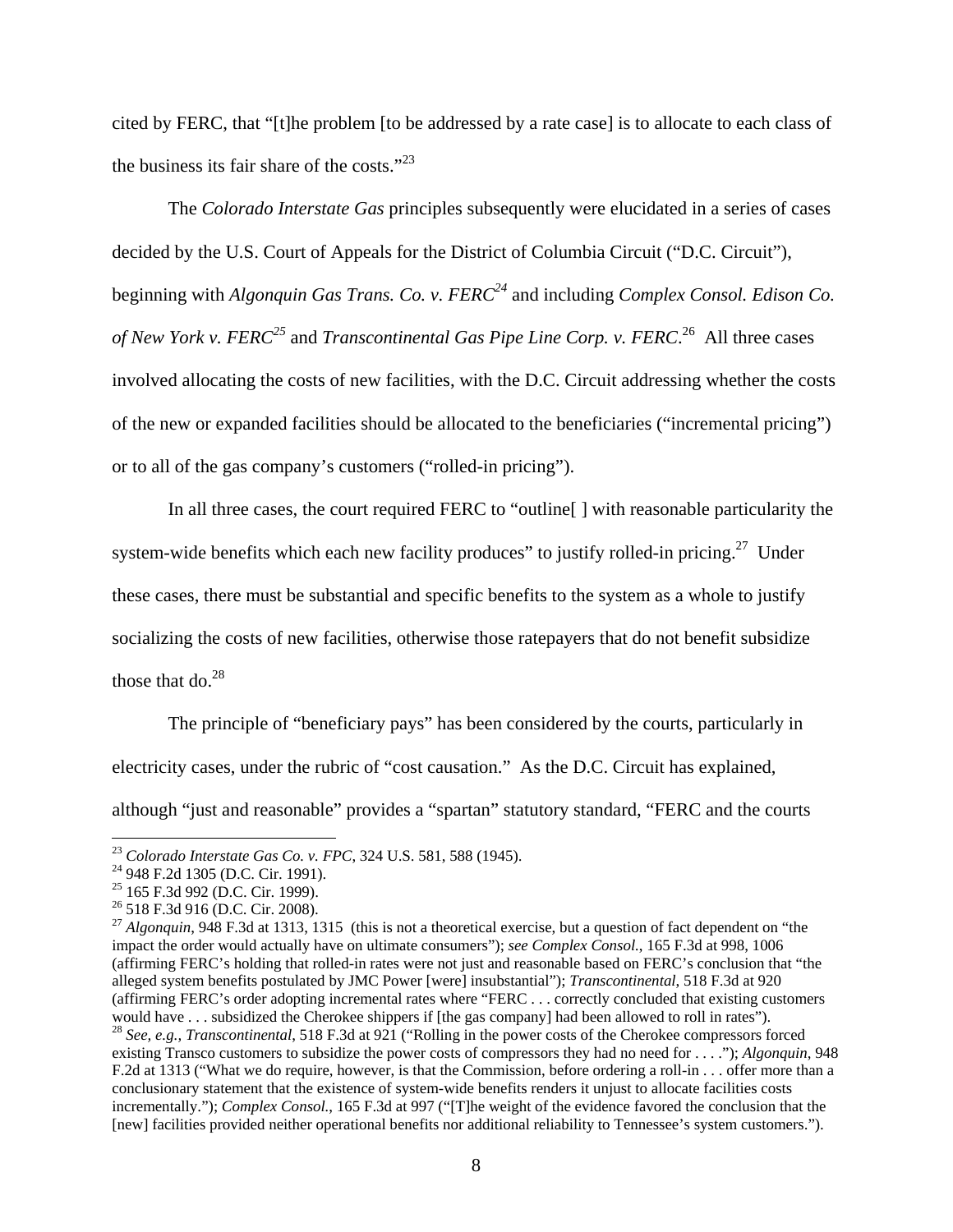have added flesh to these bare statutory bones, establishing what has become known . . . as the 'cost-causation' principle."29 The cost-causation principle is the "touchstone in any legal analysis of FERC-approved rate schemes," and it requires "that all approved rates reflect to some degree the costs actually caused by the customer who must pay them." *Id.; see also Village of Bethany v. FERC*, 276 F.3d 934, 937 (7th Cir. 2002) ("The overriding policy concern in a ratemaking proceeding is to establish rates that require each customer to bear a fair and proportional share of . . . costs.").

The D.C. Circuit has stated that compliance with the cost-causation principle must be evaluated "by comparing the costs assessed against a party to the burdens imposed or benefits drawn by that party."30 The court in *Midwest ISO* described FERC's cost-causation principle as "requir[ing] that all approved rates reflect to some degree the costs actually caused by the customers who must pay them.… Not surprisingly, we evaluate compliance with this unremarkable principle by comparing the costs assessed against a party to the burdens imposed or the benefits drawn by that party."<sup>31</sup>

<sup>&</sup>lt;sup>29</sup> K N Energy, Inc. v. FERC, 968 F.2d 1295, 1300 (D.C. Cir. 1992).<br><sup>30</sup> Midwest ISO Transmission Owners, 373 F.3d 1361, 1368-69 (D.C. Cir. 2004).<br><sup>31</sup> Id. (Citations omitted); *see also United Distribution Cos. v. FERC* 

<sup>(&</sup>quot;[c]ost causation correlates costs with those customers for whom a service is rendered or a cost is incurred"); *Cities of Riverside and Colton, California v. FERC*, 765 F.2d 1434, 1439 (9th Cir. 1985).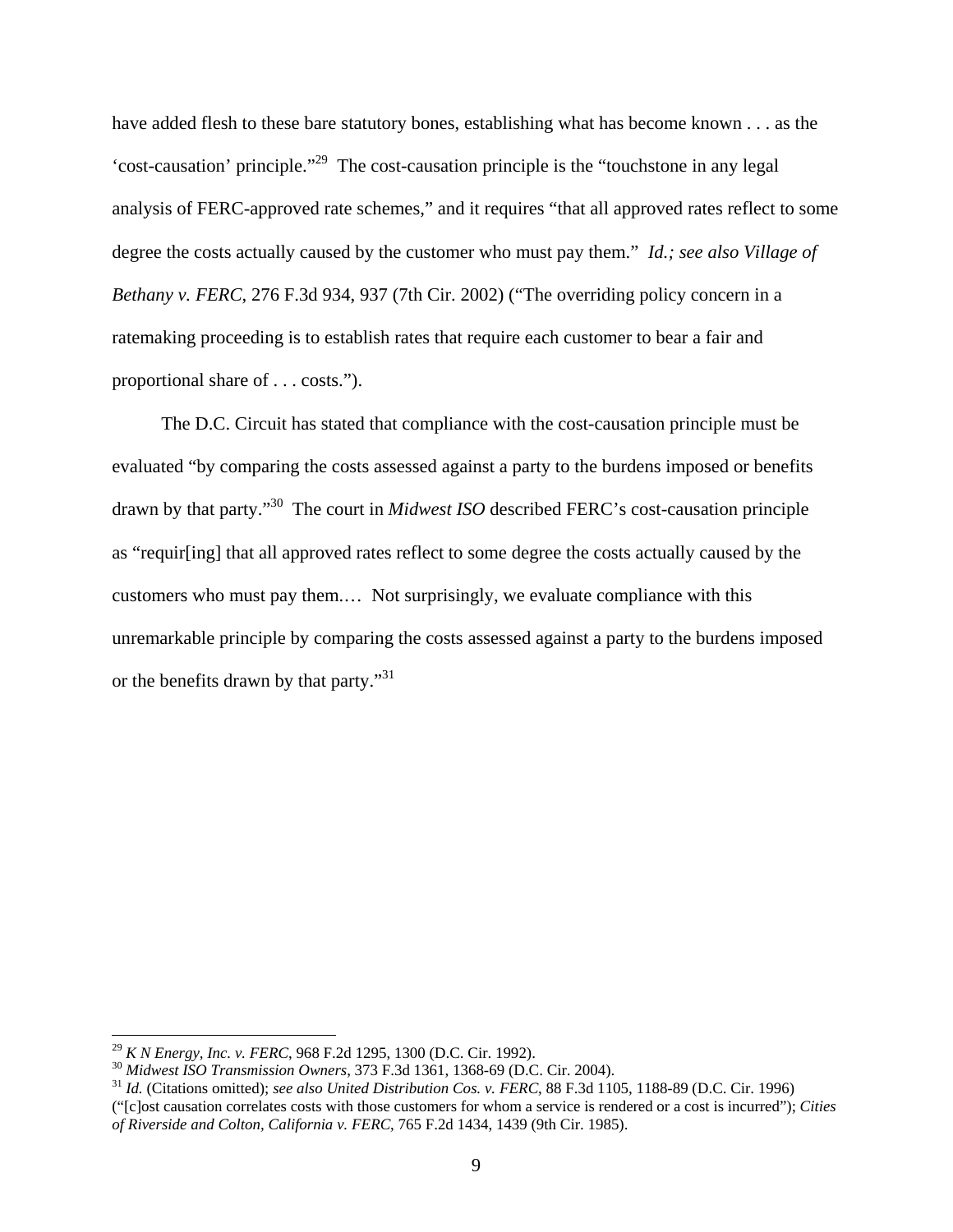Although FERC need not "allocate costs with exacting precision,"32 it may depart from the principle of cost-causation only in extraordinary circumstances and for a limited purpose.<sup>33</sup> A rate design that results in some ratepayers subsidizing the service of others is *prima facie* inconsistent with cost-causation and presumptively invalid. $34$ 

The Commission has described its "long standing policy" on utility cost allocation in these words: "Properly designed rates should produce revenues from each class of customers which match, as closely as practicable, the cost to serve each class or individual customer."<sup>35</sup> FERC has treated as black-letter law the principle that customers using a facility or service, or benefiting from a facility or service, must pay their fair share of the costs of the facility or service. FERC refers to this principle as "cost causation."<sup>36</sup> Implicit in the cost-causation analysis is the principle that each "customer pay[s] for the service [it] receive[s] and do[es] not subsidize service rendered on behalf of others."<sup>37</sup>

<sup>&</sup>lt;sup>32</sup> Midwest ISO Transmission Owners, 373 F.3d at 1369.

<sup>&</sup>lt;sup>33</sup> Transmission Access Policy Study Group v. FERC, 225 F.3d 667, 707 (D.C. Cir. 2000); see also *Sithe/Independence Power Partners, L.P. v. FERC*, 285 F.3d 1, 5 (D.C. Cir. 2002) (remanding to FERC to explain why it did not apply "a different method of refunds, based more closely on cost-causation principles"). Although cases such as *Midwest ISO Transmission Owners v. FERC* or *Western Massachusetts Electric Co. v. FERC* have approved system wide cost allocations, those allocations, unlike the allocation of transmission investment at issue here, were found to involve costs that created identifiable system-wide benefits. In *Midwest ISO Transmission Owners v. FERC*, the court identified both the substantial record evidence demonstrating that all parties being charged the cost adder at issue received benefits from the existence of the Midwest ISO and the fallacy of appellees' argument to the contrary. 373 F.3d at 1371. In *Western Massachusetts Electric Co. v FERC*, the choice was between assigning costs to an interconnecting generator or rolling the costs into a single utility's transmission rates. The court pointed to specific evidence, including load flow studies, supporting the benefits provided to all users of the utility's transmission system. Western Massachusetts Electric Co., 165 F.3d at 927-28.

the utility's transmission system. *Western Massachusetts Electric Co.,* 165 F.3d at 927-28. 34 *Sea Robin Pipeline Co. v. FERC*, 795 F.2d 182, 188 (D.C. Cir. 1986); *Nat'l Ass'n of Sec. Dealers, Inc. v. SEC*, 801 F.2d 1415, 1420 (D.C. Cir. 1986) ("Avoidance of cross-subsidization of services is a legitimate, non-arbitrary reason for requiring difficult cost allocations.").

<sup>35</sup> *New Dominion Energy Cooperative*, 122 FERC ¶ 61,174, P 41 (2008), *citing Alabama Electric Cooperative, Inc.* 

<sup>&</sup>lt;sup>36</sup> See, e.g., California Power Exchange Corp., 106 FERC ¶ 61,196, P 17 (2004), (the "well-established principle of cost causation requires that costs should be allocated, where possible, to customers based on customer benefits and cost incurrence"). *See also CAISO*, 103 FERC ¶ 61,114, P 26 ("[w]hile this fundamental idea of matching costs to customers is often referred to in terms of cost causation, it has also often been described in terms of the costs which 'should be borne by those who benefit from them'" (*quoting Gulf Power Co. v. FERC*, 983 F.2d 1095, 1100 (D.C.

<sup>&</sup>lt;sup>37</sup> *Empire State Pipeline and Empire Pipeline, Inc.,* 116 FERC ¶ 61,074 at P 115 (2006).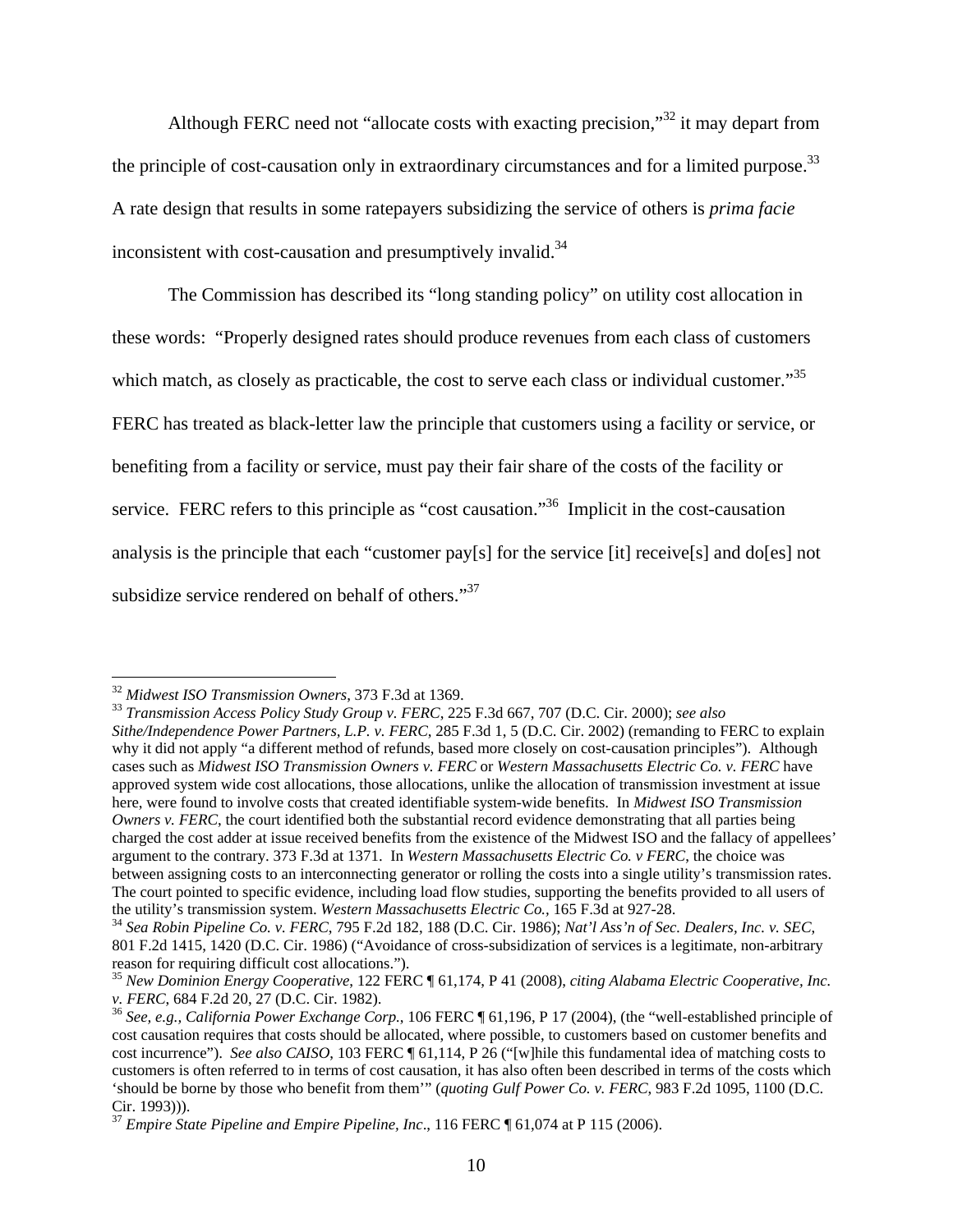Moreover, the Commission has found that a claim of "generalized system benefits" is

insufficient to justify charges – there must be a tangible, non-trivial benefit supported by the

record.<sup>38</sup> The Commission also has acknowledged that the principle of fairly allocating

transmission costs among those who use and benefit from transmission facilities fully applies to

RTO transmission rates.39

These principles have been invoked repeatedly by the Courts of Appeal on review of

Commission orders, most recently by the Seventh Circuit.<sup>40</sup> The Seventh Circuit unambiguously

explained how this principle must be applied in practice: $41$ 

We do not suggest that the Commission has to calculate benefits to the last penny, or for that matter to the last million or ten million or perhaps hundred million dollars. If it cannot quantify the benefits to the [M]idwestern utilities from new 500 kV lines in the East, even though it does so for 345 kV lines, but it has an articulable and plausible reason to believe that the benefits are at least roughly commensurate with those utilities' share of total electricity sales in PJM's region, then fine; the Commission can approve PJM's proposed pricing scheme on that basis. For that matter it can presume that new transmission lines benefit the entire network by reducing the likelihood or severity of outages. But it cannot use the presumption to avoid the duty of "comparing the costs assessed against a party to the burdens imposed or benefits drawn by that party. $142$ 

Practical considerations of economic efficiency and public policy also counsel in favor of

a "beneficiary pays" model of cost allocation. In a nutshell, the "beneficiary pays" model

establishes more economically justified incentives for new construction than cost allocation

<sup>38</sup> *See e.g*., *FPL Energy Marcus Hook, L.P. v. PJM Interconnection, L.L.C.*, 123 FERC **¶** 61,289 at P 50 (2008) (noting that "[e]very addition to the system could be characterized as providing some possible intangible system benefit by adding transmission capacity redundancy"); *Transcontinental Gas Pipe Line Corp.*, 112 FERC ¶ 61,170, 61,924-25 (2005). 39 *See Alliance Companies*, 94 FERC ¶ 61,070, 61,311-13; *Midwest Independent Transmission System Operator,* 

*Inc.*, 104 FERC ¶ 61,105, PP 50-51; *Ameren*, 105 FERC ¶ 61,216, PP 32, 57; *Midwest Independent Transmission System Operator, Inc.*, 106 FERC ¶ 61,262, P 6 n.10 (2004) (approving the Going Forward Principles).

<sup>&</sup>lt;sup>40</sup> *ICC*, 576 F.3d at 476 (citing *Midwest ISO Transmission Owners*, 373 F.3d at 1368).<br><sup>41</sup> Industrial Customers recognize that, notwithstanding these admonitions from the Seventh Circuit, the Commission has recently approved the socialized allocation of costs for the Southwest Power Pool*. Southwest Power Pool* 131 FERC ¶ 61,252 at P 80 (June 17, 2010) (citations omitted).

<sup>&</sup>lt;sup>42</sup> *Id.* at 477 (citations omitted).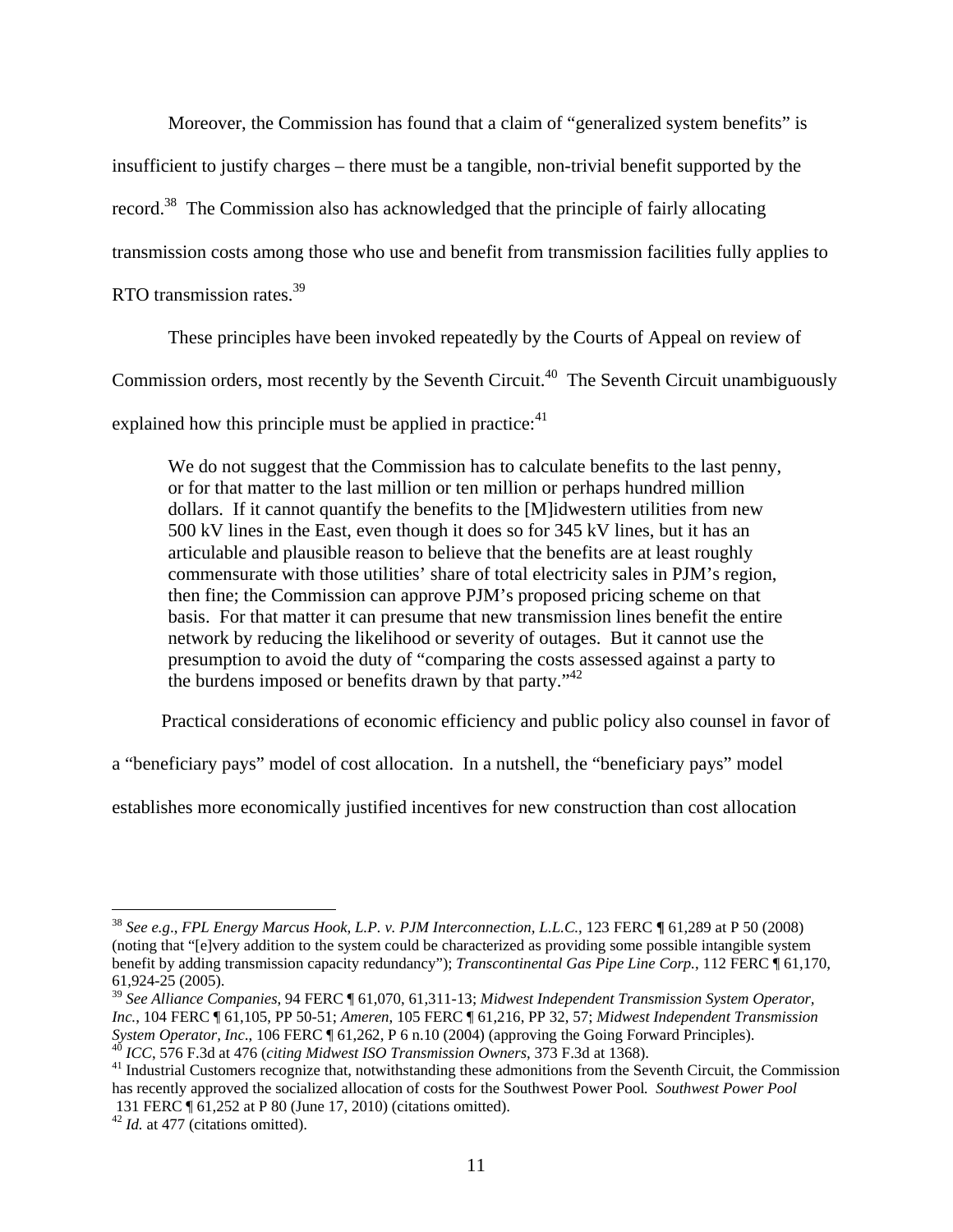models that socialize transmission costs, while also minimizing public opposition to potentially beneficial projects.

The "beneficiary pays" model of cost allocation results in greater economic efficiency by retaining a direct tie between the costs and the benefits of a given project, enabling the potential beneficiaries to appropriately determine whether the costs are worthwhile. Socialization distorts the economic incentives of participants by insulating the beneficiaries from the full costs. $43$ When market beneficiaries are not required to bear the full costs of a proposed project, they may push forward with a project even if it is economically inefficient (i.e., total costs exceed total benefits) because their private gain exceeds their reduced costs. On the other hand, those who are allocated costs based on actual, demonstrable benefits are less likely to object to the construction of new transmission facilities than those who are allocated costs based on an assumption that they will receive some general, unquantifiable benefit. The "beneficiary pays" model is, therefore, more likely to reduce controversy and assure that future transmission would be built where the costs truly are justified. The construction of transmission is perhaps the most controversial form of electric utility investment. Socialization of costs simply increases the coalition of interests that will oppose potentially beneficial system upgrades.

Industrial Customers believe that getting transmission cost allocation right is essential to ensuring that all consumers benefit from the lowest cost energy alternatives. Industrial Customers support the cost-effective development of clean energy resources -- both local and remote -- and any necessary increases in transmission capacity. Developing such resources at the lowest possible cost, however, requires that a cost allocation method send appropriate price signals for efficient siting decisions.

<sup>43</sup> *See Certification of New Interstate Natural Gas Pipeline Facilities*, 90 FERC ¶ 61,128, at 61,391-93 (2000) (Clarified Policy Statement) (recognizing that subsidies send the wrong price signals to the market, leading to inefficient investment decisions).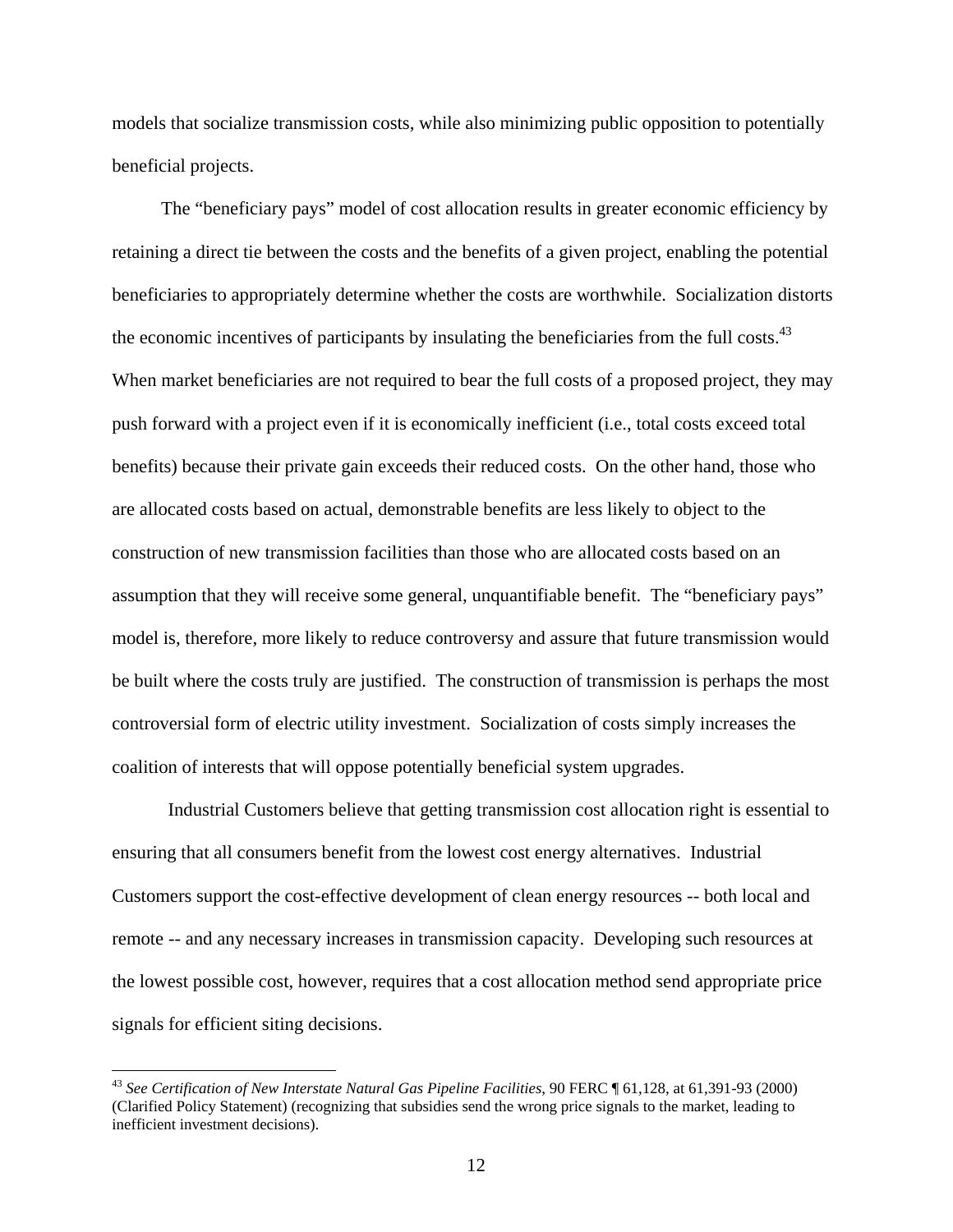The Filing Parties recognize their cost allocation proposal is the result of the perceived need to facilitate interconnection of large amounts of wind resources in the region. Thus, the cost allocation debate is, first and foremost, a generation-to-load or generation-to-market issue. As such, the costs of transmission facilities should be allocated and recovered in the same manner as traditional generation-to-load and interconnection projects. This is especially true if the transmission facilities would not have been built in the near future but for the need for wind integration with its markets. For that reason, such transmission facilities cannot be treated as pure public goods worthy of public funding or broad-based socialization in rates.

Ultimately, then, the Commission may only approve a cost allocation method based on a factual demonstration of consistency with cost causation. In particular, "mere reliance on economic theory cannot substitute for substantial record evidence."<sup>44</sup> To fulfill this precedential mandate, the Commission cannot avoid "comparing the costs assessed against a party to the burdens imposed or benefits received by that party" "based on substantial evidence in the record."<sup>45</sup>

## **2. The Studies Conducted To Date By MISO Do Not Demonstrate Broad Regional Benefits.**

The evidence submitted by the Filing Parties in this proceeding does not support a broad socialization of costs associated with MVP projects. The studies conducted to date by MISO do not provide evidence of regional benefits sufficient to justify allocating 100% of the costs of MVPs regionally to load based upon energy usage.

The Filing Parties proffer the testimony of three witnesses to support its claims of broad regional benefits associated with MVP. The first, Clair J. Moeller, simply makes an unsupported conclusion in his testimony that the Filing Parties' cost allocation proposal allocates costs to

<u>.</u>

<sup>44</sup> *Elec. Consumer Resource Council v. FERC*, 747 F.2d 1511, 1514 (D.C. Cir. 1984). 45 *Illinois Commerce Com'n*, 493 F.3dat 477-78.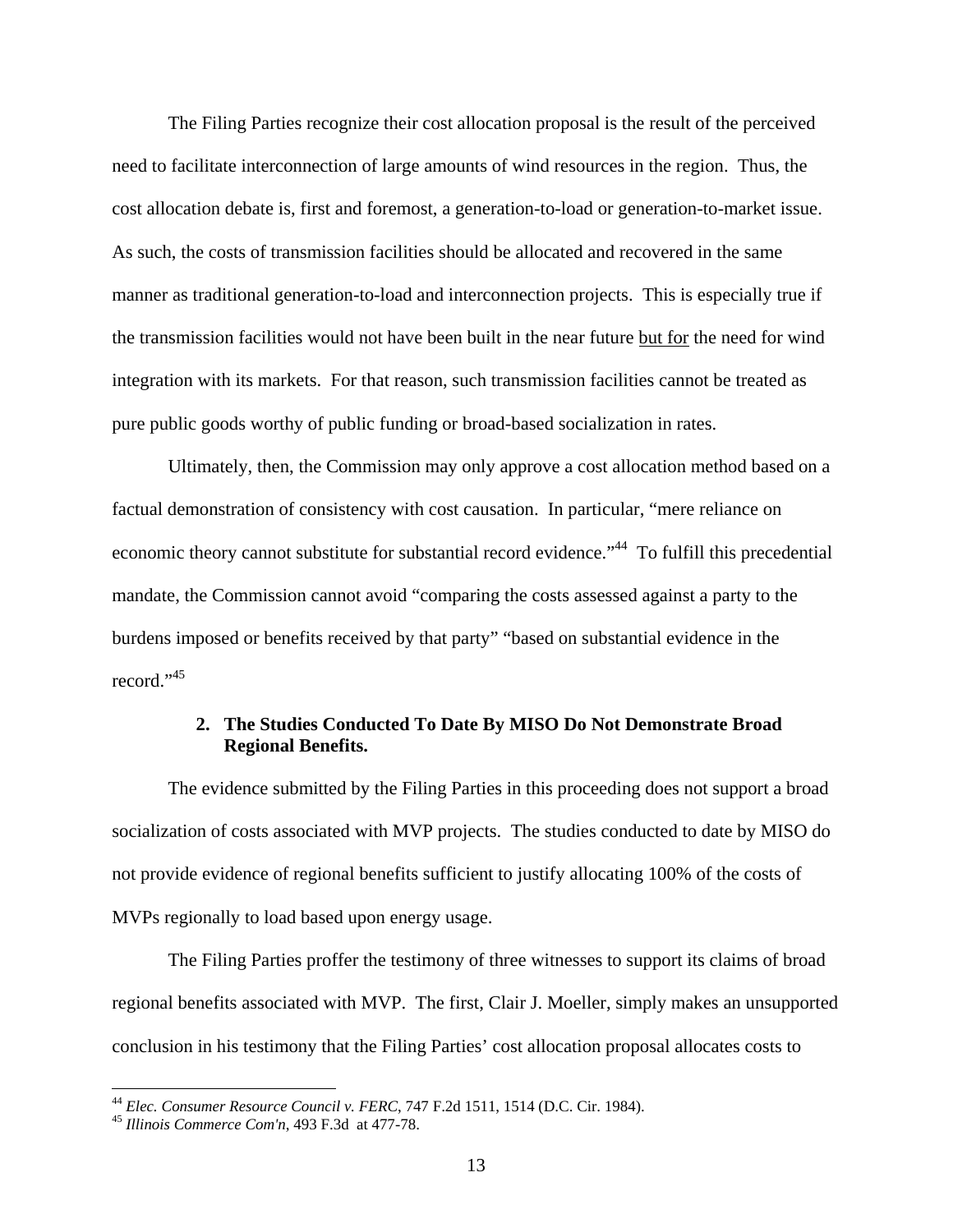those entities benefiting from the construction of facilities in a manner roughly commensurate with the benefit.<sup>46</sup>

The Filing Parties witness John Lawhorn describes the production cost modeling undertaken by MISO as part of its studies:

The Midwest ISO annual potential adjusted production cost savings from the MVP starter projects ranged from \$297 million to \$423 million in year 2015 and \$402 million to \$1.3 billion in year 2025 under the five future scenarios. Each Midwest ISO Planning Region has positive adjusted production cost savings potential under nearly all scenarios. The distribution of savings is generally evenly divided through the regions with slightly more savings in the Midwest ISO East Planning Region.

Lawhorn Testimony at 13. Mr. Lawhorn states that the savings are "evenly divided" among

MISO's three planning regions. However, he offers no evidence as to whether the distribution of

purported benefits is generally evenly divided on an intraregional basis within MISO's planning

regions, and it cannot simply be assumed this is the case.

Further, a production cost model simulates the costs of operating the generation fleet

across the region.<sup>47</sup> It does not represent the simulated costs to load. Load cost is the cost that

load serving entities pay to have their load served; it is the MW of load multiplied by the load-

weighted LMP. MISO did conduct studies estimating load cost associated with the MVP starter

projects. These studies show that:

Midwest ISO annual load cost savings potential associated with the MVP starter projects ranged from \$**14 million** to \$984 million in year 2015 and **-\$19 million** to \$2 billion in year 2025 under the five future scenarios. A negative load cost savings is the result of neighboring pools having access to less expensive generation that was previously unavailable due to transmission constraints. As outside pools access less expensive generation their load costs decrease; however, the load costs for the source pool increase.

 $\overline{a}$ 46 Moeller Testimony at 4.

<sup>47</sup> Lawhorn Testimony at 4.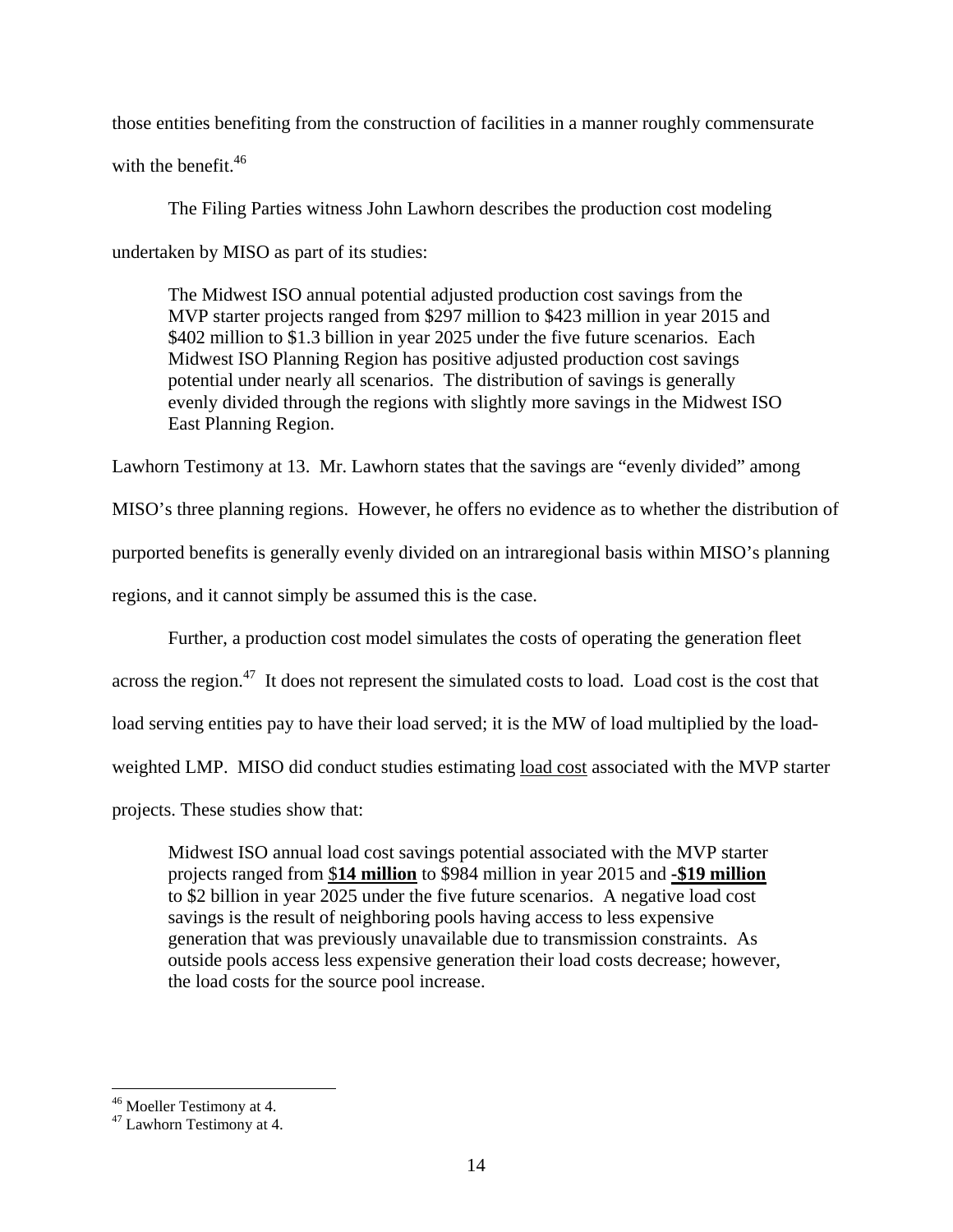Lawhorn Testimony at 13 (emphasis added). Thus, in some scenarios studied by MISO, the benefit to load in the MISO region ranged from *de minimus* (\$14 million) to negative (-\$19 million). These study results strongly suggest the Filing Parties' cost allocation proposal will result in load in the MISO region underwriting the cost of transmission upgrades in the region that simply allow greater exports by MISO generators. As importantly, Mr. Lawhorn offers no evidence whatsoever that the distribution of load cost savings (or the additional costs in some scenarios) will be generally distributed roughly commensurate with the Filing Parties' proposed cost allocation. This reason alone supports a conclusion that the Filing Parties' proposed cost allocation methodology is not just and reasonable. Further, requiring load to underwrite transmission investments to expand export opportunities for generation resources is the antithesis of a cost allocation methodology that allocates costs to those benefiting, as required by court precedent.

 Mr. Lawhorn also identifies that MVP starter projects have the potential to reduce average losses from 3.09% to 2.82% in 2015 and provide estimated savings of \$68 million. Under a study assuming the construction of a 765kV overlay, the potential loss savings in 2025 is estimated by Mr. Lawhorn at \$104 million. However, Mr. Lawhorn provides no evidence that the benefits of reduced losses will be generally distributed across the MISO region. MISO's energy market, which relies on locational marginal prices, reflects the use of marginal losses. When marginal losses are used, the cost of losses varies throughout the network and customers are charged more for losses than the actual cost of losses. The over-collected losses are rebated back to load as a credit, but not in proportion to their actual losses because the Commission has determined this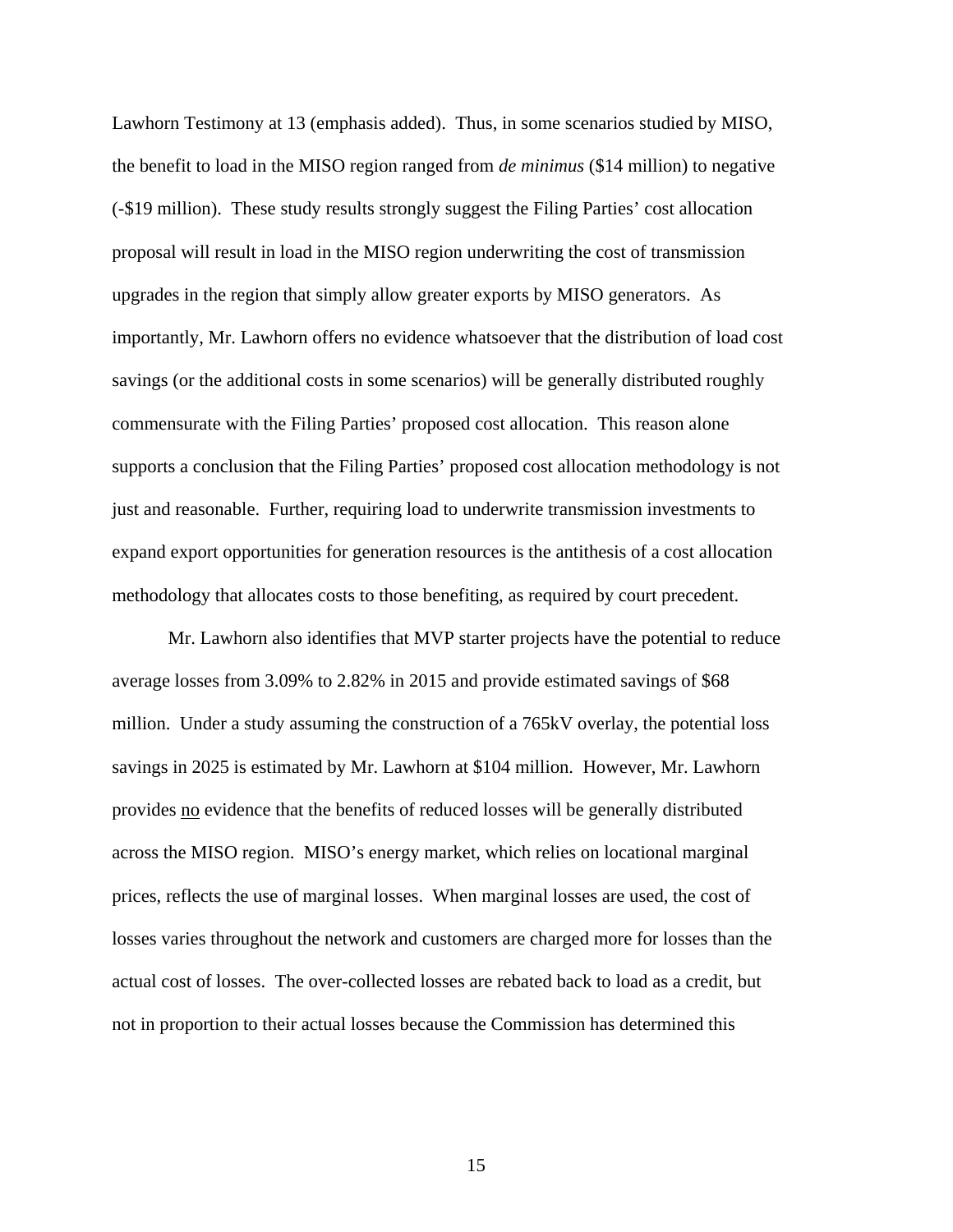would eliminate an important pricing signal.<sup>48</sup> The Commission has recognized this method of refunding over-collected losses may result in larger entities within a balancing authority receiving more of a refund than deserved, while smaller entities with a balancing authority might receive less than deserved.<sup>49</sup> Given the use of marginal losses within the region, it cannot simply be assumed that a reduction in average system losses as a result of transmission upgrades provides widespread regional benefits necessary to support a broad-based socialization of the costs of MVPs.

 Mr. Lawhorn also testifies that reducing transmission losses will reduce the level of generation capacity reserves necessary to maintain system reliability. He states that MISO studies indicated that capacity reserves may be reduced by 100 MW in 2015, which can provide \$110 million in annual savings based upon an assumed \$960,000 per MW-year cost of new entry.<sup>50</sup> However, the cost of new entry cited by Mr. Lawhorn in his testimony grossly overstates (by a factor of ten) reasonable estimates of the cost of new entry. In fact, this value significantly exceeds the estimated costs of new entry that MISO has requested the Commission accept in other proceedings<sup>51</sup> as well as recent estimates from the MISO's independent market monitor. Using the far more realistic cost of new entry of \$90,000 per MW-year that was proposed by MISO last year would suggest that a 100 MW reduction in capacity reserves could reduce system costs by approximately \$9.6 million dollars annually. But there is no evidence provided by the Filing Parties that a reduced capacity margin obligation will provide broad benefits across the MISO region. Under the MISO's current resource adequacy construct, MISO will

<sup>48</sup> *Atlantic City Electric Company*, *et al*. 115 FERC ¶ 61, 132 at P 24 (2006).

<sup>&</sup>lt;sup>49</sup> *Wisconsin Public Power Inc. v. FERC*, 493 F.3d 239, 377 (D.C. Cir. 2007).<br><sup>50</sup> Lawhorrn Testimony at 15.

<sup>51</sup> *See Midwest Indep. Trans. Sys. Operator, Inc.*, Docket No. ER08-394-007, 009 (Nov. 19, 2008); *Midwest Indep. Trans. Sys. Operator, Inc.*, ER10-2090-0000 (Aug. 2, 2010).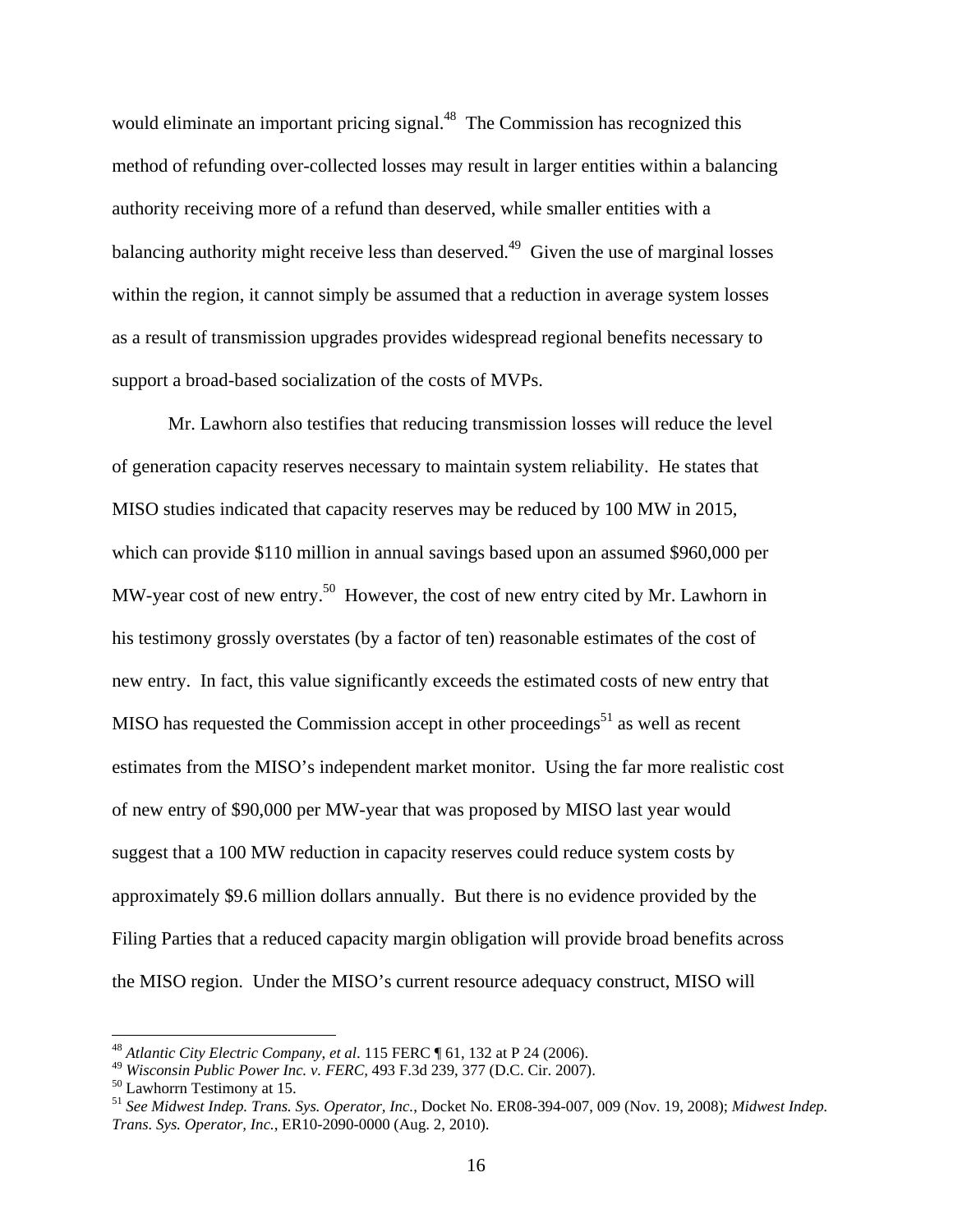impose a higher reserve margin obligation on a sub-region in the event that MISO's loss of load equivalent ("LOLE") studies identify transmission constraints that limit imports into the region.<sup>52</sup> Further, and much to Industrial Customers' chagrin, the Commission has directed MISO to consider whether locational capacity elements should be incorporated into the MISO resource adequacy construct.<sup>53</sup> Thus, it cannot simply be assumed that a transmission upgrade in any particular location in the MISO region will permit MISO to reduce capacity margin obligations uniformly throughout the region.

 The Filing Parties' witness Jennifer Curran reiterates many of the same benefits claims alleged by Mr. Lawhorn – i.e., touted benefits associated with lower production costs, reduced losses, and lower capacity margins. Ms. Curran's testimony largely regurgitates Mr. Lawhorn's testimony in these areas, including his erroneous assumptions regarding the cost of new entry. However, Ms. Curran also claims that MVP projects may provide reliability benefits in several ways, implying that such reliability benefits support a broad socialization of the cost of  $MVPs$ .<sup>54</sup>

 As the courts have recognized, any transmission upgrade can be claimed to have produced some reliability benefit because the transmission grid is an integrated network. Mere claims of reliability benefits do not, however, provide sufficient support to justify socialization of the costs of all transmission upgrades:

No doubt there will be *some* benefit to the Midwestern utilities just because the network *is* a network, and there have been outages in the Midwest. But enough of a benefit to justify the costs that FERC wants shifted to those utilities? Nothing in the Commission's opinions enables an answer to that question. Although the Commission did say that a 500 kV transmission line has twice the capacity of a 345 kV line, it added that "the *reliability* of 500 kV and above circuits in terms of momentary and sustained interruptions is 70 percent more reliable than 138 kV circuits and 60 percent more than 230 kV circuits on a per mile basis," *PJM* 

<sup>52</sup> Module E, MISO Tariff § 68.3.

<sup>&</sup>lt;sup>53</sup> *Midwest Indep. Trans. Sys. Operator, Inc.*, 126 FERC  $\parallel$  61,144 (2009) and 131 FERC  $\parallel$  61,128 (2010).<br><sup>54</sup> Curran Testimony at 27.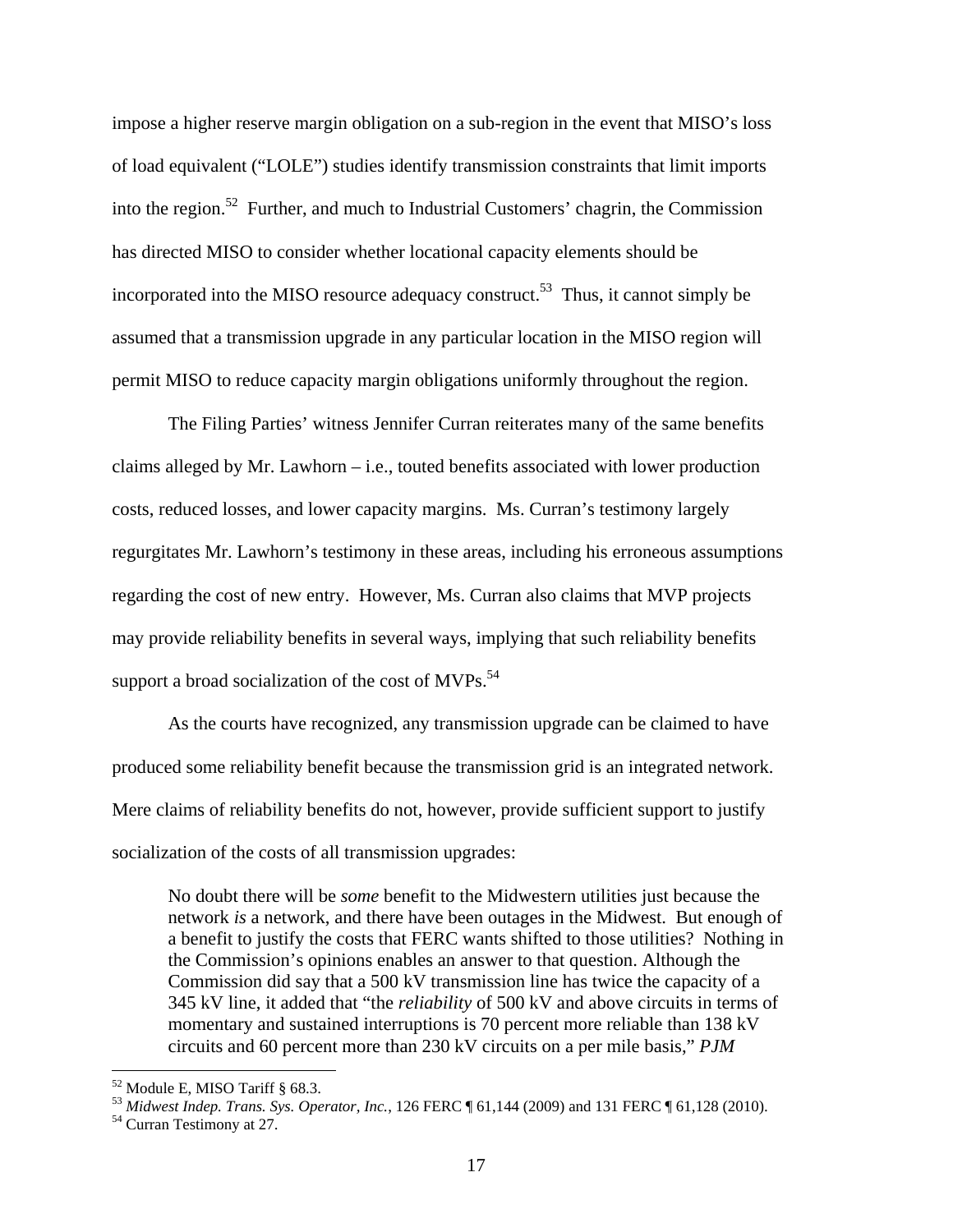*Interconnection, L.L.C*., *supra*, 119 F.E.R.C. ¶ 61,063, p. 23; 122 F.E.R.C. ¶ 61,082, p. 16 (emphasis added)—but did not compare the reliability of a 500 kV line to that of a 345 kV line, even though network reliability is the benefit that the Commission thinks the midwestern utilities will obtain from new 500 kV lines in the East.

Rather desperately FERC's lawyer, and the lawyer for the eastern utilities that intervened in support of its ruling, reminded us at argument that Commission has a great deal of experience with issues of reliability and network needs, and they asked us therefore (in effect) to take the soundness of its decision on faith. But we cannot do that because we are not authorized to uphold a regulatory decision that is not supported by substantial evidence on the record as a whole, or to supply reasons for the decision that did not occur to the regulators. E.g., 5 U.S.C. § 706; *Bethany v. FERC*, 276 F.3d 934, 940 (7<sup>th</sup> Cir. 2002); *Central Illinois Public Service Co. v. FERC*, 941 F.2d 622, 627 (7th Cir. 1991); *Pacific Gas & Electric Co. v. FERC*, *supra*, 373 F.3d at 1319. The reasons that did occur to FERC are inadequate.<sup>55</sup>

In the case here, MISO has not demonstrated that widespread, uniform, and actual

reliability benefits will flow from MVPs. Accordingly, socialization of the costs of

MVPs cannot be sustained.

# **a. Under Some Scenarios, The Studies Show Net Negative Impacts In Some Or All Regions Of MISO.**

Rather than demonstrating that MVPs will result in broad regional benefits across the MISO region, the studies conducted by MISO show that in some scenarios there may be higher costs to load within the MISO region if the facilities are constructed. As indicated in the testimony of Mr. Lawhorn, some scenarios identified load cost savings of as little as \$14 million in 2015 and higher costs of \$19 million in 2025.<sup>56</sup> An estimate of higher cost to load indicates that the transmission upgrades are allowing in-region generation to be exported to higher cost neighboring regions, thus increasing the price of electricity for customers in the MISO region. This is precisely the fact-pattern that prompted the Seventh Circuit to send the Commission back to the drawing board to align cost responsibility with cost-causation.

<sup>&</sup>lt;sup>55</sup> Illinois Commerce Com'n v. FERC, 576 F.3d 470, 477 (D.C. Cir. 2009).<br><sup>56</sup> Lawhorn Testimony at 14.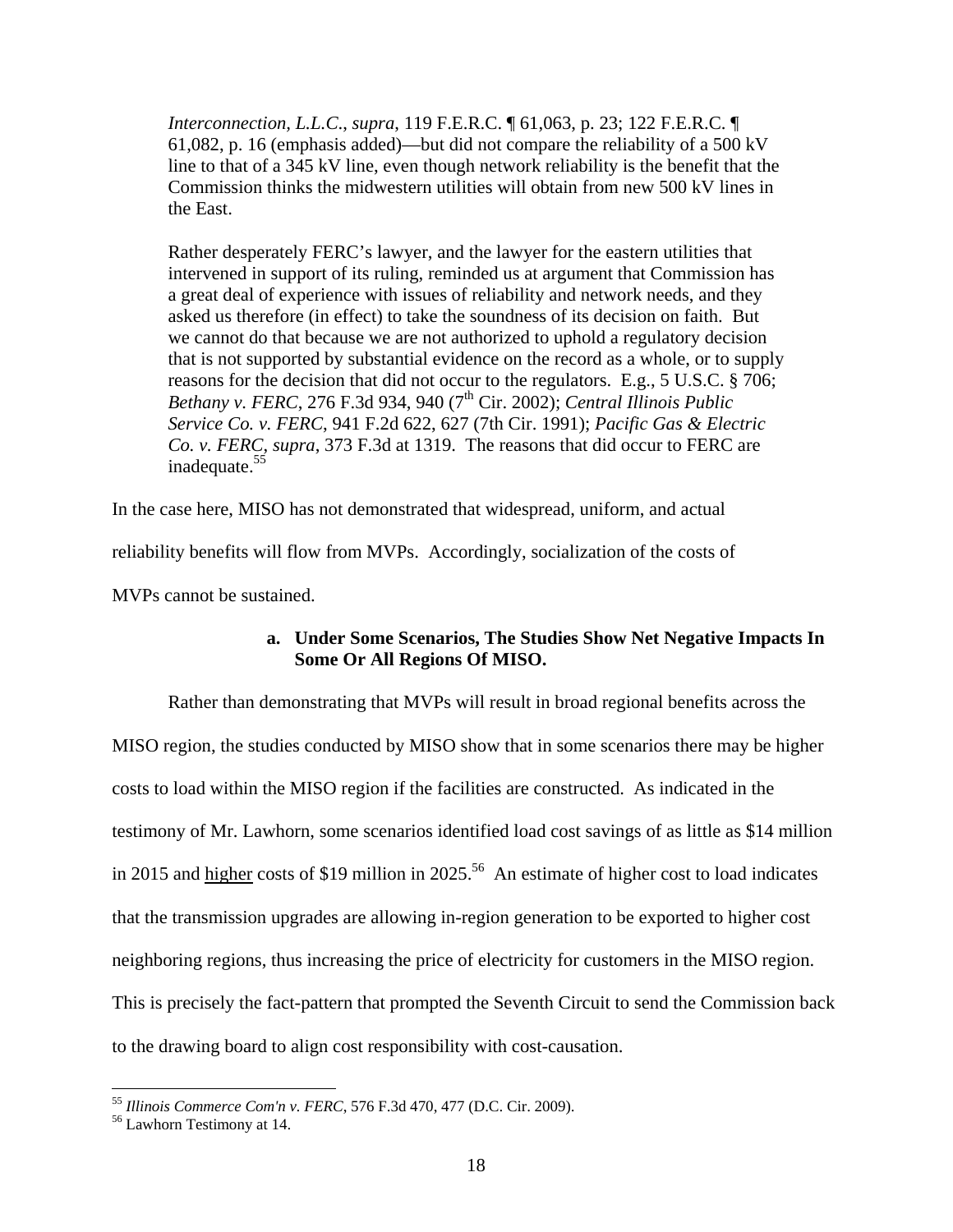### **b. Filing Parties' Proposal Would Allow Regional Cost Sharing Of MVPs Even In Situations When Costs Clearly Exceed Benefits.**

Further, as discussed in the testimony of Jennifer Curran, MISO contemplates approving MVPs even in circumstances in which a particular project does not pass an economic benefit test, if the project ensures reliability or is necessary to satisfy regional policy requirements.<sup>57</sup> While Industrial Customers do not quibble that under such circumstances the construction of transmission upgrades may be necessary, it does not follow that such projects are appropriate for regional cost sharing. In the absence of broad economic benefits, claims of reliability do not provide sufficient justification for broad socialization of costs. Further, in the absence of broad regional economic benefits, the costs of facilities constructed to satisfy state renewable portfolio requirements should be allocated to either the associated renewable generation facilities or the transmission customers that are specifically subject to the state renewable portfolio requirements that caused the need for or benefit from the facilities.<sup>58</sup>

### **c. The studies rely upon outdated load forecast.**

The studies undertaken by MISO to support its argument that MVPs provide broad regional benefits reflected five scenarios to project public policy and economic impacts.<sup>59</sup> The five scenarios included: (1) the Organization of MISO States ("OMS") Cost Allocation and Regional Planning ("CARP") Business as Usual ("BAU") Future; (2) the CARP Renewable Portfolio Standard ("RPS") Future; (3) the CARP RPS, Carbon Cap, Smart Grid, and Electric Vehicle Future; (4) the Planning Advisory Committee ("PAC") BAU with Mid-Low Demand

<u>.</u>

<sup>57</sup> Curran Testimony at 7.

<sup>&</sup>lt;sup>58</sup> A case in point is the proposed transmission project in the Michigan thumb region discussed on page 21 of the testimony of Clair Moeller. Because Michigan is an electrical peninsula, and this project does not expand the electrical ties of Michigan to the rest of the MISO system, the project is not capable of delivering broad regional economic benefits. Further, the project has been proposed to facilitate the interconnection of 1,260 MW of wind generation seeking to locate in the thumb region of Michigan. This project would not be necessary "but for" the current and planned wind generation facilities seeking to interconnect in the region.

<sup>59</sup> Lawhorn Testimony at 10.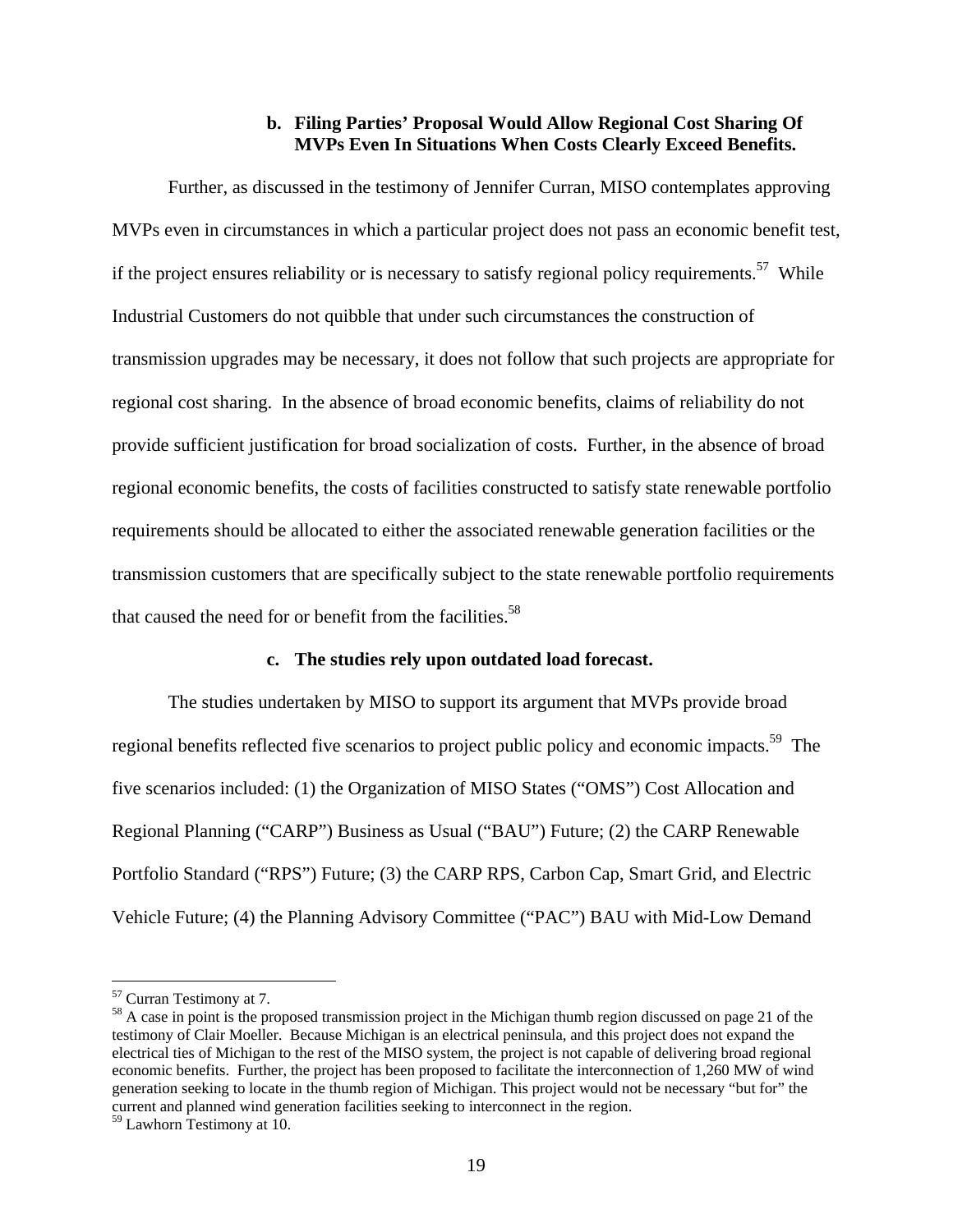Future; and (5) the PAC Carbon Cap and Nuclear Generation Future.<sup>60</sup> In all cases, MISO relied upon peak demand and load forecasts provided by MISO load serving entities for resource adequacy, which were then scaled to reflect growth rates in future years.<sup>61</sup> The Filing Parties acknowledge that it is unlikely that the future will exactly match any one of these scenarios, but suggest it is highly likely the future will be within the bounds of the assumptions reflected in these studies.<sup>62</sup>

New information developed by MISO suggests these assumptions are no longer correct, and that the demand and energy forecasts relied upon by MISO in its transmission planning process are substantially overstated. In order to improve its transmission planning process, MISO commissioned Global Energy Partners ("GEP") to undertake a study of the potential impacts of demand respond and energy efficiency in the MISO region. $^{63}$  The purpose of the study was to develop better estimates of the impacts of demand response and energy efficiency programs in order to incorporate these results into MISO's transmission planning process. Historically, MISO relied upon load forecasts provided by load serving entities that were escalated in future years based upon growth estimates as previously noted, and then assumed a reduction in sales and peak demand of 1% each year to estimate savings from demand response and energy efficiency programs.<sup>64</sup>

The GEP Assessment of Demand Response and Energy Efficiency Potential for the Midwest ISO concludes that there will be significant impacts from demand response and energy efficiency measures in the MISO region and these impacts are likely to offset virtually all of the

 $\overline{a}$  $60$  Id.

 $^{\rm 61}$  Id at 8.

 $62$  Id at 12.

 $63$  A copy of the study is posted on MISO's website at:

http://www.midwestmarket.org/publish/Document/ff748\_12aaa1280c5\_-7fe50a48324a?rev=1 ("Assessment of Demand Response and Energy Efficiency Potential for the Midwest ISO") (last visited August 23, 2010).<br><sup>64</sup> Assessment of Demand Response and Energy Efficiency Potential for the Midwest ISO, Executive Summary at

page v.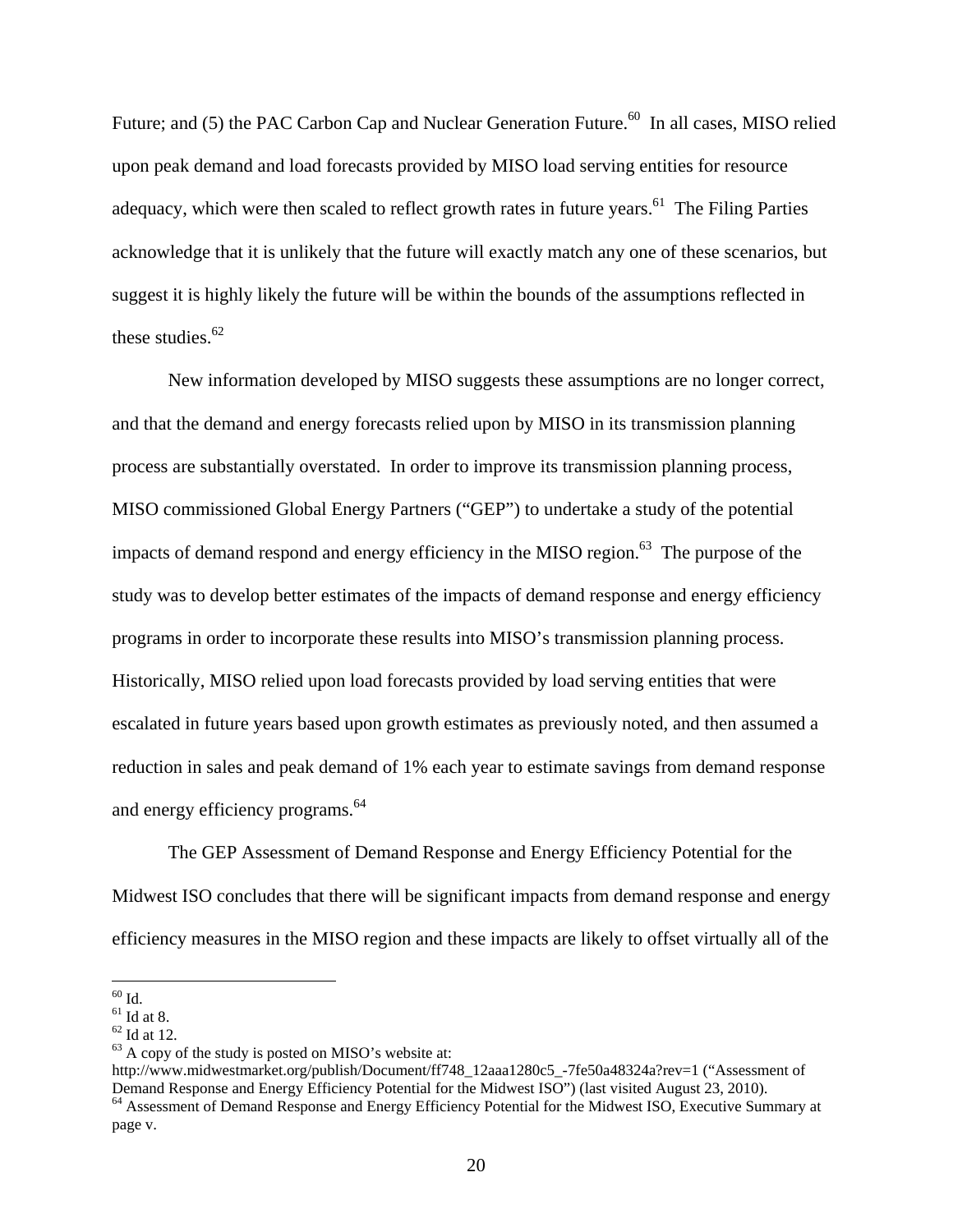peak demand growth over a twenty year horizon, and offset a significant portion of the growth in energy usage. Specifically, the report estimates that demand response measures will reduce peak demand by 20,044 MW in 2030, which more than offsets the projected increase in the baseline peak demand forecasts from 98,963 MW to 116,165 MW in 2030.<sup>65</sup> Energy savings from demand response and efficiency measures are expected to reach a level of 58,605 GWH by 2030. This reduces the estimated growth in energy sales (465,022 GWH in 2010 increasing to 567,096 GWH in 2030) over the twenty year period by  $50\%$ .<sup>66</sup>

In light of the significant changes in forecast peak demand and energy usage now known to MISO, it is unreasonable to utilize the results of historical studies that assume significantly higher peak demand and energy usage to justify the need for new transmission projects, as well as to identify what regions of MISO (if any) may be expected to receive benefits from such projects. In addition to other recommended changes to the Filing Parties' proposal, the Commission should direct MISO to incorporate the results of the MISO-commissioned GEP analysis into its current transmission expansion plan (MTEP10) before approving any projects for regional cost sharing, as the updated study results may obviate the need for the expansion project.

# **3. Unless Beneficiaries Of New Transmission Facilities Pay The Costs Of Transmission, Then A Cost-Effectiveness Assessment Cannot Ensure The Right Resource Choices Based On Total Delivered Costs.**

The Filing Parties acknowledge that the projects they have identified as likely MVP starter projects have been proposed primarily to facilitate the interconnection of new wind generation facilities.<sup>67</sup> Further, the Filing Parties make no attempt to hide the fact that the proposed allocation of the entire costs of MVPs to load will shift to load a significant portion of

 $65$   $Id$ .

<sup>&</sup>lt;sup>66</sup> *Id* at page vii.<br><sup>67</sup> Curran Testimony at 22.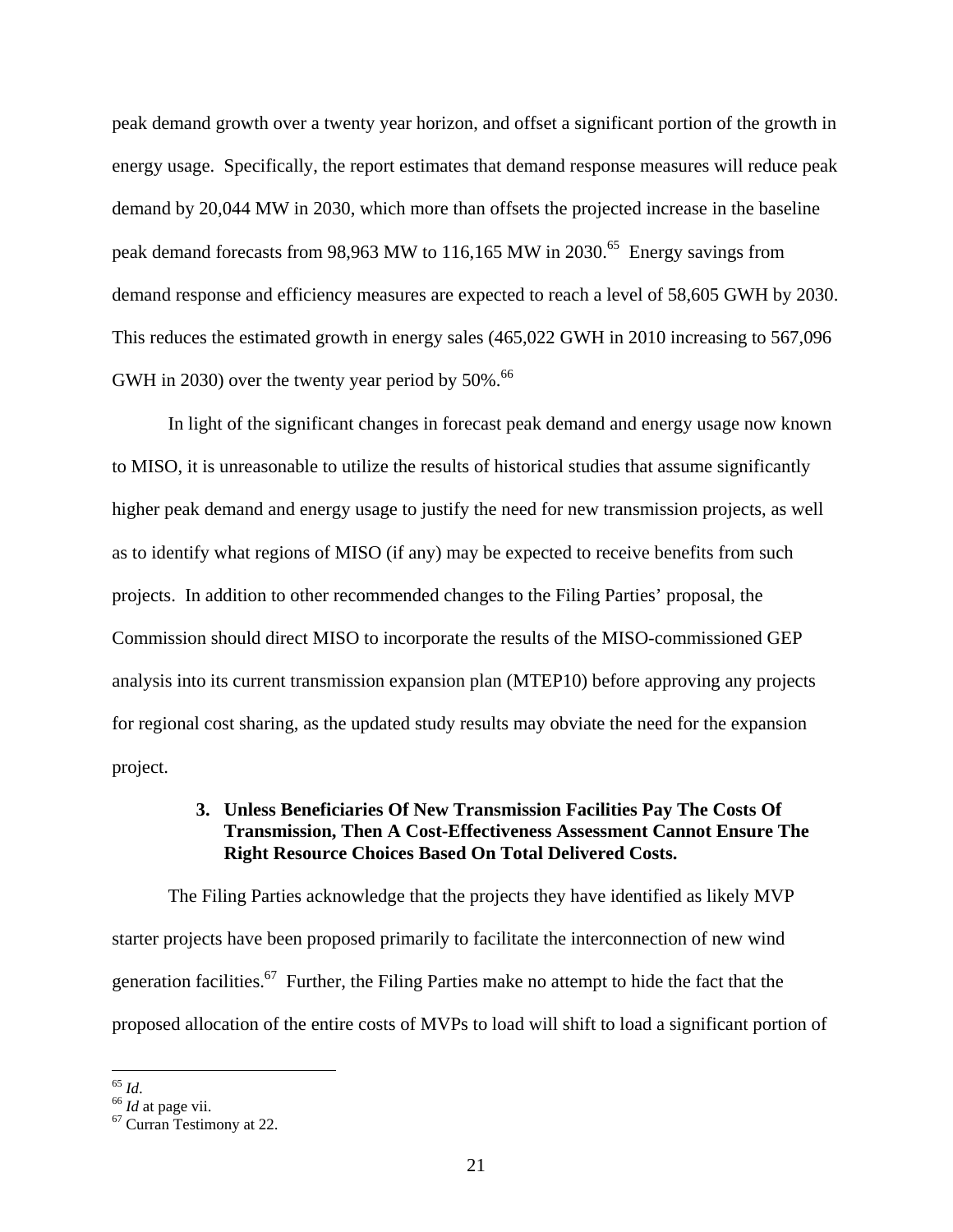the costs that wind generation resources would otherwise incur, easing the burden of interconnection to the generators in the queue.<sup>68</sup> This admission by the Filing Parties is telling, in that MISO's current tariff does not permit MISO to allocate the cost of network upgrades to interconnecting generation resources unless MISO determines the transmission upgrade is not necessary "but for" the interconnecting generator. This is a standard the Commission has enforced in practice.<sup>69</sup>

It is important that the actual delivered cost of electricity from new resources be allocated to the entities that are intended to benefit directly. The result ensures the alignment of cost responsibility with cost causation. If remotely located generation resources provide the most cost effective result, then transmission to deliver the generation to load should be built. However, the only way to properly identify if the remote generation is the most cost effective option is to make sure that any network upgrades not necessary "but for" the generator interconnection are directly allocated to the generation. To do otherwise creates a subsidy that is both contrary to Commission's pro-competition electricity policies (including the whole paradigm of LMP) and results in unlawful discrimination.

The decision on where to locate any new generation resource inherently involves tradeoffs. For example, a coal-fired generation facility can decide to locate near its mine-based fuel source, which will minimize the transportation cost of its fuel. However, if that location is remote from load and lacks adequate transmission facilities, it may require significant transmission upgrades in order for the output of the generation resource to be deliverable. However, if the costs of such transmission upgrades are socialized, rather than directly allocated

 $^{68}$   $\mathit{Id.}$ 

<sup>68</sup> *Id.* 69 *See Midwest Independent Transmission System Operator, Inc.*, 129 FERC ¶ 61,019 at P24 (October 9, 2009).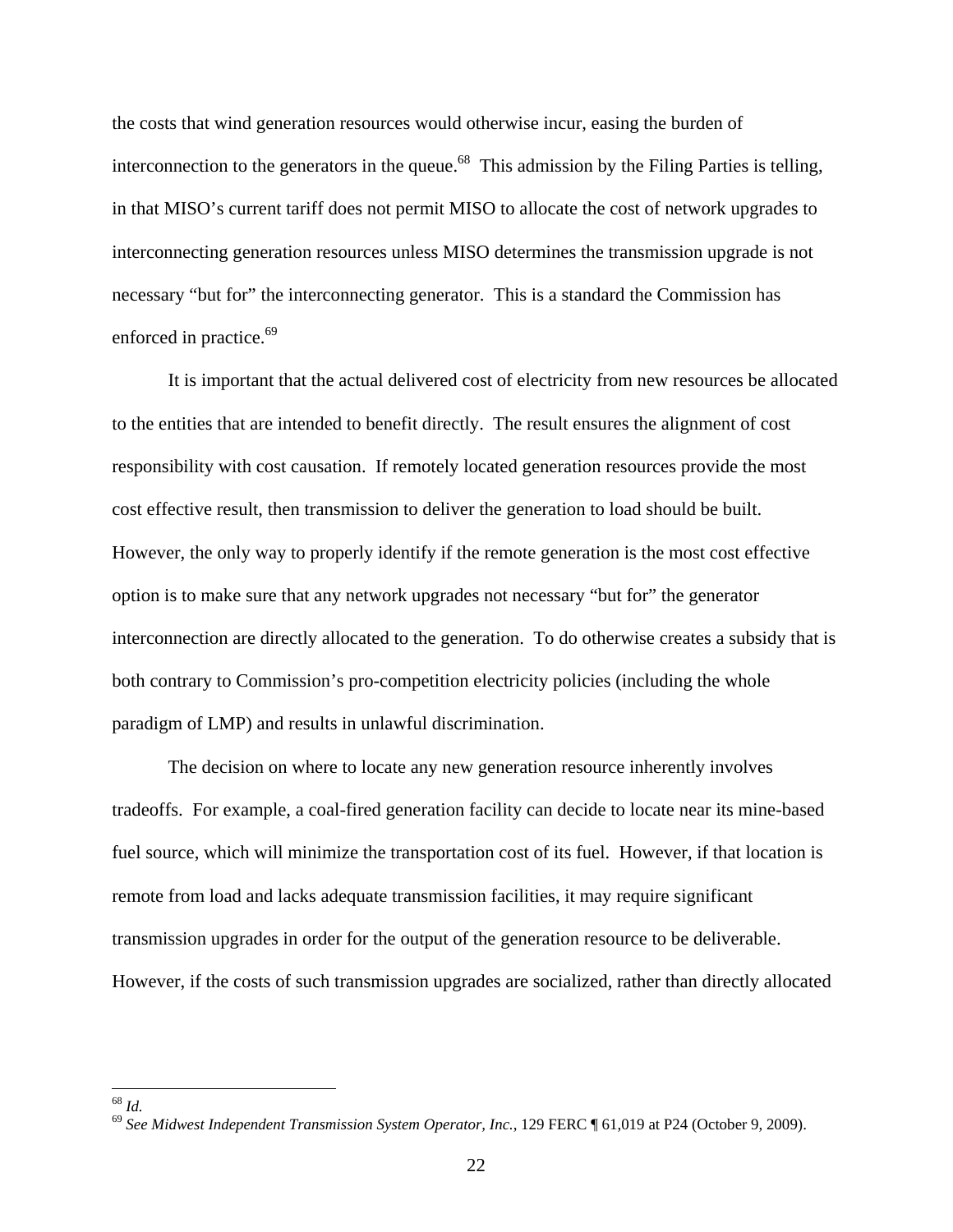to the beneficiaries, the generation owner has no incentive to discipline its decision on where to locate.

These principles apply equally to the large number of wind resources in MISO's interconnection queue, many of which are being pursued on a speculative basis, and for which adequate transmission infrastructure may not exist. Many of these resources are seeking to locate in areas within the MISO region in which the wind potential is greatest. However, if these wind resources are given a free pass and avoid any of the costs of network transmission upgrades that are not necessary "but for" their preferred siting location, there is nothing to discipline siting decisions. Further, socializing the costs of MVPs intended to facilitate the interconnection of wind resources does nothing to ensure that cost-effective generation gets built. For customers, it is a "lose lose" proposition.

# **4. Building A National Extra High Voltage (EHV) Transmission Network, Based On Pure Speculation About Generation Siting, Is A Fundamental Departure From Established Transmission Planning Principles And Would Likely Result In Wasteful Capital Investment.**

The MVP starter projects identified by the Filing Parties represent the initial steps associated with ambitions to facilitate a much larger extra high voltage transmission overlay, as discussed in the testimony of Clair Moeller.<sup>70</sup> If the Commission were to approve the Filing Parties' tariff language associated with MVPs, it would vest MISO with virtually unfettered discretion as to the type of projects that could qualify as an MVP under Criterion 1:

Criterion 1 - The project must be developed through the transmission expansion planning process for the purpose of enabling the transmission system to deliver energy reliably and economically support documented energy policy mandates or laws that directly or indirectly govern the minimum or maximum amount of energy that can be generated by specific types of generation in a manner that is more reliable and/or more economic than it otherwise would be without the transmission upgrade.<sup>71</sup>

<sup>&</sup>lt;sup>70</sup> Moeller Testimony at 12.

<sup>71</sup> Proposed Midwest ISO Tariff at Original Sheet No. 3451A.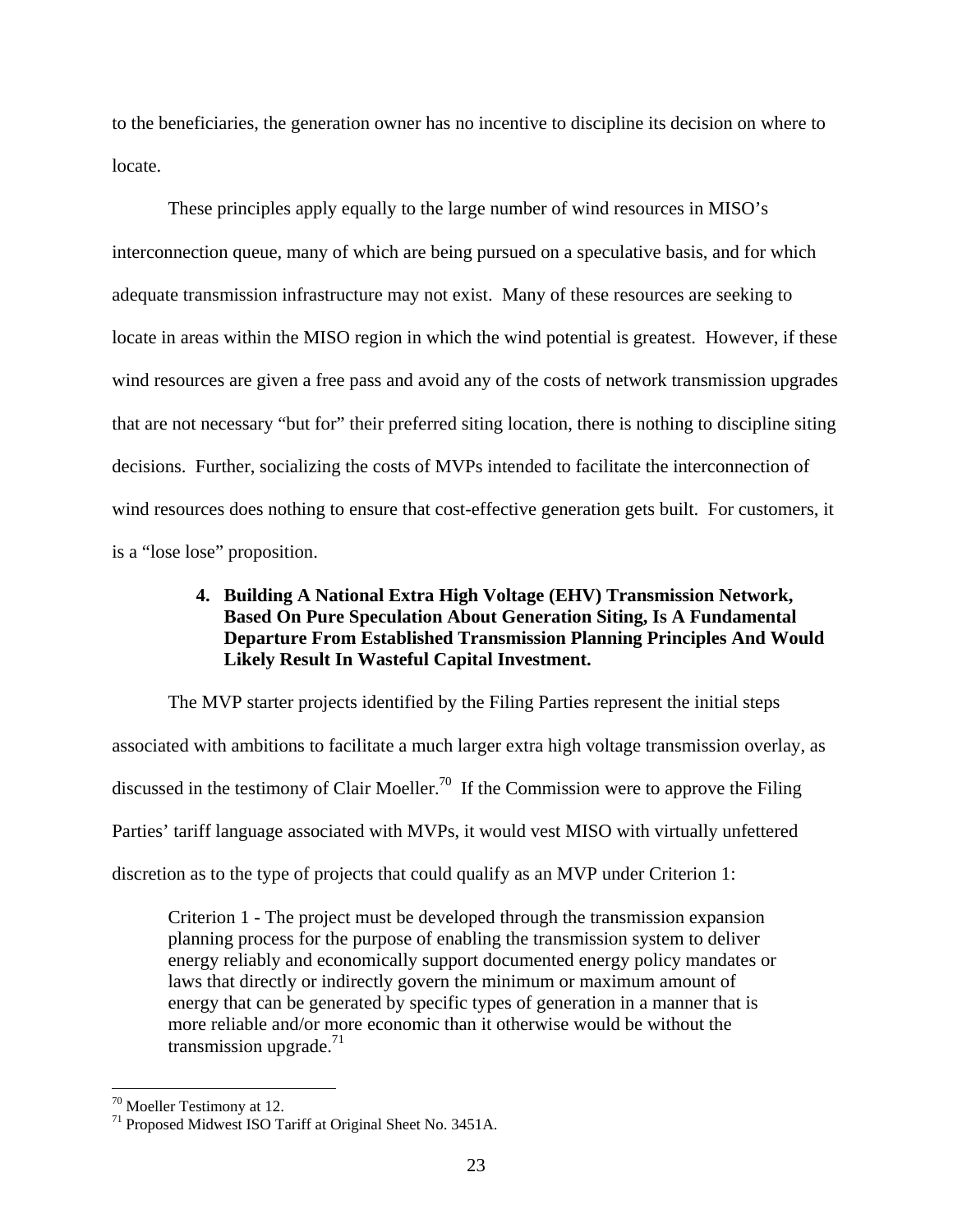Any network transmission upgrade will arguably result in a network that is more reliable. Further, it would be MISO's sole judgment as to what constitutes a "documented energy policy mandate."

 The Filing Parties' MVP proposal is a marked departure from traditional planning in that it would allow MISO to approve construction of new transmission projects that are based on speculation as to where and whether generation will get built, rather than on solid commitments or even expressions of interests by generation owners on locations to interconnect. The first likely MVP project, which is discussed in the Filing Parties' testimony, illustrates this point.<sup>72</sup> MISO has initiated review of the ITC Michigan Loop Project through an out-of-cycle review and has recommended that the MISO Board of Directors approve this project as an MVP. This project involves the planned construction of four new 345 kV circuits in the thumb region of Michigan.<sup>73</sup> This project is designed to accommodate the interconnection of up to 4,236 MW of wind generation in the region.<sup>74</sup> However, presently, MISO has interconnection requests for only 1,260 MW of generation resources in this region. Accommodating even the current 1,260 MW of generation in the interconnection queue would require significant network upgrades.<sup>75</sup> However, rather than designing the project to accommodate the known interconnection requests, the project is being oversized with four 345 kV circuits based

 $\overline{a}$ 

<sup>73</sup> Study documents associated with this project are posted on the MISO website at:

<sup>72</sup> Moeller Testimony at 21.

http://www.midwestmarket.org/publish/Document/ff6bb\_1280201754d\_-7d630a48324a?rev=1 (last accessed August 13, 2010).

<sup>74</sup> Moeller Testimony at 21.

<sup>75</sup> *See* ITC Transmission/METC, and Wolverine Power Supply Cooperative, Inc., Michigan Wind Zones Transmission Analysis at page 17. "[N]umerous generation interconnection studies have documented the fact that there is essentially no additional transmission capacity available in the Thumb area." A copy of this report is posted on MISO's website at: http://www.midwestmarket.org/publish/Document/ff6bb\_1280201754d\_-7f1a0a48324a?rev=1 (last accessed August 13, 2010).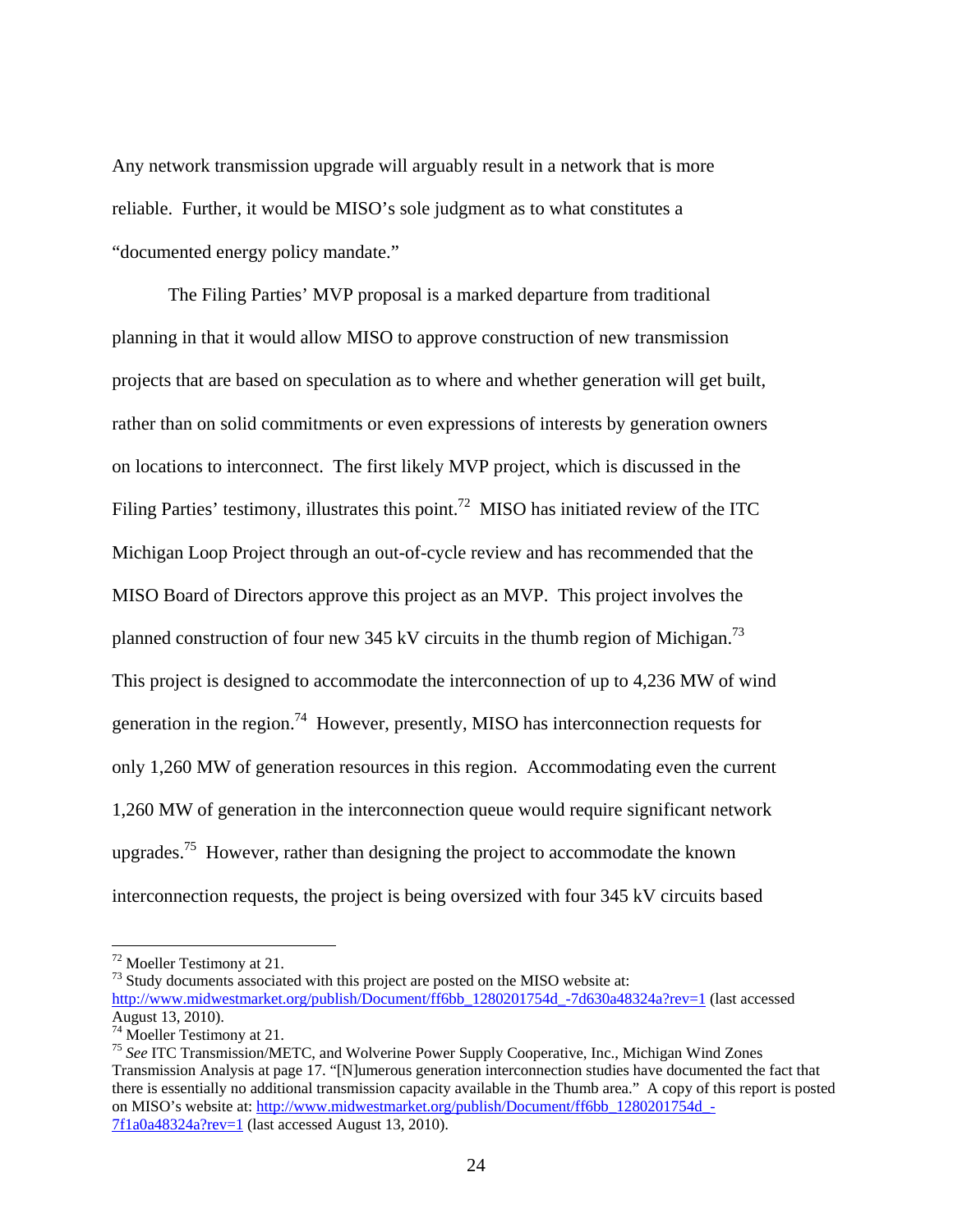upon speculation that additional generation project will interconnect in the thumb region.

Building transmission projects based upon pure speculation on generation siting is a fundamental departure from traditional transmission planning principles. It will lead to wasteful capital investment as inevitably some guesses about the location of future generation will ultimately turn out to be incorrect. Moreover, the Filing Parties' cost allocation proposal would conscript captive end use customers into involuntary investors in projects that have not been demonstrated to be used and useful.

 If Commission and the Filing Parties want to encourage speculative transmission investment to facilitate the potential to interconnect generation resources, there are alternative tools at the Commission's disposal that do not require conscripting captive end use customers, such as through the merchant transmission process, in which the developer assumes the financial risks associated with the project.<sup>76</sup>

 In fact, the Filing Parties' proposed MVP status is closely analogous to merchant transmission facilities and should be treated in the same manner for cost allocation purposes. MVP proposals, much like merchant facilities, are by their very nature speculative and not based on the same level of scrutiny and demonstrated need as transmission approved at the regional level. In addition, the MVP proposal is based on sources of generation that, while potentially beneficial to some load and may offer competitive alternatives to existing supply, is nevertheless unproven and not based on established need. As the Commission has stated in the context of merchant transmission projects, while they have the ability to "expand[] competitive generation alternatives for

<sup>76</sup> *See, e.g., TransEnergie U.S., Ltd.*, 91 FERC ¶ 61,230 (2000); *Northeast Utilities Svs. Co.*, 98 FERC ¶ 61,310 (2002).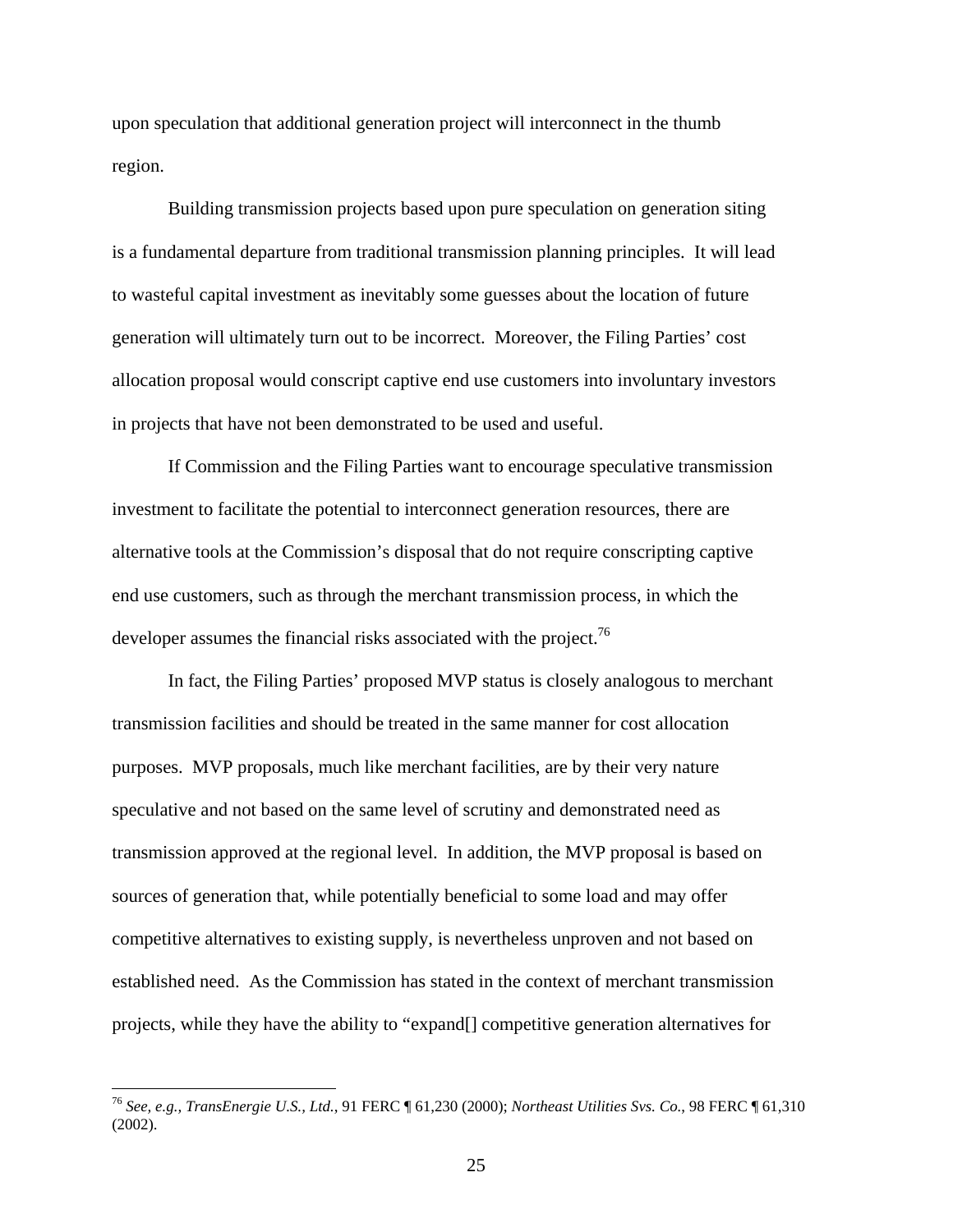customers and meet[] reliability needs" on one hand, they will only be approved "without posing additional, unreasonable risks or costs" on the other.<sup>77</sup> As such, the Commission should not permit MISO to deviate from the Commission's merchant transmission policies for its proposed MVP class of transmission facilities.

 The Commission should require MVPs to adhere to the same ten obligations that the Commission applies to proposals for merchant transmission projects within RTOs.<sup>78</sup> The Commission's ten criteria for evaluating merchant transmission are as follows: (1) the merchant transmission facility must assume full-market risk; (2) service should be provided under the OATT of the ISO or RTO that operates the merchant transmission facility and operational control should be given to the ISO/RTO; (3) the merchant transmission facility should create tradable firm secondary transmission rights; (4) an open season should be employed to initially allocate transmission rights; (5) results of the open season should be posted on OASIS and filed in a report to FERC; (6) affiliate concerns should be adequately addressed; (7) the merchant transmission facility should be subject to market monitoring for market power abuse; (8) the merchant transmission facility should not be able to preclude access to essential facilities by competitors; (9) physical energy flows on the merchant transmission facilities should be coordinated with and subject to reliability requirements of the relevant ISO or RTO; and (10) the merchant transmission facility should not impair pre-existing property rights to use the transmission grids of interconnected RTOs or utilities.<sup>79</sup>

 From these ten criteria, at least four are directly relevant to the transmission cost allocation and cost-causation principles at issue in this proceeding. For example, as the

<sup>77</sup> *Id*. at P 24. 78 *See Neptune Regional Trans. Sys., LLC* , 96 FERC ¶ 61,147, *order on* reh'g, 96 FERC ¶ 61,326 (2001)("Neptune"); *Montana Alberta Tie, Ltd*., 116 FERC ¶ 61,071 at P 26 (2006). 79 *Id*.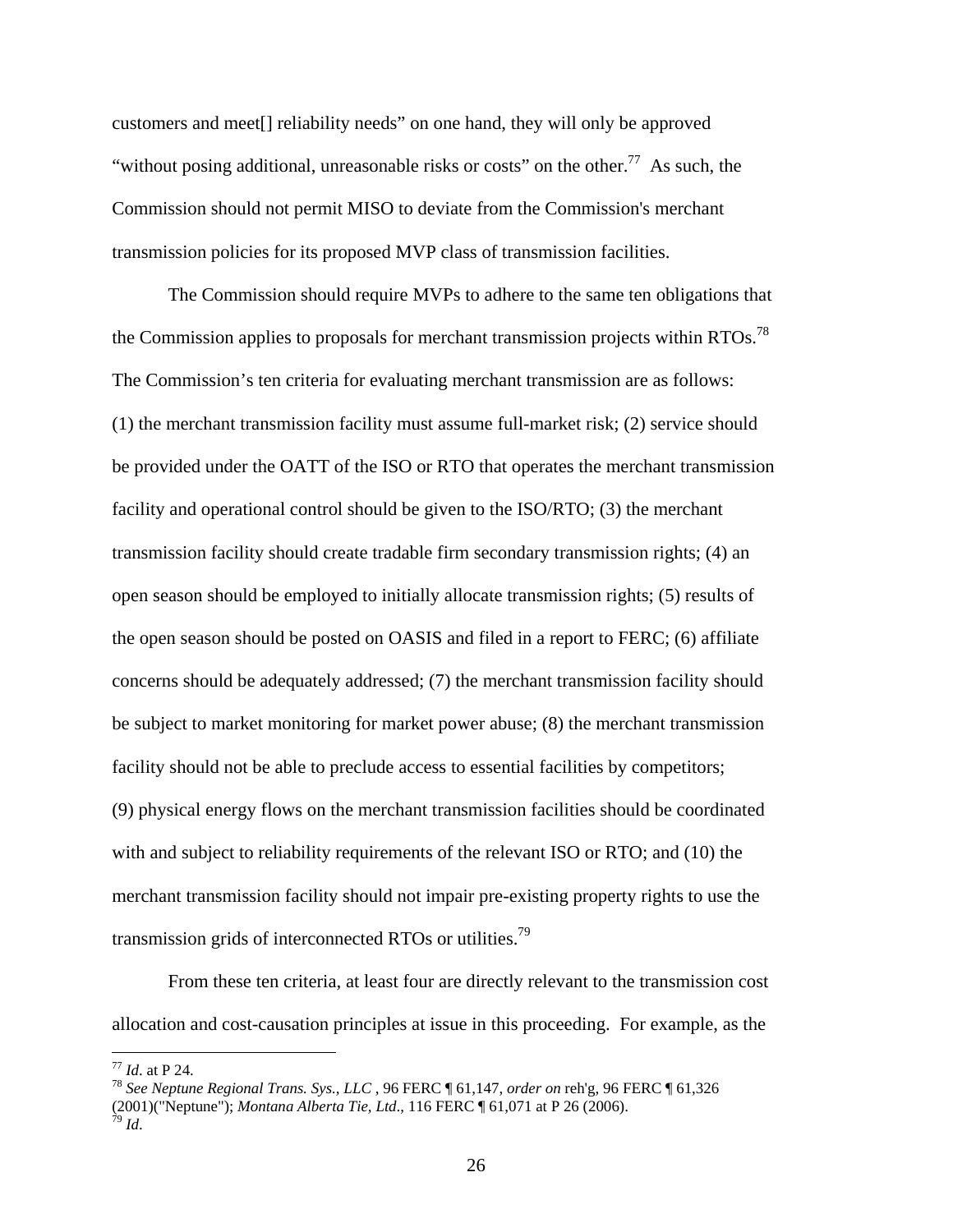first and overarching consideration, the Commission requires that merchant transmission facilities assume "full market risk."<sup>80</sup> As the Commission explained in *Neptune*:<sup>81</sup>

As a merchant project with the authority to determine the project's size and to negotiate rates, Neptune must be prepared to bear 100 percent of the risks of constructing the project. If Neptune believes that its project provides measurable benefits on the systems to which it connects, Neptune is free to negotiate with the various grid operators to obtain financial support for the project. However, if those negotiations are unsuccessful, Neptune may not rely on this Commission to compel payment for any claimed benefits. Neptune's decision to proceed with its plans should be based solely on the value of its private market negotiations. In sum, we will not guarantee compensation for a merchant transmission project while allowing that project to retain both its at-risk status and the authority to determine project size and to negotiate rates.

In addition, the merchant facility must create tradable firm secondary transmission rights and post the results of the open season in order to ensure that the allocation of transmission rights was proper and is public. $82$ 

 Recently, the Commission elaborated on its cost allocation and cost causation principles for planned and regionally-approved transmission.83 In its *Transmission Planning and Cost Allocation* Notice of Proposed Rulemaking, the Commission distinguished the more traditional transmission, approved as part of a regional planning process, from purely merchant facilities, and found that "because a merchant developer assumes all financial risk for developing its project and constructing the proposed facilities," it would be unnecessary for it also to be further required to adhere to cost allocation methods ordinarily utilized when building new transmission in RTOs. $84$  Said differently, costs should be shared if need has been demonstrated and vetted through a transmission expansion plan, but cost-sharing is not appropriate where such safeguards

 $80$  *Id.* at P 26.

<sup>81 96</sup> FERC **[** 61,634. 82. *Montana Alberta Tie, Ltd., at P 26.* 

<sup>&</sup>lt;sup>83</sup> Transmission Planning and Cost Allocation by Transmission Owing and Operating Public Utilities, 131 FERC ¶ 61,253 (2010).

 $^{84}$  *Id.*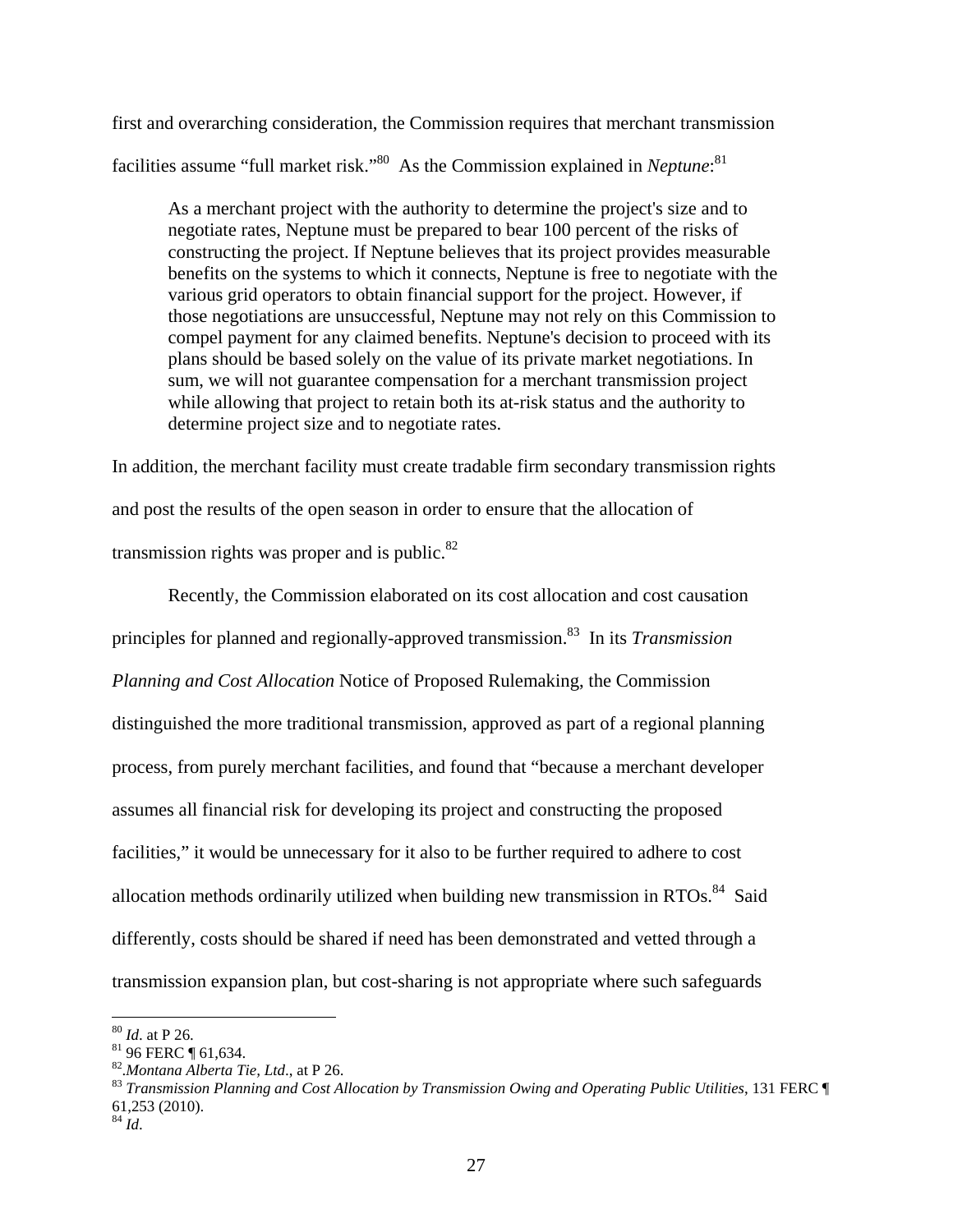are not present (as in the case of merchant projects), in which case the merchant developer must bear the financial risk. Based on the above, the Commission should recognize the similarities between Filing Parties' MVPs and merchant transmission facilities, and require any new class of MVPs to meet the same obligations as merchant facilities, as part of its final order in this proceeding.

# **5. States and Utilities That Do Not Need To Or Want To Rely On Remote Wind Resources Should Not Be Required To Subsidize The Costs Of Transmission Needed By Others To Access Those Resources.**

The inherent unfairness of a broad socialization of the costs of transmission upgrades can be seen in two situations already present in the MISO region. First, some states have enacted laws that require renewable energy resources to be located within the state. Requiring customers in neighboring states to underwrite transmission projects used to facilitate the interconnection of in-state resources to satisfy in state renewable portfolio requirements rises to the level of taxation without representation. This would be analogous to a state deciding they need to construct a new highway to facilitate economic development, but rather than using road tolls to pay for the project, impose a vehicle license fee on drivers in neighboring states. The results in either instance fail to align the project beneficiaries with the project costs.

Such state laws exist within the MISO region. For example, Michigan Act 129 of 2008 requires, among other provisions, that a portion of the state's retail electricity sales be provided from renewable energy systems. Renewable energy systems must satisfy in-state locational requirements, with some limited exceptions:

460.1029 Renewable energy system location; requirements.

Sec. 29.

(1) Subject to subsection (2), a renewable energy system that is the source of renewable energy credits used to satisfy the renewable energy standards shall be either located outside of this state in the retail electric customer service territory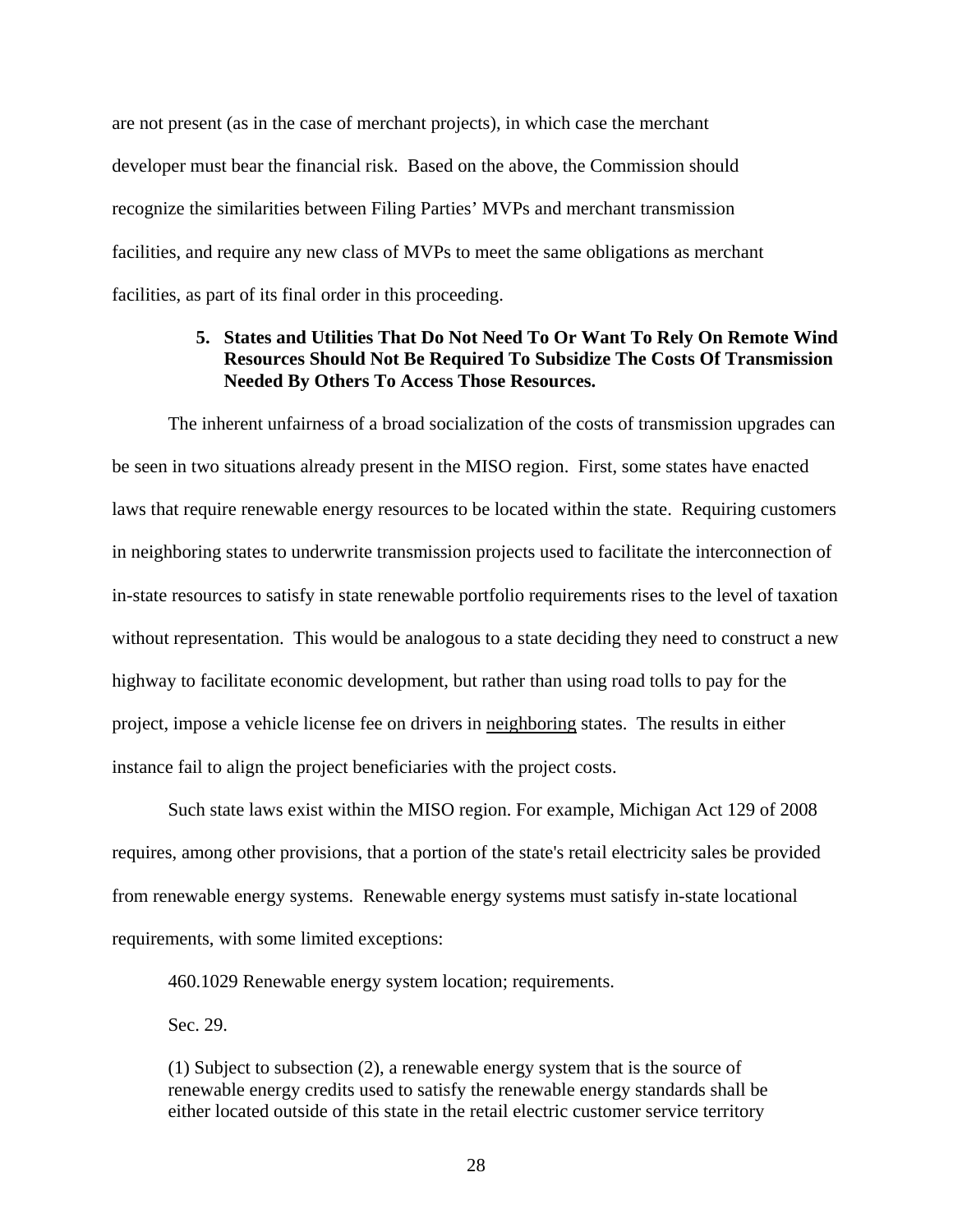of any provider that is not an alternative electric supplier or located anywhere in this state. For the purposes of this subsection, a retail electric customer service territory shall be considered to be the territory recognized by the commission on January 1, 2008 and any expansion of retail electric customer service territory recognized by the commission after January 1, 2008 under 1939 PA 3, MCL 460.1 to 460.10cc. The commission may also expand a service territory for the purposes of this subsection if a lack of transmission lines limits the ability to obtain sufficient renewable energy from renewable energy systems that meet the location requirement of this subsection.

(2) The renewable energy system location requirements in subsection (1) do not apply if 1 or more of the following requirements are met:

(a) The renewable energy system is a wind energy conversion system and the electricity generated by the wind energy system, or the renewable energy credits associated with that electricity, is being purchased under a contract in effect on January 1, 2008. If the electricity and associated renewable energy credits purchased under such a contract are used by an electric provider to meet renewable energy requirements established after January 1, 2008 by the legislature of the state in which the wind energy conversion system is located, the electric provider may, for the purpose of meeting the renewable energy credit standard under this act, obtain, by any means authorized under section 27, up to the same number of replacement renewable energy credits from any other wind energy conversion systems located in that state. This subdivision shall not be utilized by an alternative electric supplier unless the alternative electric supplier was licensed in this state on January 1, 2008. Renewable energy credits from a renewable energy system under a contract with an alternative electric supplier under this subdivision shall not be used by another electric provider to meet its requirements under this part.

(b) The renewable energy system is a wind energy conversion system that was under construction or operational and owned by an electric provider on January 1, 2008. This subdivision shall not be utilized by an alternative electric supplier.

(c) The renewable energy system is a wind energy conversion system that includes multiple wind turbines, at least 1 of the wind turbines meets the location requirements of this section, and the remaining wind turbines are within 15 miles of a wind turbine that is part of that wind energy conversion system and that meets the location requirements of this section.

(d) Before January 1, 2008, an electric provider serving not more than 75,000 retail electric customers in this state filed an application for a certificate of authority for the renewable energy system with a state regulatory commission in another state that is also served by the electric provider. However, renewable energy credits shall not be granted under this subdivision for electricity generated using more than 10.0 megawatts of nameplate capacity of the renewable energy system.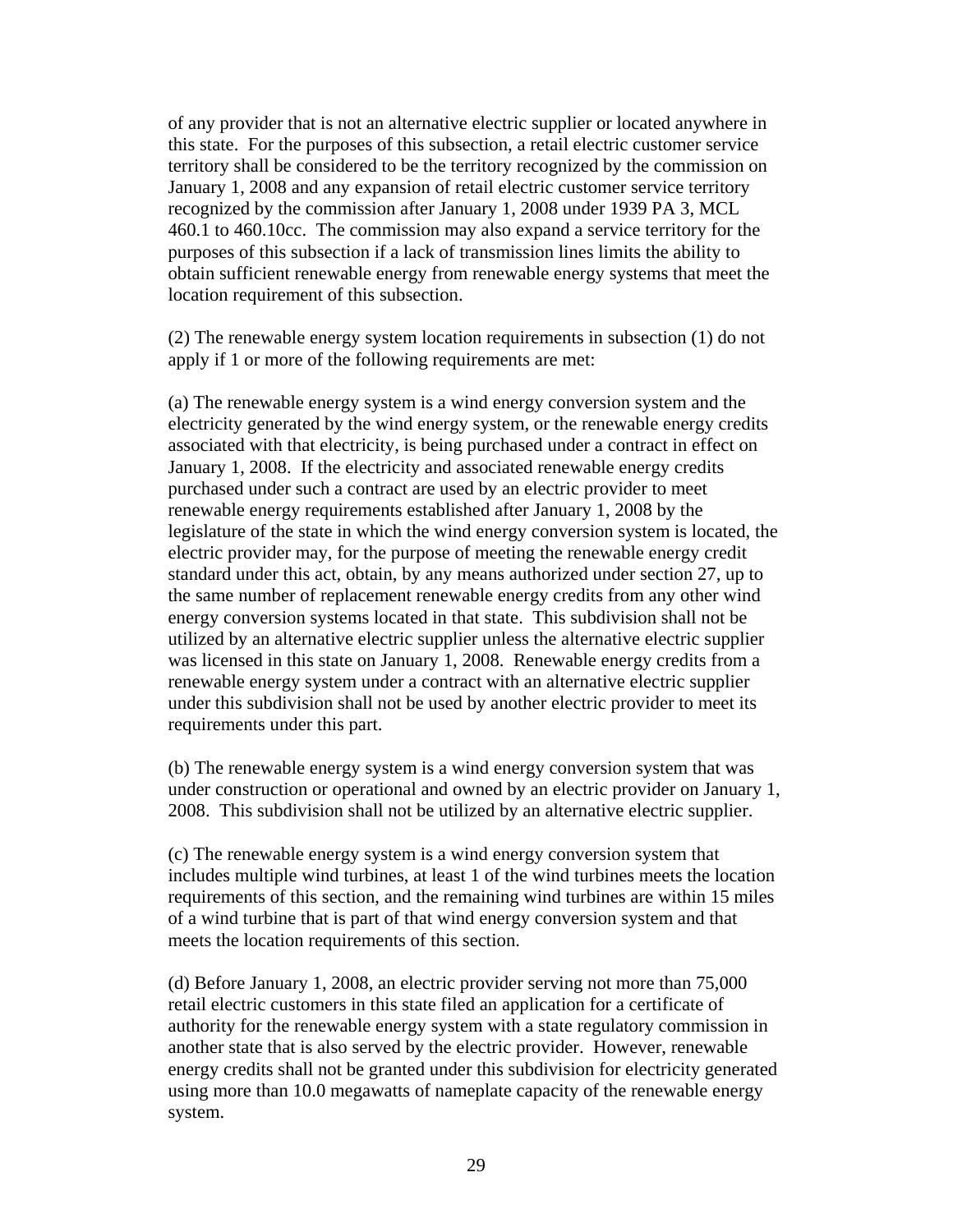(e) Electricity generated from the renewable energy system is sold by a not-forprofit entity located in Indiana or Wisconsin to a municipally-owned electric utility in this state or cooperative electric utility in this state under a contract in effect on January 1, 2008, and the electricity is not being used to meet another state's standard for renewable energy.

(f) Electricity generated from the renewable energy system is sold by a not-forprofit entity located in Ohio to a municipally-owned electric utility in this state under a contract approved by resolution of the governing body of the municipallyowned electric utility by January 1, 2008, and the electricity is not being used to meet another state's standard for renewable energy. However, renewable energy credits shall not be granted for electricity generated using more than 13.4 megawatts of nameplate capacity of the renewable energy system.

(g) All of the following requirements are met:

(i) The renewable energy system is a wind energy system, is interconnected to the electric provider's transmission system, and is located in a state in which the electric provider has service territory.

(ii) The electric provider competitively bid any contract for engineering, procurement, or construction of the renewable energy system, if the electric provider owns the renewable energy system, or for purchase of the renewable energy and associated renewable energy credits from the renewable energy system, if the provider does not own the renewable energy system, in a process open to renewable energy systems sited in this state.

(iii) The renewable energy credits from the renewable energy system are only used by that electric provider to meet the renewable energy standard.

(iv) The electric provider is not an alternative electric supplier.  $85$ 

While it may be acceptable that Michigan may impose an in-state locational requirement

for renewable energy systems that are necessary to satisfy the state's renewable portfolio

requirements, it is unreasonable to utilize MISO's tariff as a vehicle for customers in other states

to subsidize the costs associated with Michigan's in-state resource requirement.

Second, some utilities have already committed to incurring the necessary investments in

transmission to meet all of their renewable portfolio obligations. For example, Minnesota Power

recently petitioned for approval to purchase a 250 kV direct current transmission line running

<sup>85</sup> *See* MICH. COMP LAWS § 460.1029.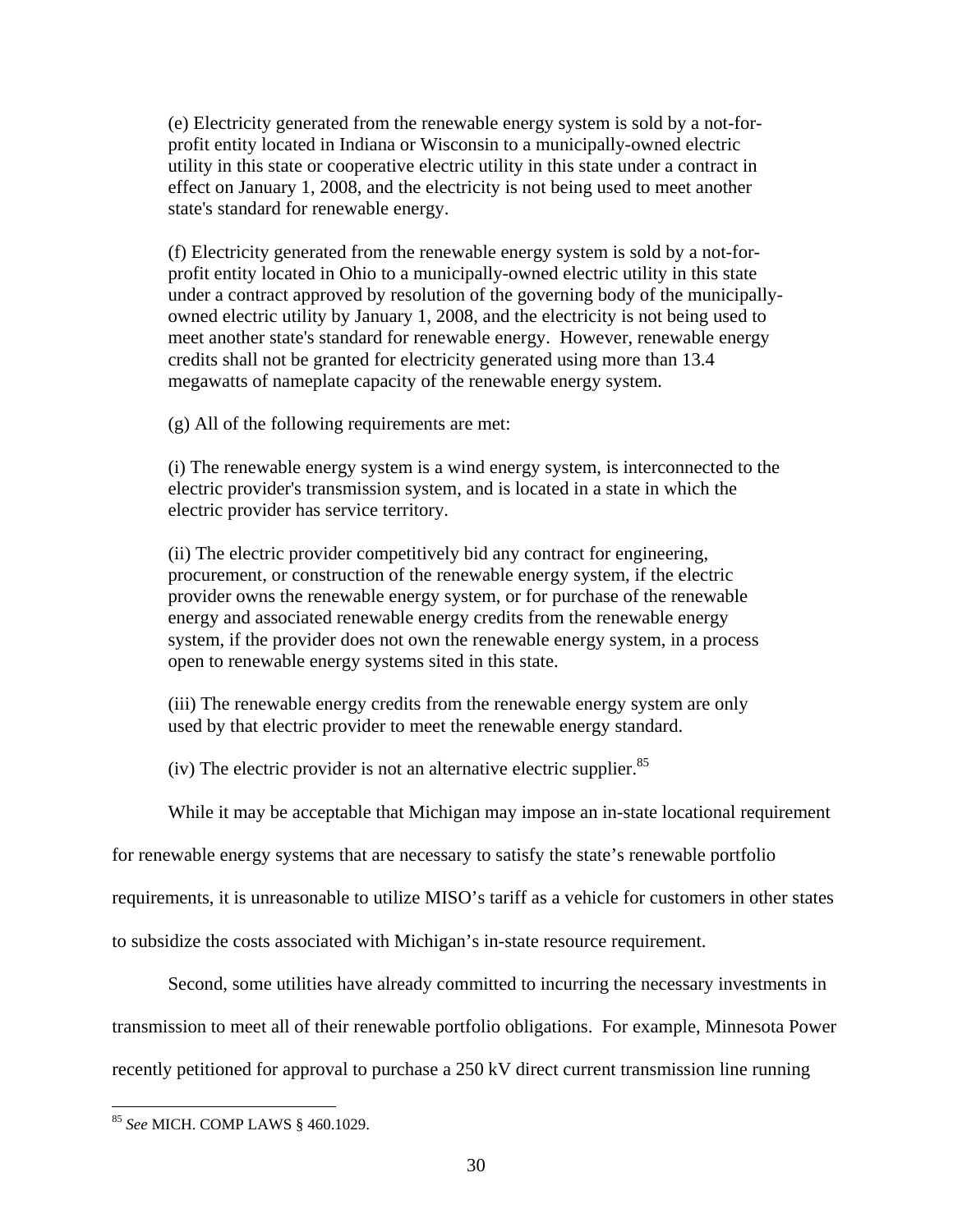from Center, North Dakota to a substation near Duluth, Minnesota ("DC Line").<sup>86</sup> In the DC Line Petition, Minnesota Power stated its purpose of acquiring the DC Line was to transport energy generated by wind turbines built in North Dakota to meet the Minnesota renewable energy mandates.<sup>87</sup> As of 2009, Minnesota Power had procured about 50% of the anticipated renewable generating resources necessary to meet the Minnesota "25 by 2025" standard.<sup>88</sup> If acquisition of the DC Line were approved, Minnesota Power represented it would be able to fully comply with the Minnesota renewable energy standard by 2025 by building or leasing sufficient wind resources in North Dakota and transporting the energy generated by those wind resources to Minnesota ratepayers via the DC Line.<sup>89</sup> Ultimately, the DC Line Petition was approved as a reasonable and relatively low-cost method of taking the steps necessary to meet the Minnesota renewable energy standard.<sup>90</sup> Minnesota Power subsequently built the costs of acquiring the DC Line into its 2009 retail rate case.<sup>91</sup> That rate increase is presently pending approval by the Minnesota Public Utilities Commission.

This example demonstrates the fundamental unfairness of requiring all ratepayers to subsidize costs of transmission investment – the cost allocation proposal will unfairly charge

<sup>86</sup> *In the Matter of Minnesota Power's Petition to Purchase Square Butte Cooperative's Transmission Assets and for Restructuring Power Purchase Agreements from Milton R. Young Unit 2 Generating Station*, Minnesota Public Utilities Commission Docket No. E-015/PA-09-526, Petition for Approval (May 14, 2009) ("DC Line Petition").<br><sup>87</sup> DC Line Petition, pg. 21.<br><sup>88</sup> Id; see also MINN. STAT. § 216B.1691 subd. 2a. ("each electric utility shall g

electricity generated by an eligible energy technology to provide its retail customers in Minnesota…so that at least the following standard percentages of the electric utility's total retail electric sales to retail customers in Minnesota are generated by eligible energy technologies by the end of the year indicated…(4) 2025 25%"). <sup>89</sup> *DC Line Petition,* pg. 21.

<sup>90</sup> *In the Matter of Minnesota Power's Petition to Purchase Square Butte Cooperative's Transmission Assets and for Restructuring Power Purchase Agreements from Milton R. Young Unit 2 Generating Station*, Minnesota Public Utilities Commission Docket No. E-015/PA-09-526, Order Granting Petition with Conditions (December 21, 2009). <sup>91</sup> *In the Matter of the Application of Minnesota Power for Authority to Increase Electric Service Rates in* 

*Minnesota*, Minnesota Public Utilities Commission Docket No. E015/GR-09-1151 ("MP 2009 Rate Case"), Direct Testimony of Allan S. Rudeck, Jr., pg. 44 ("The test year rate base balance includes a total capital investment [for the DC Line facilities] of \$81 million. In addition to the \$72 million purchase, this amount includes \$2.56 million for DC terminal upgrades to support an eventual 50 MW upgrade of the DC line by 2013, \$1.19 million in acquisition costs booked in 2008, and \$5.24 million for replacement of HVDC base system components."). The actual cost Minnesota Power seeks to recover has been slightly modified during the course of the rate case proceedings. *See MP 2009 Rate Case*, Administrative Law Judge's Findings of Fact, Conclusions, and Recommendation (August 17, 2010), ¶¶ 165-184.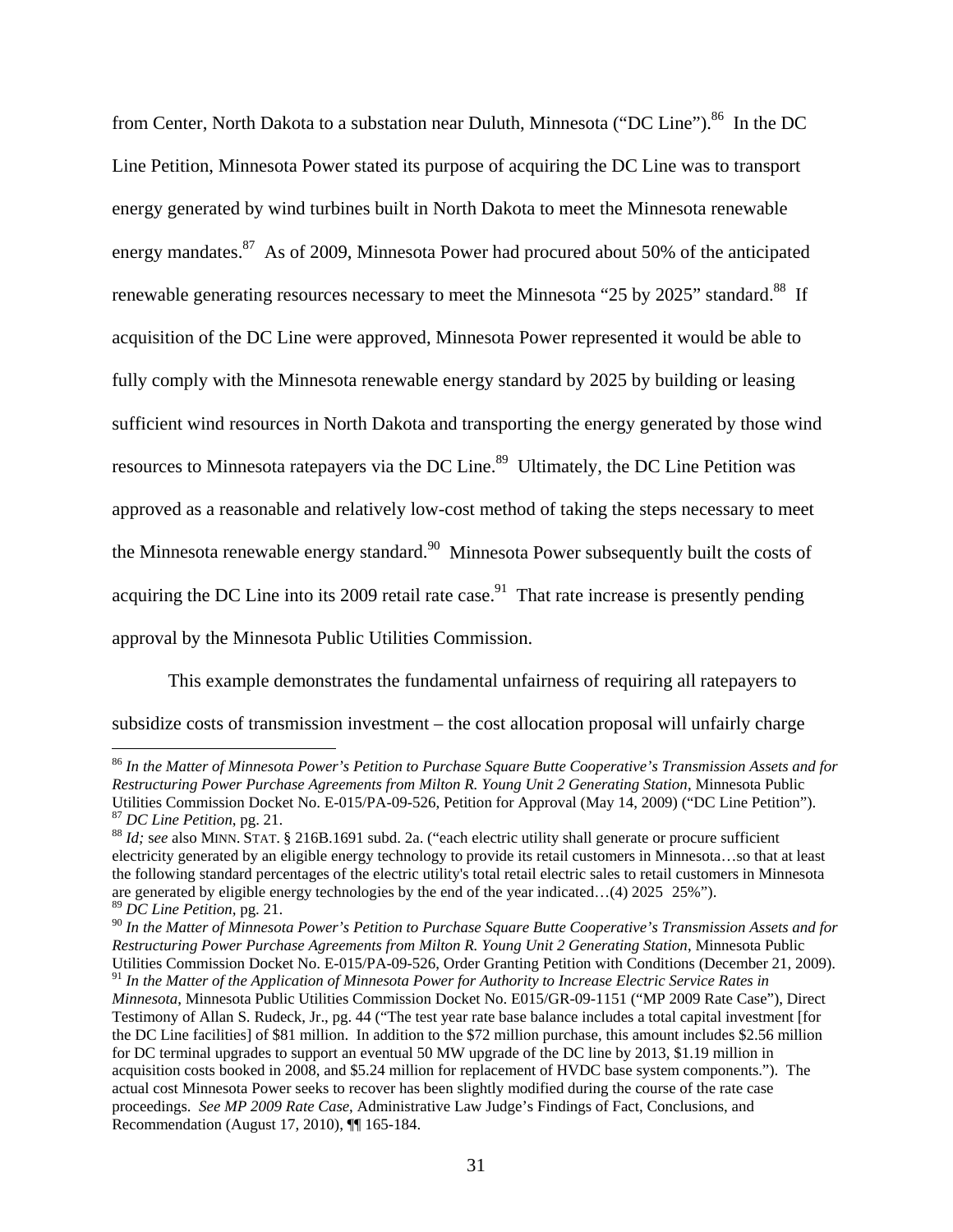Minnesota Power ratepayers with costs of transmission investment that are unnecessary for Minnesota Power to meet the Minnesota renewable energy standard. It also proves that the Filing Parties' cost allocation proposal is contrary to the longstanding principle of "beneficiary pays" cited above. Simply stated, states and utilities that do not need or want to rely on remote wind resources should not be required to subsidize the costs of transmission needed by others to access those resources.

# **6. The Proposed Criteria To Qualify Multi-Value Projects Would Inappropriately Shift Network Upgrade Costs Associated With Generator Interconnections To Load.**

The Filing Parties make no secret that categorizing projects as MVPs would shift to load

"significant" costs that are presently treated as interconnection costs**.** The root cause for this

shifting of costs is discussed in the testimony of Eric Laverty:

# Q. WILL GENERATORS CONTINUE TO SEE THE HIGH NETWORK UPGRADE COSTS UNDER THIS PROPOSAL THAT MANY ARE SEEING NOW?

A. No, at least not for most of them. The package of changes in this filing should significantly reduce, overall, the Network Upgrade costs faced by any individual Interconnection Customer, while also providing greater assurance that any remaining costs are appropriately borne by Interconnection Customers. Generators locating in areas that benefit from MVPs will see much lower Network Upgrade costs than would be seen now, when they must fund what would otherwise be an MVP. Conversely, generator interconnection requests made in areas that lack robust transmission infrastructure without proposed MVPs will drive the need for significant upgrades to the Transmission System and those generators, either alone or as a group, appropriately should bear those costs. But even in this case, the proposed revisions ensure that the costs will be properly shared among those Interconnection Customers, and not unduly burden the first movers.

# Q. PLEASE EXPLAIN WHY THE ADDITION OF THE SHARED NETWORK UPGRADE AND MULTI-VALUE PROJECT IS AN IMPROVEMENT TO THE CURRENT RULES

A. Under the revisions proposed in this filing, the costs allocated to any particular Interconnection Customer will likely be reduced in many instances for two reasons. First, Network Upgrades previously assigned to interconnecting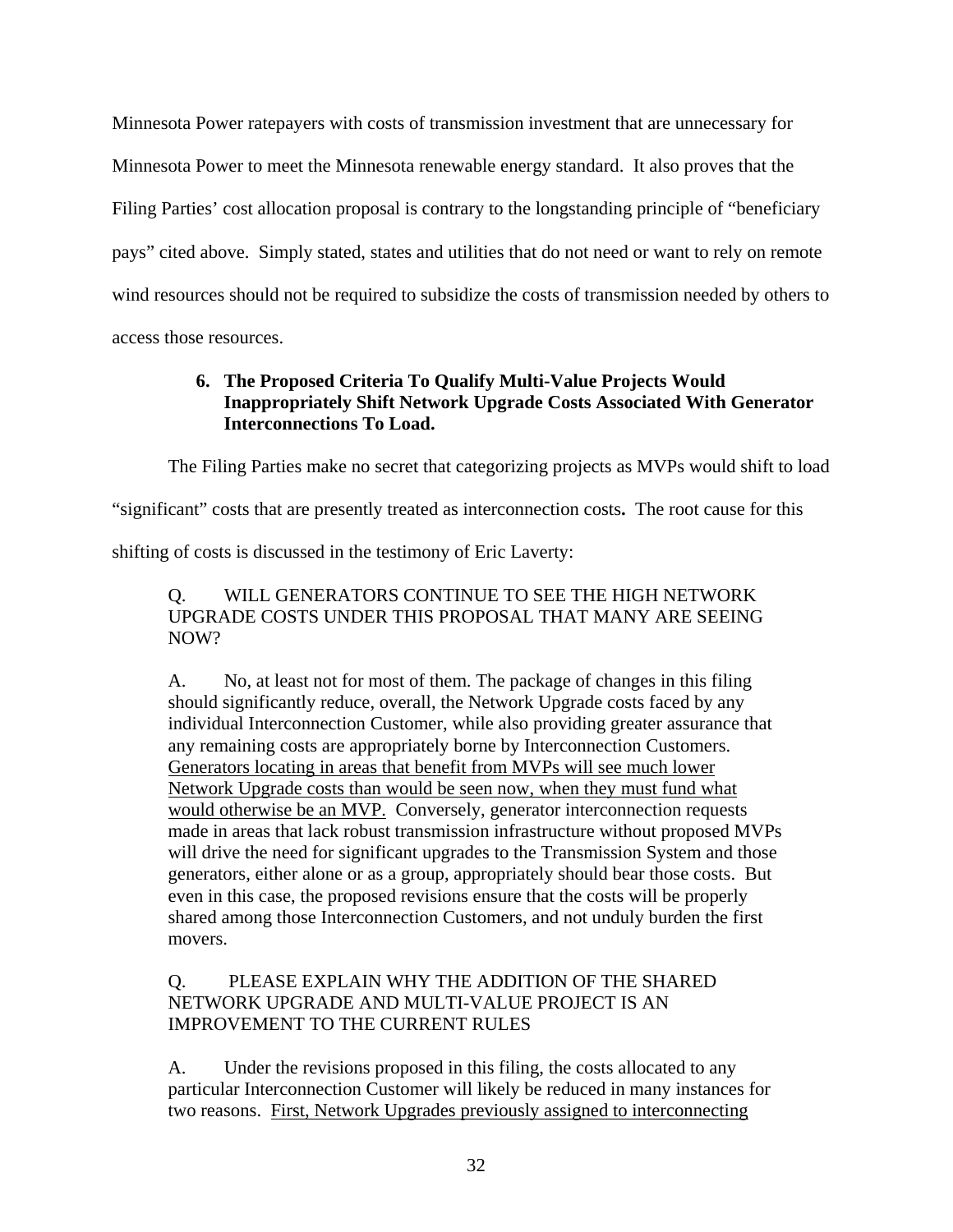generators may now be designated as MVPs, which generators would not be required to fund. Second, Network Upgrades that are later found to benefit other interconnection customers will be designated as SNUs and the Interconnection Customer that originally funded such Network Upgrades would be eligible for contribution from other generators that share the benefit of a specific upgrade.

Laverty Testimony at 20-21 (emphasis added). This testimony demonstrates that the proposed cost allocation for MVPs would produce an underlying discriminatory subsidy to interconnecting generation that would render meaningless the Commission's policies that the costs of network upgrades not necessary "but for" an interconnecting generation resource be directly assigned to the interconnecting generator.<sup>92</sup>

# **a. The Experience With The Brookings 345 kV Line Demonstrates The "About-Face" On MISO's Views On What Qualifies As A Generation Interconnection Network Upgrade.**

The history of MISO's views on the appropriate treatment of interconnection costs undermines the basis for MISO's claims in this proceeding.On August 13, 2009, MISO submitted an unexecuted Amended and Restated Generator Interconnection Agreement (Amended GIA) among the Midwest ISO, Northern States Power Company (NSP), as transmission owner; and Community Wind North LLC (Community Wind), as interconnection customer. MISO proposed, under Appendix A of the Amended GIA, to require Community Wind to share in the cost responsibility for Shared Ownership Common Use upgrades, including the Brookings Line, which is a 230-mile, 345-kV transmission line that will connect Brookings County, South Dakota, with eastern Minnesota ("Brookings Line").

Several other parties intervened in the case and argued that it was inappropriate to assign the costs of the Brooking Line to Community Wind and other potential interconnection

<u>.</u>

<sup>92</sup> *See, e.g., Standardization of Generator Interconnection Agreements and Procedures*, Order No. 2003, FERC Stats. & Regs. ¶ 31,146, at P 694 (2003), *order on reh'g*, Order No. 2003-A, FERC Stats. & Regs. ¶ 31,160, *order on reh'g,* Order No. 2003-B, FERC Stats. & Regs. ¶ 31,171 (2004), *order on reh'g,* Order No. 2003-C, FERC Stats. & Regs. ¶ 31,190 (2005), *aff'd sub nom. Nat'l Ass'n of Regulatory Util. Comm'rs v. FERC*, 475 F.3d 1277 (D.C. Cir. 2007).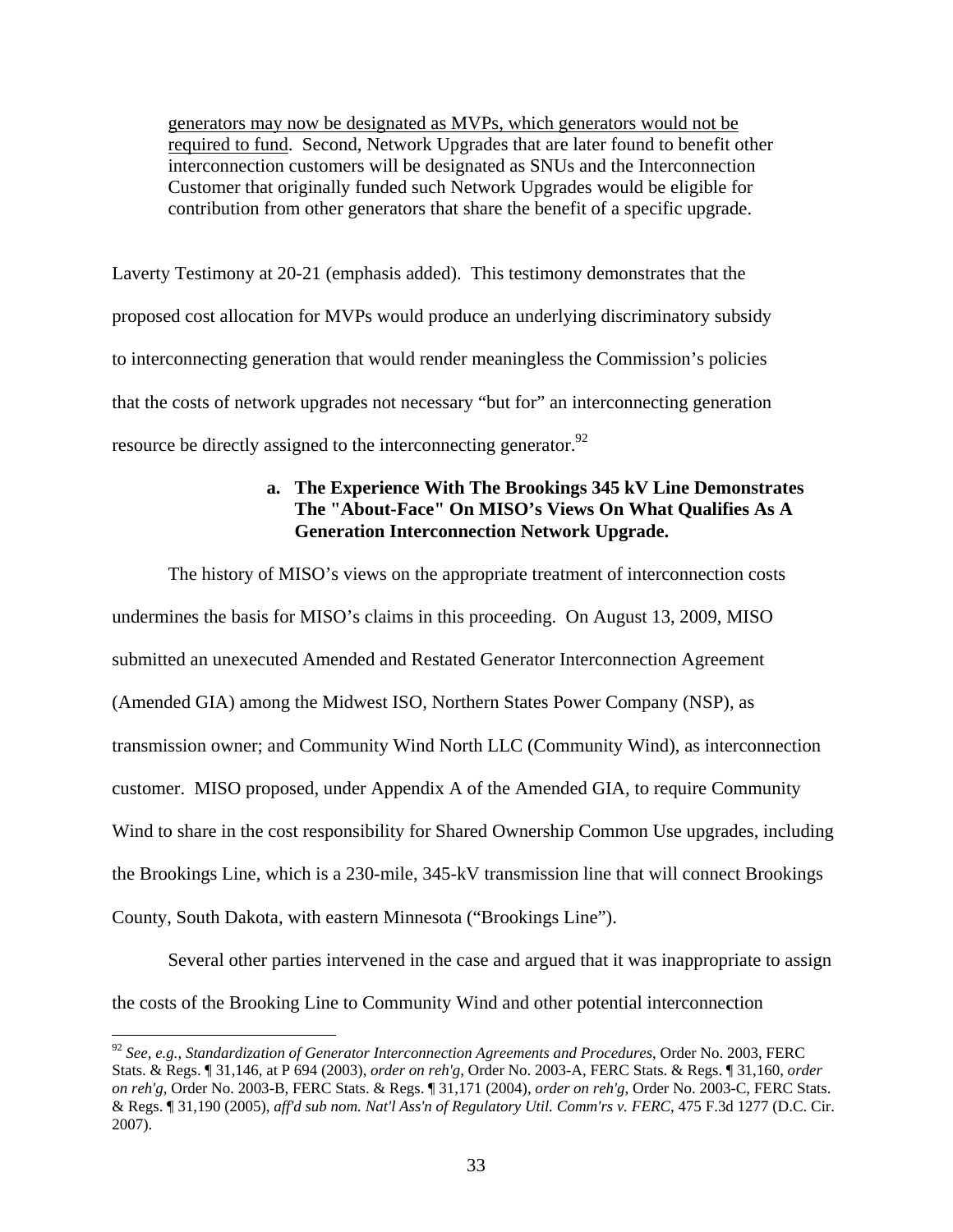customers. They argued that the Brookings Line was being developed as part of the CapX2020 initiative, which is designed to support the growing demand for electricity in Minnesota and the surrounding region and is, therefore, not a network upgrade necessary but for their interconnection.

The Commission accepted the Amended GIA conditioned upon on MISO modifying the Amended GIA to remove any reference to cost responsibility for the Brookings Line.<sup>93</sup> The October 9 Order recognized that MISO's tariff embodies the requirement that interconnecting customers bear responsibility for network upgrades that would not be necessary but for their interconnection.<sup>94</sup> The Commission found that MISO had failed to provide evidence demonstrating the allocation of the costs of the Brookings Line was reasonable. Although the Commission rejected that element of the Amended GIA, it did so without prejudice to MISO refiling a proposal to allocate the costs of the Brookings Line with appropriate support.<sup>95</sup>

MISO sought rehearing of the October 9 Order arguing, among other things, that the Commission erred by failing to find that the results of a group study conducted in accordance with MISO's group study process, which identified the need for network upgrades caused by the group of projects, was sufficient evidence that the upgrades would satisfy the "but for" test as it applies to the study group as a whole rather than to any single member of the study group.

The Commission denied MISO's request for rehearing but clarified its intent:

We clarify that we view the "but for" standard, in the context of Midwest ISO's Tariff, as a cost allocation principle that limits the cost responsibility of an interconnection customer or a group of interconnection customers to the cost of the upgrades that would not be necessary but for the interconnection of the customer or reasonably constituted group of customers. The Tariff adopts the language of the *pro forma* Large Generator Interconnection Agreement's (LGIA) definition of network upgrades and, like the *pro forma* LGIA, uses the "but for"

<sup>93</sup> *Midwest Independent Transmission System Operator, Inc.,* 129 FERC ¶ 61,019 (October 9, 2009) ("October 9 Order").

<sup>&</sup>lt;sup>94</sup> October 9 Order at P 23.

<sup>95</sup> Id at P 24.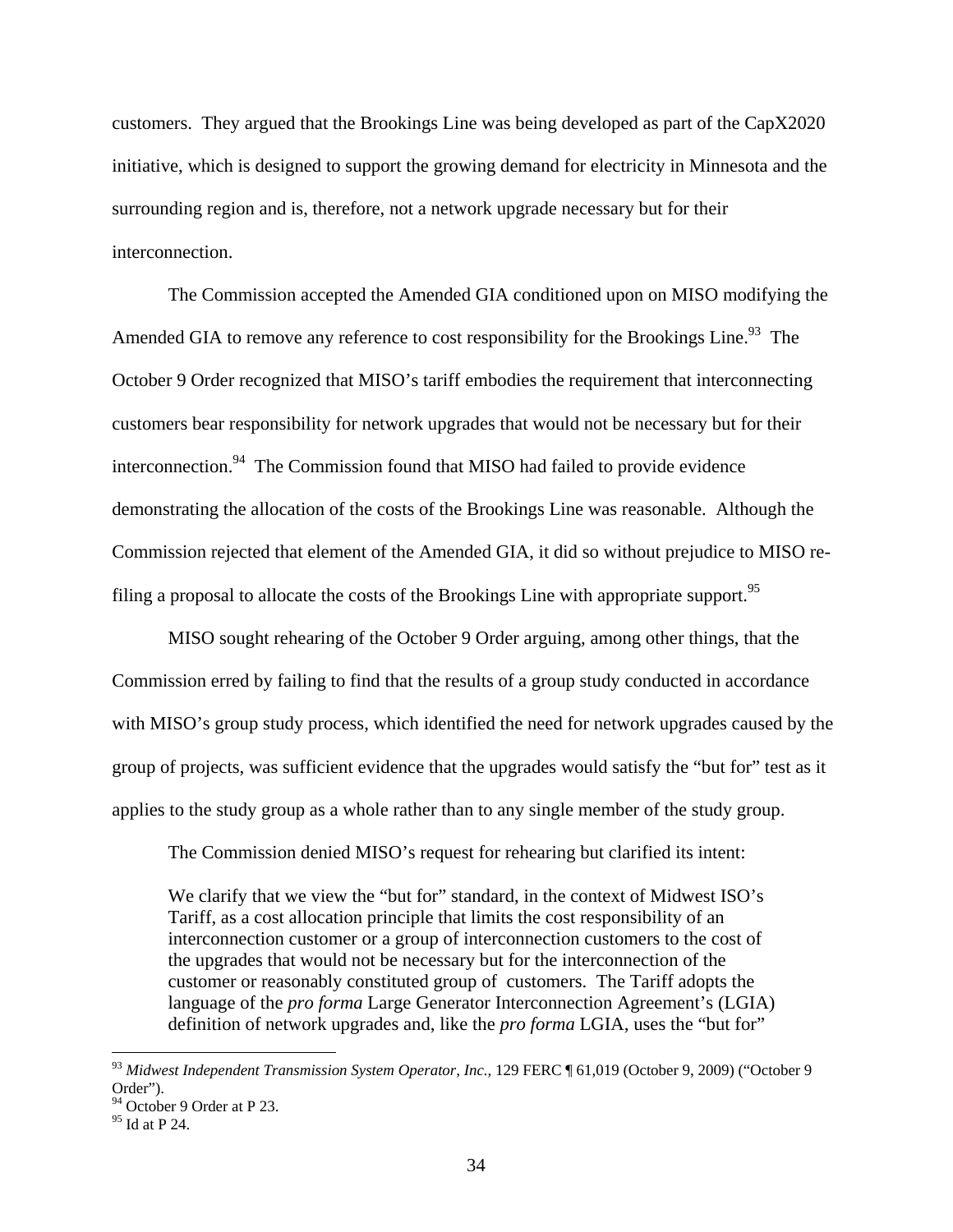standard. While Midwest ISO is correct in stating that it can propose variations from the Commission's *pro forma* LGIP as an independent Transmission Provider, we disagree with Midwest ISO's interpretation of section 8.4. To the extent that Midwest ISO suggests that the presence of the terms "System Planning and Analysis Review" and "Good Utility Practice" mean that the word "required" as it is used in section 8.4 and in the definition of network upgrades should be interpreted such that Midwest ISO's Tariff does not include the "but for" standard, we disagree. We note that in the very same proceeding that Midwest ISO proposed and the Commission accepted the addition of the term "required" to the "Scope of Interconnection Facilities Study" section (then section 8.2), Midwest ISO acknowledged that it was adopting the Commission's default pricing policy, including the "but for" standard for the purpose of the definition of network upgrades.Further, we note the similarity between section 8.4 of Midwest ISO's Generator Interconnection Procedures and section 8.2 of the *pro forma* Generator Interconnection Procedures. Despite the presence of "Good Utility Practice" in section 8.2 of the *pro forma* Generator Interconnection Procedures, the Commission never suggested that section 8.2's reference to "Good Utility Practice" should be interpreted as expanding the meaning of "required" for the purpose of the definition of network upgrades.In other words, interconnection customers in Midwest ISO are required to fund the cost of network upgrades that would not have been needed but for their interconnection.

We clarify that this language does not limit Midwest ISO or its transmission owners to the least-cost option available to interconnect a generator or group of generators. The Tariff affords Midwest ISO some discretion when determining what facilities should be built in order to accommodate the interconnection of a project or group of projects. In particular, sections 7.1 and 8.1 of the Generator Interconnection Procedures recognize that Midwest ISO should use its study process to identify network upgrades that: (1) ensure that an interconnection customer or group of interconnection customers can reliably connect to the transmission system; and (2) ensure that the network upgrades chosen promote efficiency.We do not doubt that a range of improvements could achieve these results. In addition, we have previously recognized that Midwest ISO's use of group studies allows it to focus on the needs of both the relevant interconnection customers and the overall system.

Thus, Midwest ISO may determine through its study process that a large upgrade, such as the Brookings Line, should be built because it will both accommodate the interconnection of a group of projects and address other system-wide needs. However, the cost responsibility of a group of interconnection customers remains limited to the cost of the facilities that would not be needed but for the interconnection of the group. In this case, the evidence submitted indicated that the Brookings Line was needed for more than interconnection, but the cost allocation language in the Amended GIA was not sufficient to limit Community Wind's (or Group 5's) cost responsibility for the Brookings Line such that they were funding only the cost of upgrades that would not have been necessary but for their interconnection.In other words, the evidence submitted does not support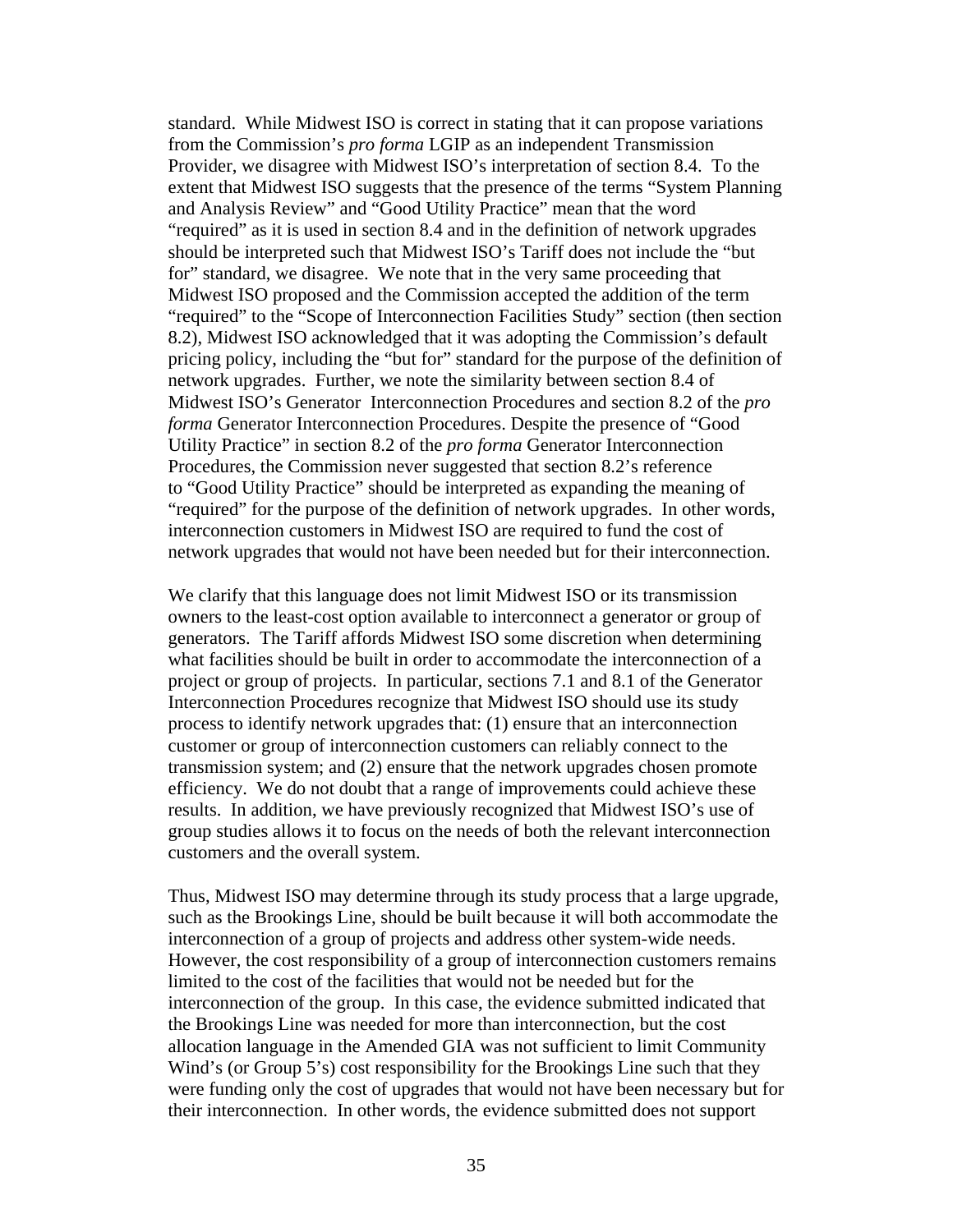allocation of 100 percent of the costs of the Brookings Line to the Group 5 projects. Because the Initial Order's direction to remove the unsupported language relating to any cost responsibility for the Brookings Line could have been read to imply that the "but for" standard determines the network upgrades that can be built to accommodate an interconnection customer or group of interconnection customers, rather than is solely related to cost allocation, we will clarify the Initial Order and require a further compliance filing, as discussed below.<sup>96</sup>

Thus, although the Commission rejected allocating the entire cost of the Brookings Line to

Community Wind and other generation projects in the interconnection queue, it left open the

possibility that a portion of the costs of the Brookings Line could be allocated to these generation

projects, commensurate with that portion of the upgrade that would not be necessary but for their

interconnection.

In its compliance filing in response to the May 20, 2010 Rehearing Order, MISO

modified the Amended GIA as directed by the Commission to incorporate the following terms:

Interconnection Customer shares in the cost responsibility for one or more Common Use Upgrades and/or Shared Ownership Common Use Upgrades that would not have been necessary but for the interconnection of Interconnection Customer and other Group 5 Generators. Such Common Use Upgrade(s) and/or Shared Ownership Common Use Upgrades are to be identified through restudy pursuant to the Commission's May 20, 2010 order in Docket No. ER09-1581 (131 FERC 61.165 (2010)), which may include responsibility for an appropriate portion of the new Brookings County Twin Cities 345 kV transmission line and related transmission substation upgrades ("Brookings County 345 kV Line"). Group 5 Generators' obligations to simultaneously secure and fund such Common Use Upgrades and/or Shared Ownership Common Use Upgrades will be governed by separate, future Multi-Party Facility Construction Agreement(s). Compliance Filing of Midwest Independent Transmission System Operator, Inc., regarding the unexecuted G586 Amended and Restated Generator Interconnection Agreement in FERC Docket Nos. ER09-1581-004, Amended and Restated Generator Interconnection Agreement, Original Sheet No. 90.

MISO's June 18, 2010 compliance filing in response to the May 20, 2010 Rehearing Order is

still pending before the Commission.

<sup>96</sup> *Midwest Independent Transmission System Operator, Inc.,* 131 FERC 61,165 at PP 20-23 (May 20, 2010) ("May 20, 2010 Rehearing Order").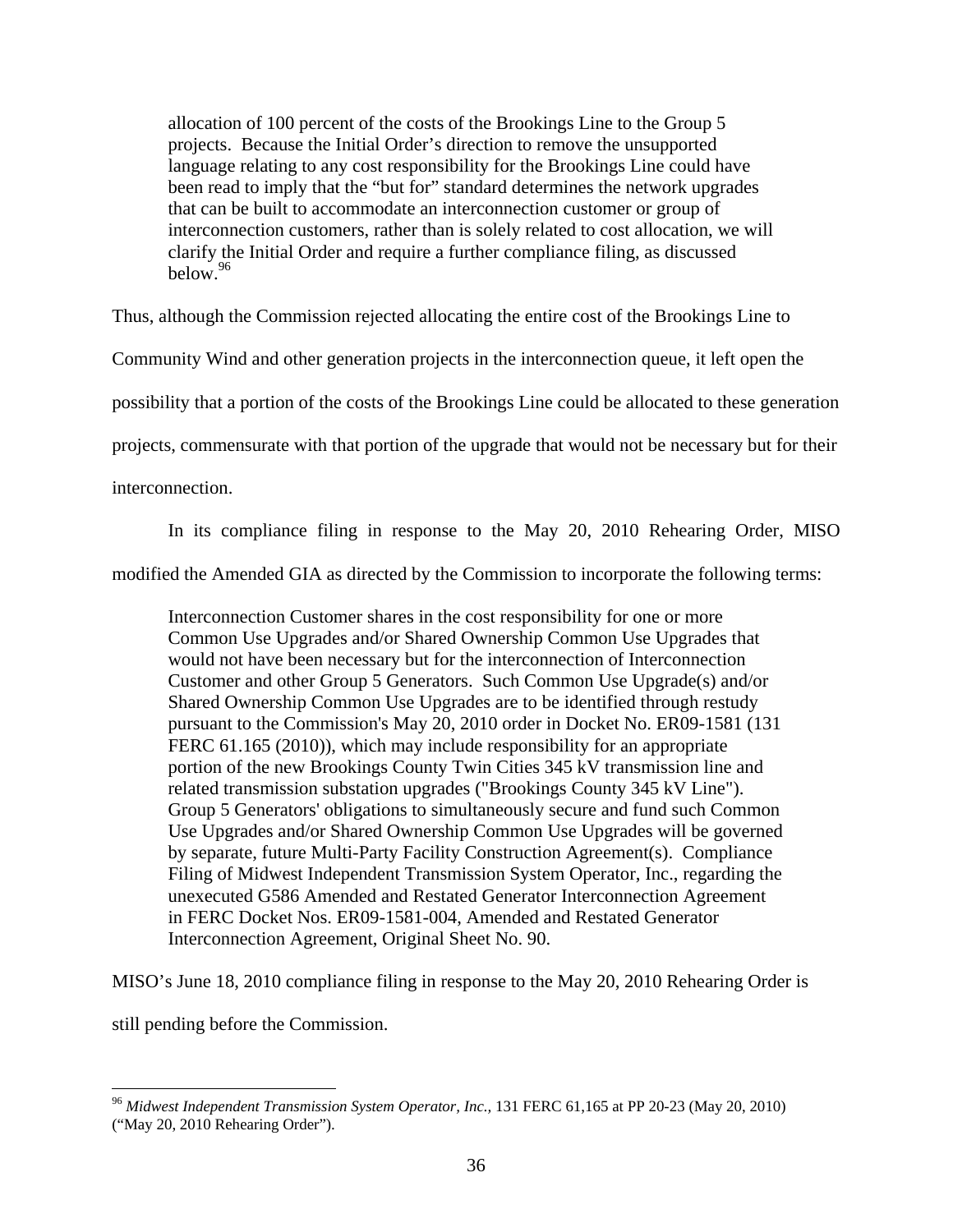Notwithstanding the provisions in the Amended and Restated Generator Interconnection Agreement pending at the Commission, in this proceeding, the Filing Parties have included the very same Brookings Line as an MVP starter project that would have its entire cost allocated to load, with no cost responsibility assigned to interconnection customers, if the Application is accepted by the Commission. MISO's flip-flop on the treatment of interconnection costs is not reasonable and results in a discriminatory and unlawful subsidy to new generation resources.<sup>97</sup>

## **b. Multi-Value Projects Approved To Facilitate Additional Wind Generation In Off-Peak Hours Demonstrates That The Projects Are Not Necessary "But For" The Interconnection Of Wind Resources.**

The Filing Parties' witness Curran testifies that the anticipated need for transmission projects likely to be classified as MVP is additional transfer capacity for economy energy transfers.98 Ms. Curran indicates this need arises due to fact that only a small percentage of wind generation is expected to occur during on-peak periods.<sup>99</sup> Ms. Curran's testimony demonstrates that these types of MVPs are not necessary but for the interconnection of wind generation.

Moreover, transmission planning seeks to ensure that sufficient capacity exists to reliably serve customer's load at the time of peak demand. Once sufficient transmission capacity exists to serve peak demand, customers (load) do not require additional transmission capacity.<sup>100</sup> Because these transmission facilities would not be necessary "but for" wind interconnection facilities, and are not needed for other reasons, the costs of the facilities should be allocated consistent with "but for" cost allocation.

<u>.</u>

 $97$  As a result of no longer directly assigning the costs of network upgrades that are necessary as a result in interconnection to new generation resources, new generation resources would be subsidized *vis-a-vis* existing generation resources also.

 $\frac{98}{98}$  Curran Testimony at 12.

 $^{99}$  Id.

 $100$  If additional transmission investment will lower the overall cost of electricity as a result of economy energy transfers such investments should be undertaken and customers should be willing to fund such investments. MISO's existing tariff already has mechanisms in place (and that MISO is proposing to maintain) to provide for regional cost sharing of these types of transmission projects if it can be demonstrated that the project meets a Commission approved benefits-to-cost threshold. Such projects are classified as Regionally Beneficial Projects under MISO's current tariff.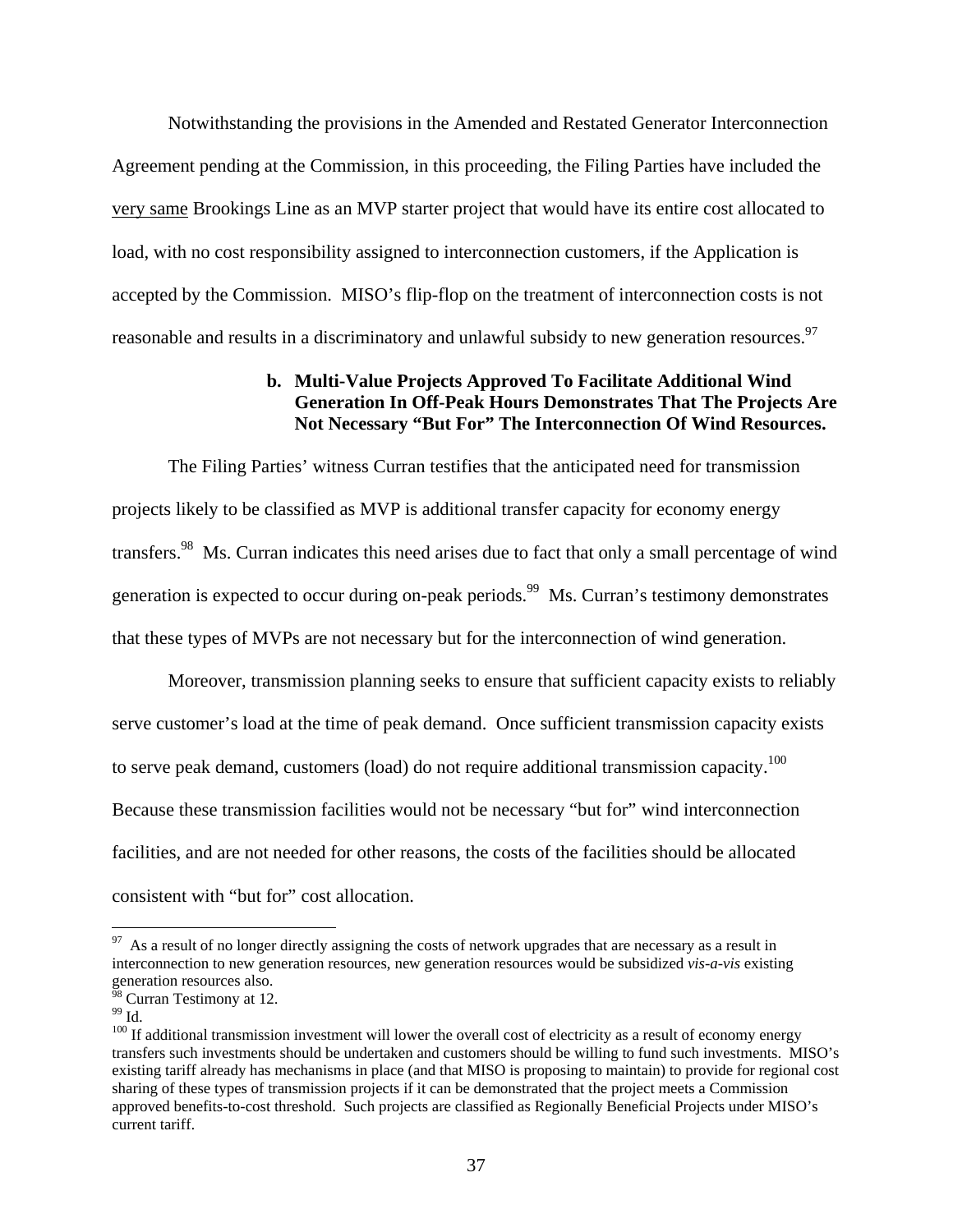# **B. The Filing Parties Have Not Demonstrated That Their Energy-Based Allocation Is Consistent With Cost Causation And Beneficiaries Pay, Or Is Otherwise Required Or Is Just And Reasonable.**

As discussed *supra,* and in the Dauphinais Affidavit, the Filing Parties have unreasonably proposed regional cost sharing for MVPs through an energy-based allocation methodology. MVPs that met Criterion 1 would not necessarily address reliability issues or provide economic benefits in excess of costs, but would be undertaken to facilitate public policy requirements, primarily renewable portfolio obligations.

Criterion 1 MVPs are designed to facilitate the development of renewable generation required to satisfy public policy requirements by removing cost barriers to integrating renewable generation resources remotely from load.<sup>101</sup> These projects are not driven by energy consumption or demand, but rather by the nature of the associated renewable generation being concentrated in particular remote areas of the MISO. The transmission projects must be sized to accommodate the peak output from all of the nearby renewable resources, because their maximum output, which is dependent upon wind speed, will be largely coincident with one another. In these circumstances, it is not appropriate to allocate the cost of MVPs that satisfy Criterion 1 to transmission customers on either the basis of energy consumption or demand. Rather, costs should be allocated to the generators based on the respective nameplate capacity of the geographically concentrated wind generation facilities that would benefit from the transmission.

The costs of such MVP projects should be directly assigned to the interconnecting generation facilities, recognizing that the MVP would not be necessary but for the interconnecting generation resources. Alternatively, states or utilities with renewable portfolio mandates could choose to commit to funding MVP during an open season or a joint arrangement,

 $101$  Curran Testimony at 5.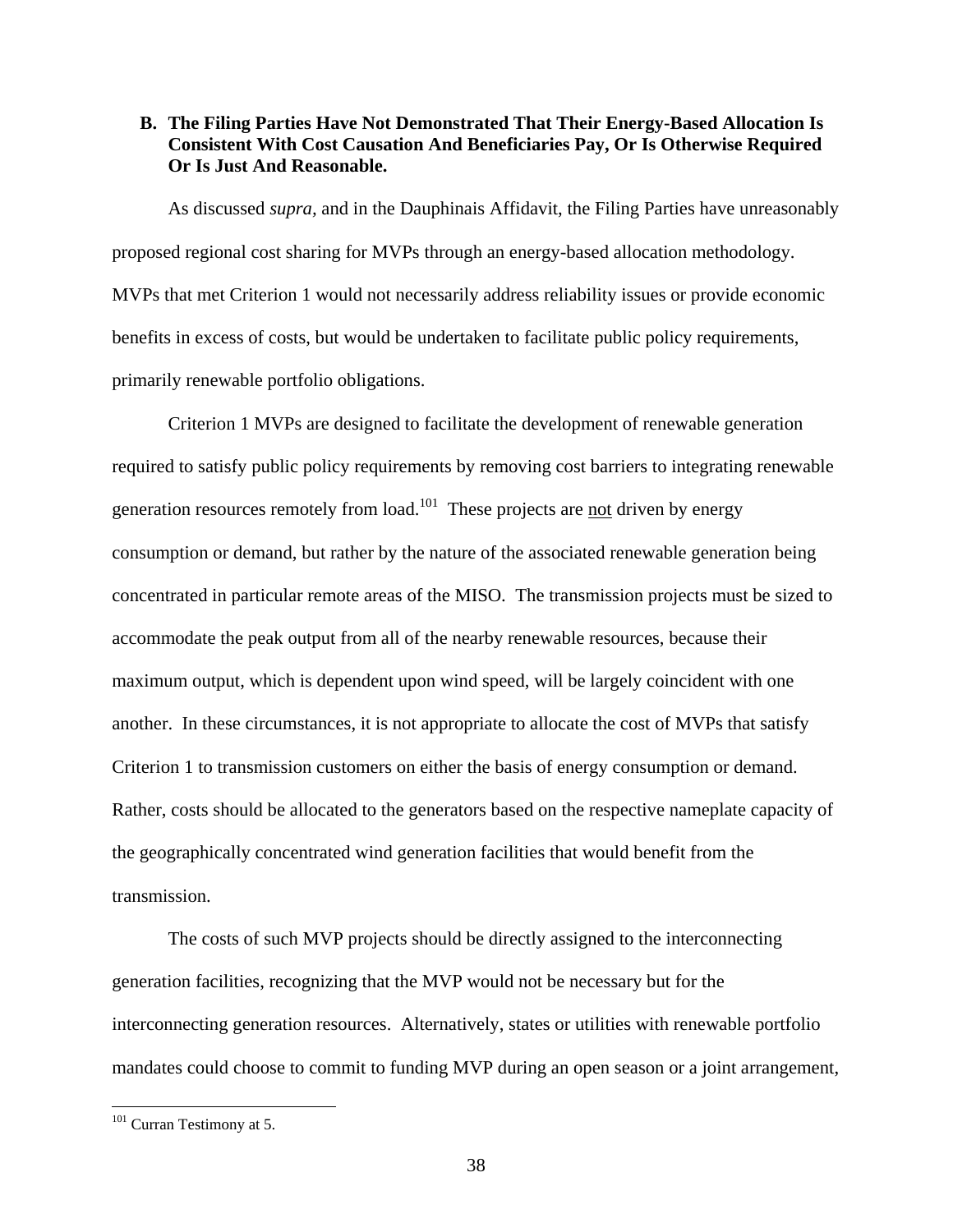consistent with the process employed for other such facilities. Either approach assures that the costs of such projects are associated with the generation facilities that cause them, and that (i) these public policy costs are transparent by not being mixed in with project costs that are related to reliability or economics; (ii) concentrated, remotely located renewable generation is not subsidized at the expense of distributed renewable generation; and (iii) price signals are not sent to load that discourage usage during off-peak periods rather than on-peak periods.

The Filing Parties' proposal regarding Criterion 2 MVPs appears to be an attempted end run around the benefit to cost ratio that is currently required for regional cost sharing of regionally beneficial projects (which the Filing Parties propose to rename as market efficiency projects) under MISO's currently approved tariff. That tariff provides for regional cost sharing of projects that satisfy a cost benefit threshold. Specifically, 20% of the project cost for regionally beneficial projects with a voltage class of 345 kV or higher and a project cost of \$5 million or more (or, alternatively, 5% or more of the transmission owner's net plant) are allocated on a system-wide basis to all transmission customers, with the remaining 80% of the cost being allocated to transmission customers in designated pricing zones in accordance with a line outage distribution factor ("LODF") developed by MISO. The allocated costs are recovered from transmission customers through transmission rates based on monthly coincident peaks (for network transmission service) and reserved capacity (for point-to-point transmission service).

A Criterion 2 MVP is required to have a higher minimum cost than a market efficiency project (\$20 million versus \$5 million). However, the minimum voltage and benefit-to-cost ratio requirements for Criterion 2 MVPs are more lenient than those for market efficiency projects. Moreover, the Filing Parties' proposal would classify any market efficiency project that meets any of the three MVP criteria as an MVP rather than a market efficiency project. As such, on a going forward basis, only projects that qualify as market efficiency projects with projected costs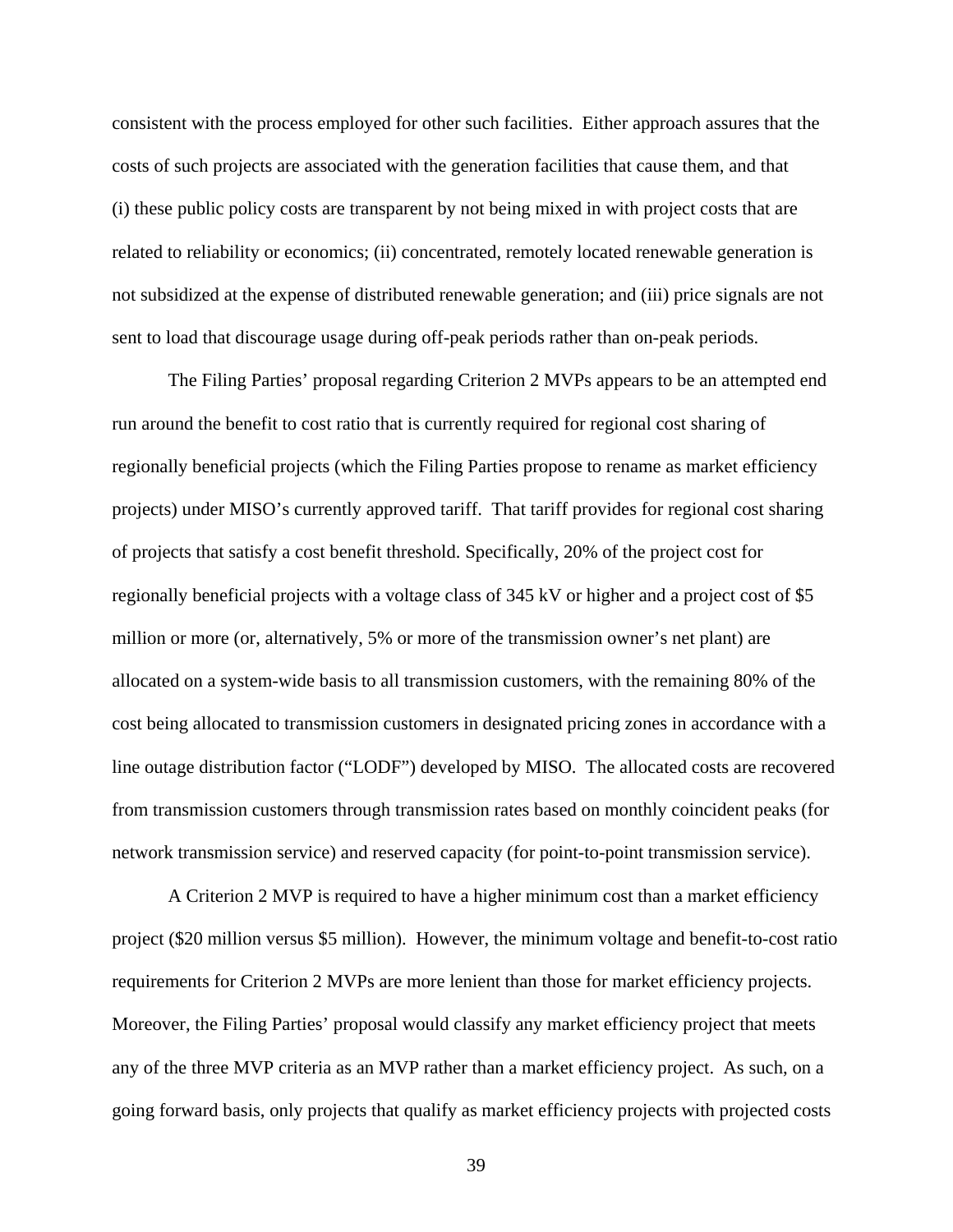between \$5 million and \$20 million, and the project is less than 5% of the transmission owner's net plant, would be classified as market efficiency projects.

The Filing Parties' proposal inappropriately and unnecessarily uplifts 100% of the cost of Criterion 2 MVPs that would otherwise be classified as market efficiency projects to all MISO transmission customers regardless of the economic benefits or detriments that these customers will experience. The proposal also fails to recognize these transmission projects are driven by economics, and not by total energy consumption. To the extent the current minimum benefit-tocost ratio requirement or 345 kV facility voltage requirements for market efficiency projects are viewed as too high a hurdle, it is more appropriate to modify the minimum requirements to qualify for a market efficiency project, rather than lumping market efficiency projects together with projects that are for other purposes (e.g., to meet public policy renewable energy requirements) and effectively changing the cost allocation and rate design for market efficiency projects.

 Criterion 3 MVPs are projects that would be justified alone on a reliability basis, but also provide economic value over multiple pricing zones. The Filing Parties' proposal would reclassify new projects that would currently qualify as baseline reliability as MVPs if they meet any of the three MVP criteria. Reliability justified network upgrades are generally driven by system peak demand rather than energy usage. Therefore, it is not appropriate to recover the costs of such projects based upon energy usage. The costs of transmission upgrades under taken primarily to address reliability issues should be based on monthly coincident peak demand for network transmission customers and Reserved Capacity for point-to-point transmission customers.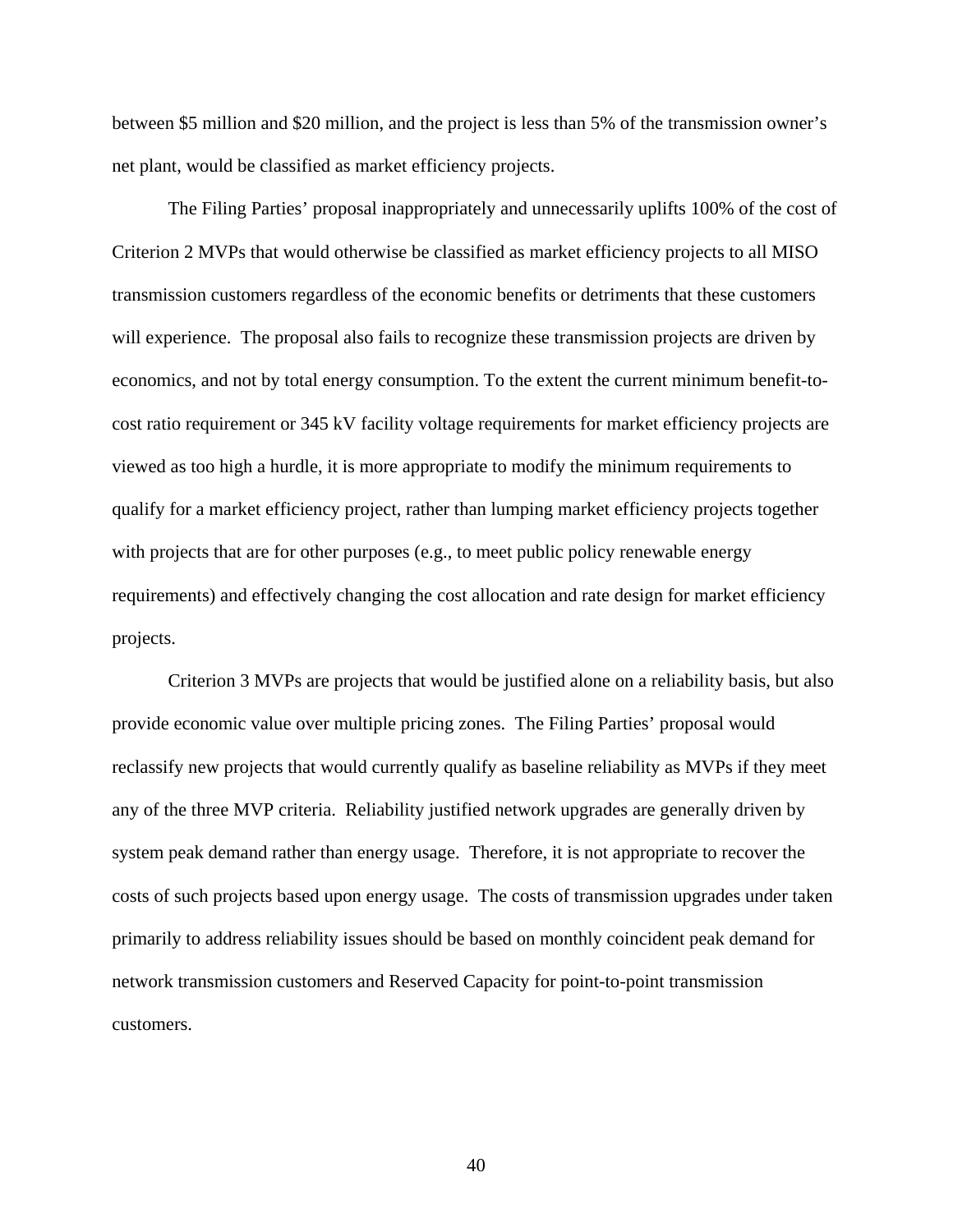# **1. The Filing Parties Have Not Demonstrated That the Estimated Benefits Of MVPs Are Dependent Upon Energy Use.**

 The Filing Parties have not provided sufficient evidence to demonstrate the estimated benefits of MVPs are dependent upon energy usage. Ms. Curran testifies that the Filing Parties' proposal properly aligns costs to beneficiaries because costs will vary based upon energy usage.<sup>102</sup> Ms. Curran also testifies that a usage-based charge (i.e., per MWh) is warranted under the MVP cost allocation proposal because energy flows and corresponding benefits from MVPs will occur in all hours of the year, not just during peak demand hours.<sup>103</sup> It is no more effective to measure system use based upon volumetric consumption than it is to measure use based on monthly coincident peak demands and reserved capacity. A customer's energy usage and coincident peak demands may change over time. However, in the later instance, a customer's coincident peak demand is a good proxy for its share of the total system use. Further, the Filing Parties have not demonstrated a nexus between the benefits received from MVP projects and total energy usage.

 The benefits from MVPs may occur in different hours of the year depending on whether a project is driven by reliability, economics or renewable energy mandates, but that does not mean the benefits are evenly distributed over all hours of the year. Depending on the particular project in question, benefits could be concentrated at the time of system peak demand. However, the benefits could also be concentrated at the time of peak wind generation energy production in a particular area, or during off-peak hours, or on-peak hours or shoulder hours.

 $\frac{102}{103}$  Curran Testimony at 10.<br> $\frac{103}{103}$  Id at 12.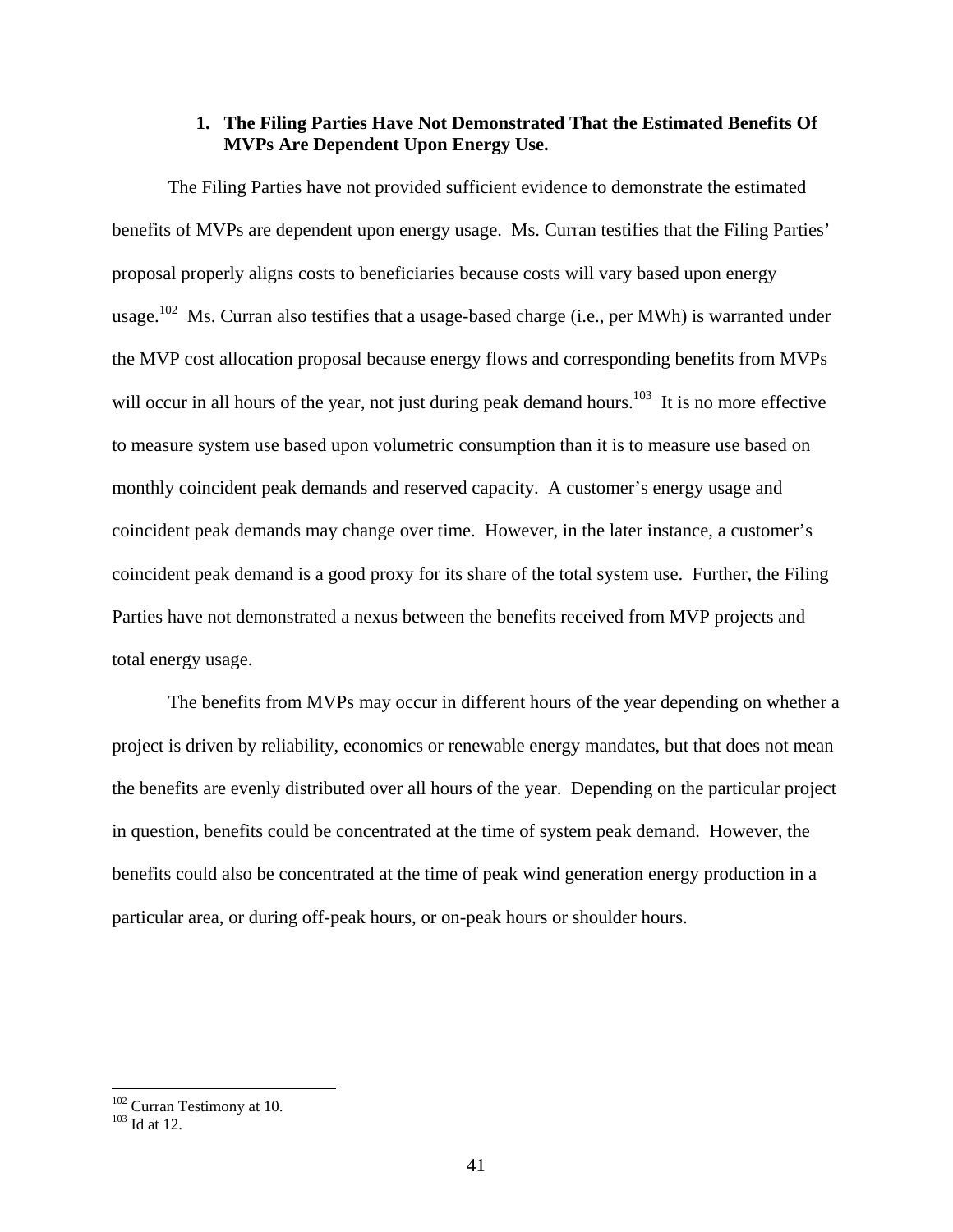### **2. A MWh-Based Cost Allocation Would Disproportionately Impact Higher Load Factor Customers.**

The Filing Parties' proposed cost allocation would disproportionately impact higher load factor customers and unfairly benefit lower-load factor customers. As explained through an example by Mr. Dauphinais in his Affidavit, moving from a demand-based allocator to an energy-based allocator would impose higher costs on those customers that are the most efficient users of the system and, conversely, lower costs on those customers that are the less efficient users of the system.<sup>104</sup> The Filing Parties do not acknowledge, much less address, this adverse impact. It is also worth observing that higher load factor customers tend to be large manufacturing and mining operations in the Midwest that are subject to severe economic pressure. The Filing Parties' proposal would cause harm to this class of customers and, thus, directly undermine state and federal efforts to restore the economic health of the region. These disproportionate and subversive impacts of a MWh-based cost allocation require a finding that the proposal is not just and reasonable.

## **C. Several Significant Modifications Must Be Made To The Filing Parties' Proposal To Make It Just And Reasonable.**

For the reasons discussed herein, the Filing Parties have failed to demonstrate that their MVP proposal is just and reasonable. Several significant modifications to the Filing Parties' proposal are required in order to produce a just and reasonable result.

#### **1. The Filing Parties' Proposal Must Align With A Beneficiary Pays Approach.**

As discussed supra, Industrial Customers do not believe the Commission should approve the Filing Parties' MVP tariff language that would vest MISO with broad discretion as to what projects can qualify as MVPs. The Commission should only vest MISO with the authority to approve transmission projects that resolve known reliability issues, or are projected to provide

<sup>104</sup> *See* Dauphinais Affidavit at PP 25-35.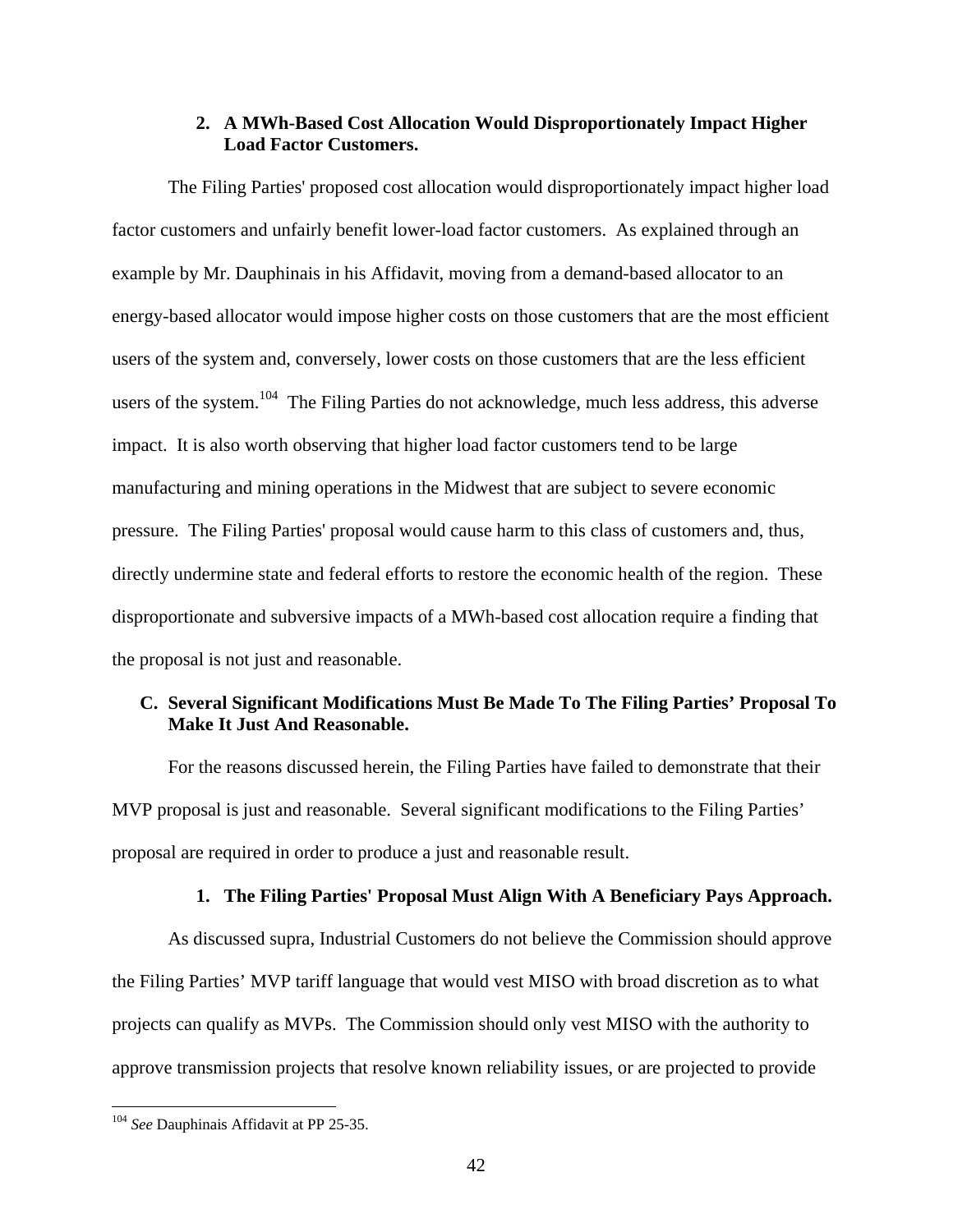economic benefits in excess of Commission-approved threshold levels in order to qualify as Regionally Beneficial Projects under MISO's existing tariff. Speculative transmission projects, which Criterion 1 MVPs are by nature, should be subject to an open season process to gain customer commitments with the project cost and risk being borne by the developer of the transmission project. $105$ 

However, irrespective of whether the Commission agrees with Industrial Customers on these issues, the Filing Parties' proposed cost allocation for MVPs should not be approved, as it fails to align the allocation of costs with beneficiaries. The Commission should require the Filing Parties to apply the currently applicable rules for Regionally Beneficial Projects to Criterion 2 MVPs. Twenty percent (20%) of the project cost of the MVPs should be allocated on a system-wide basis to all transmission customers and recovered through a system-wide rate. The remaining 80% of the costs of MVPs should be allocated on a sub region-wide basis to all transmission customers in each of the three defined planning sub-regions. The allocated cost to each planning sub-region shall be based on the relative benefit determined for each planning subregion that has a positive present value of annual benefits over the evaluation period using the methodology for project benefit determination. These allocated costs should continue to be recovered through transmission rates based on monthly coincident peak demand and Reserved Capacity. Criterion 3 MVPs should be subject to the current allocation rules for BRPs and the allocated costs for such MVPs should also continue to be recovered through transmission rates based on monthly coincident peak demand and Reserved Capacity.

Finally, in the event a project provides for reliability, economic, and public policy needs:

<sup>&</sup>lt;sup>105</sup> Transmission customers would commit to pay transmission rate for contract terms to pay for the project cost. To the extent that customer commitments were not sufficient to pay for their entire project costs the project developer would assume the risk.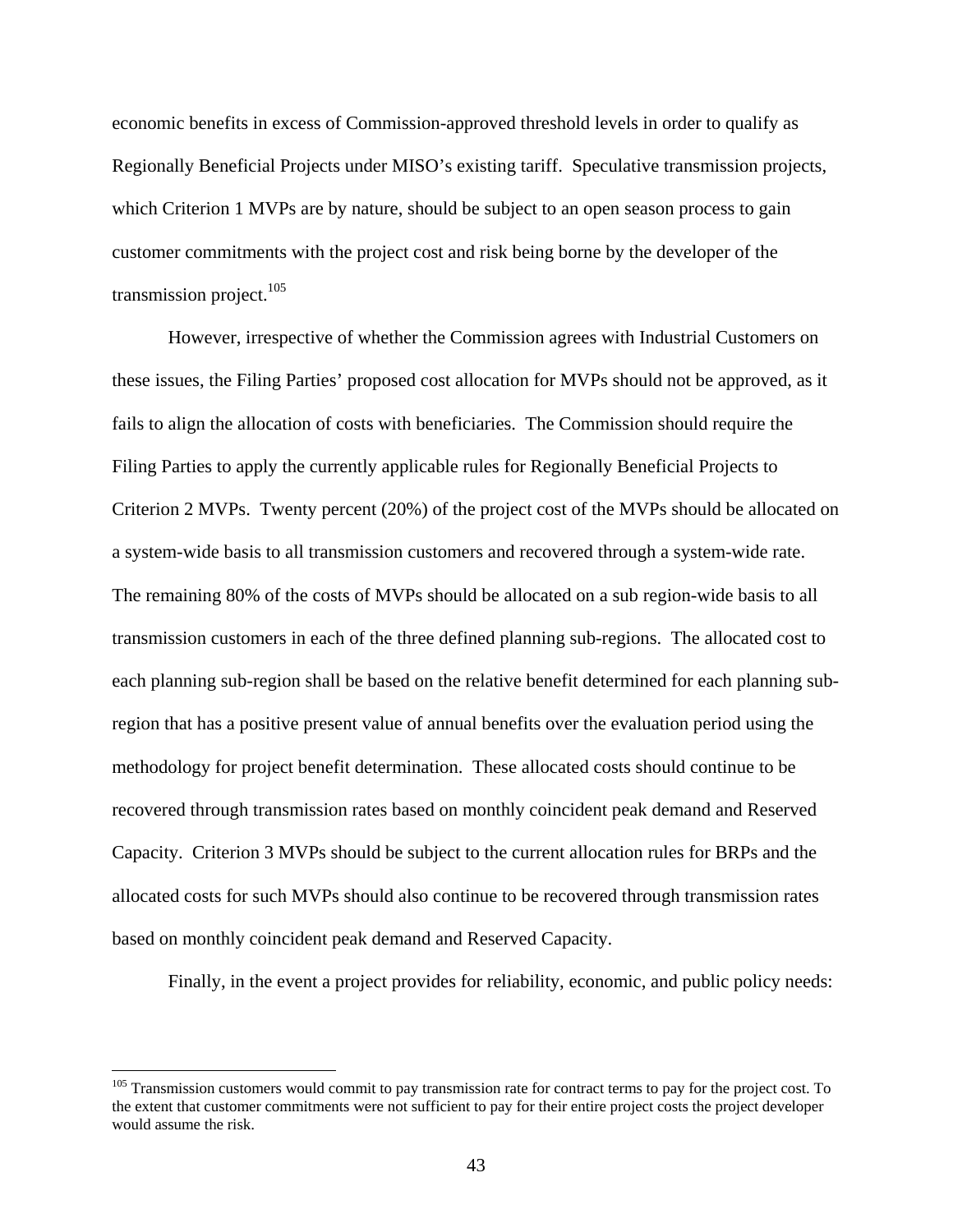- the portion of the project equal to the minimum cost that would need to be incurred to meet the reliability need should be allocated as a BRP,
- the minimum incremental cost necessary to address the economic need should be allocated as a regionally beneficial project, and
- any remaining incremental cost necessary to meet the renewable generation public policy need should be treated in the same manner as costs of a merchant transmission project are treated.

## **2. MISO's Tariff Must Incorporate Periodic Adjustment Of Cost Allocation To Reflect Changes In Power Flows When Appropriate.**

Additionally, the Commission should require MISO's tariff to incorporate language that would require periodic adjustment to the allocation of costs associated with MVPs, when changes in power flows are materially different from those initially assumed when the project is approved. Power flows change as loads grow or decline, as new generators are added to the grid (or retired), and as a result of new or upgraded transmission infrastructure. The changes in flows cannot always be anticipated and therefore a flow-based transmission cost allocation methodology should require and enable recalculations when appropriate on a periodic basis. This does not change the amount of total costs that are recovered and, therefore, should add no regulatory uncertainty to cost recovery. Only the mix of, and allocations to, beneficiaries change. Industrial Customers do not recommend that continued alignment of the impacts and beneficiaries from changing power flows be left to chance. Rather, the Commission should require MISO to demonstrate in future compliance filings, at least once every five years, that application of the cost allocation methodology to each project continues to align beneficiaries with cost responsibility.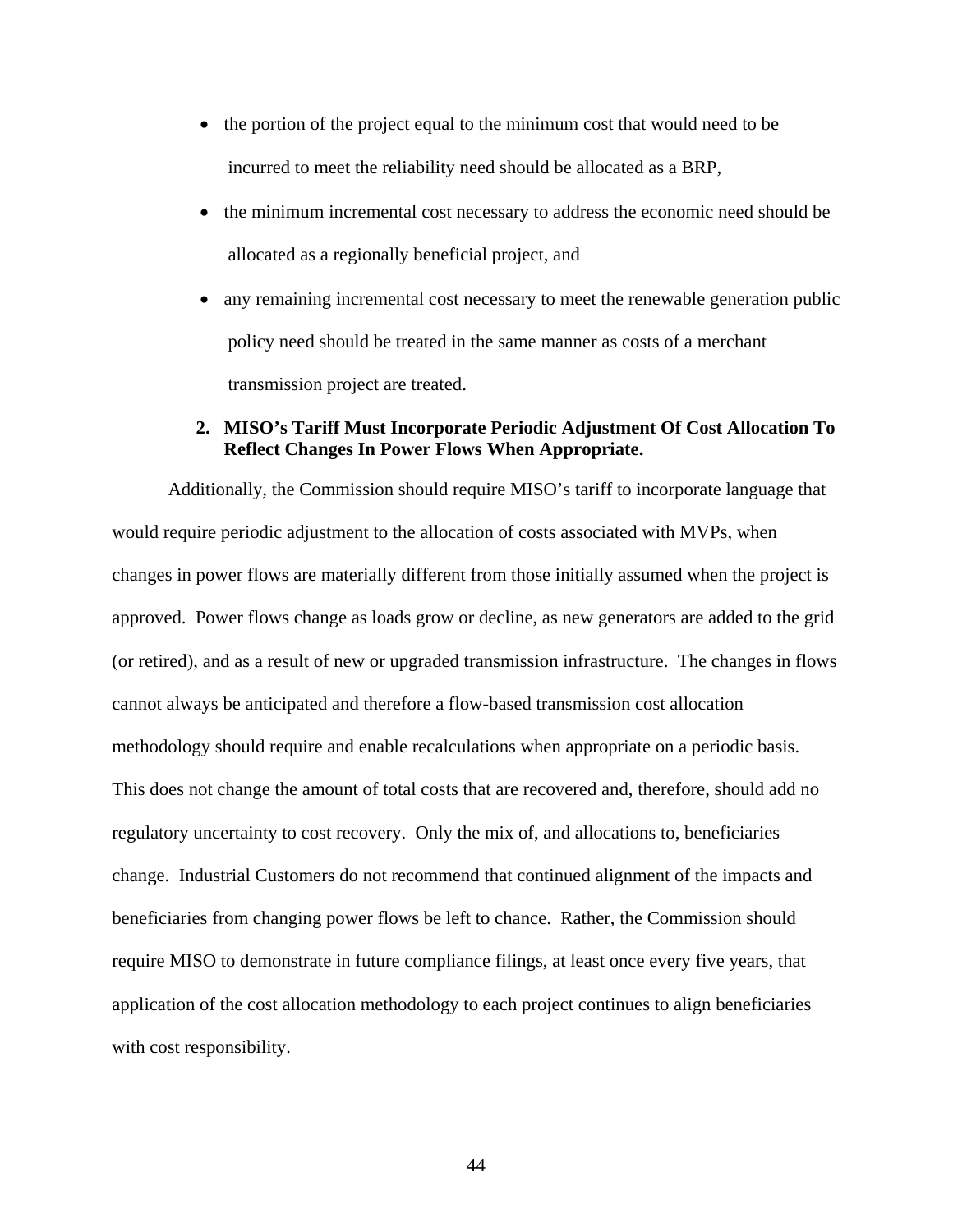# **D. An Evidentiary Hearing Would Facilitate Development Of The Record.**

The Filing and the various protests that are likely to be filed raise, and will raise, genuine issues of material fact. If the Commission is not inclined to summarily deny the relief requested by the Filing Parties or summarily direct modifications as proposed above by Industrial Customers, then it should set the Filing for evidentiary hearing and allow the parties to conduct full discovery.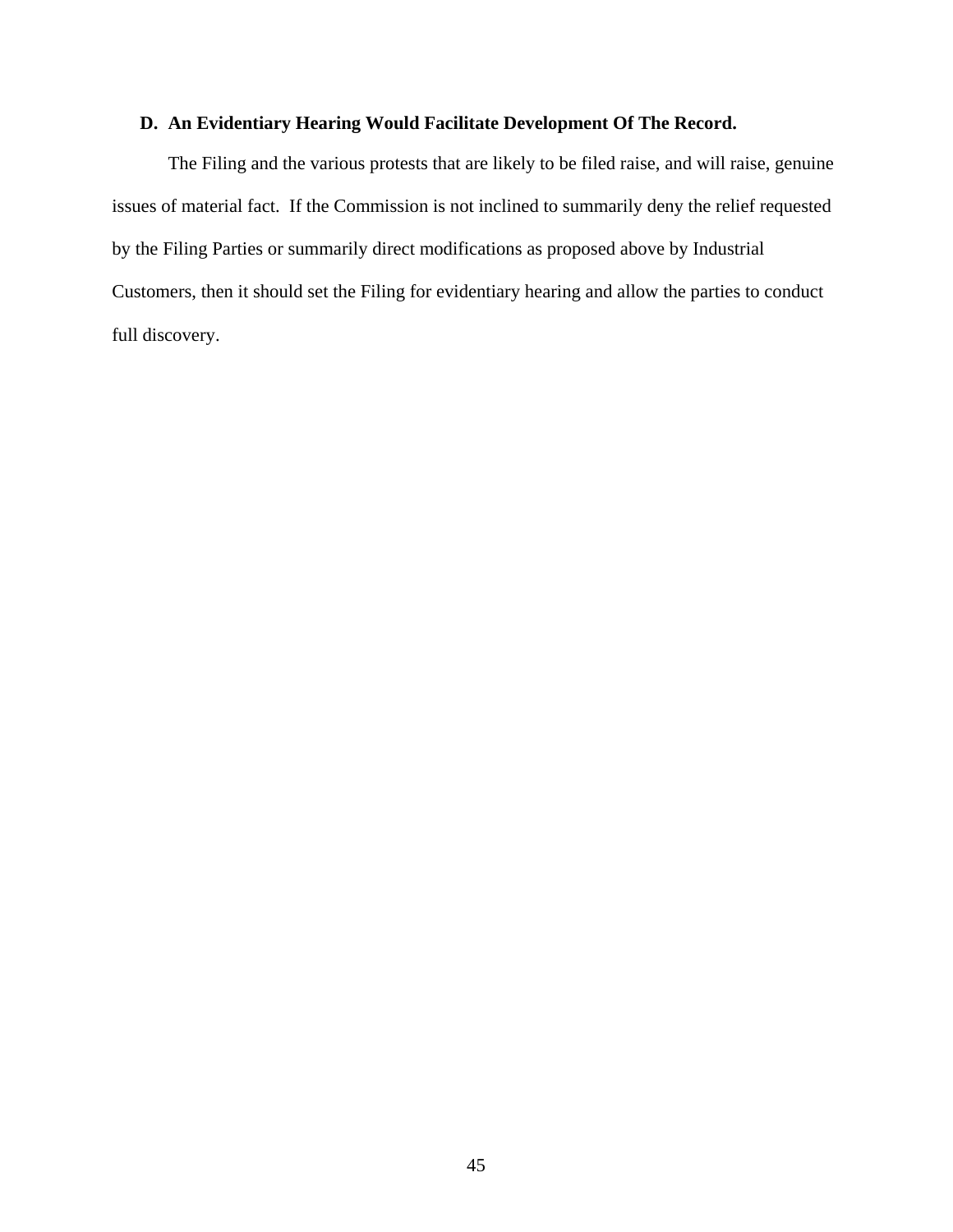### **III. CONCLUSION**

**WHEREFORE**, Industrial Customers respectfully request that the Commission find that the Filing Parties have not demonstrated that the Filing is just, reasonable, and not unduly discriminatory. Alternatively, and if the Commission is inclined to accept some version of the Filing, the Commission should require the changes specified in Section II.C., *supra*.

Respectfully submitted,

### McNEES WALLACE & NURICK LLC

 $\overline{\phantom{a}}$  ,  $\overline{\phantom{a}}$  ,  $\overline{\phantom{a}}$  ,  $\overline{\phantom{a}}$  ,  $\overline{\phantom{a}}$  ,  $\overline{\phantom{a}}$  ,  $\overline{\phantom{a}}$  ,  $\overline{\phantom{a}}$  ,  $\overline{\phantom{a}}$  ,  $\overline{\phantom{a}}$  ,  $\overline{\phantom{a}}$  ,  $\overline{\phantom{a}}$  ,  $\overline{\phantom{a}}$  ,  $\overline{\phantom{a}}$  ,  $\overline{\phantom{a}}$  ,  $\overline{\phantom{a}}$ 

By: / s / Robert A. Weishaar, Jr.

Robert A. Weishaar, Jr. Dennis P. Jamouneau 777 North Capitol Street, N.E., Suite 401 Washington, DC 20002-4292 Phone: (202) 898-5700 Fax: (717) 260-1765 E-mail: rweishaa@mwn.com djamouneau@mwn.com

Samuel C. Randazzo Fifth Third Center 21 East State Street,  $17<sup>th</sup>$  Floor Columbus, OH 43215-4228 Phone: (614) 719-2840 Fax: (614) 469-4653 E-mail: sam@mwncmh.com

Counsel to the Coalition of Midwest Transmission Customers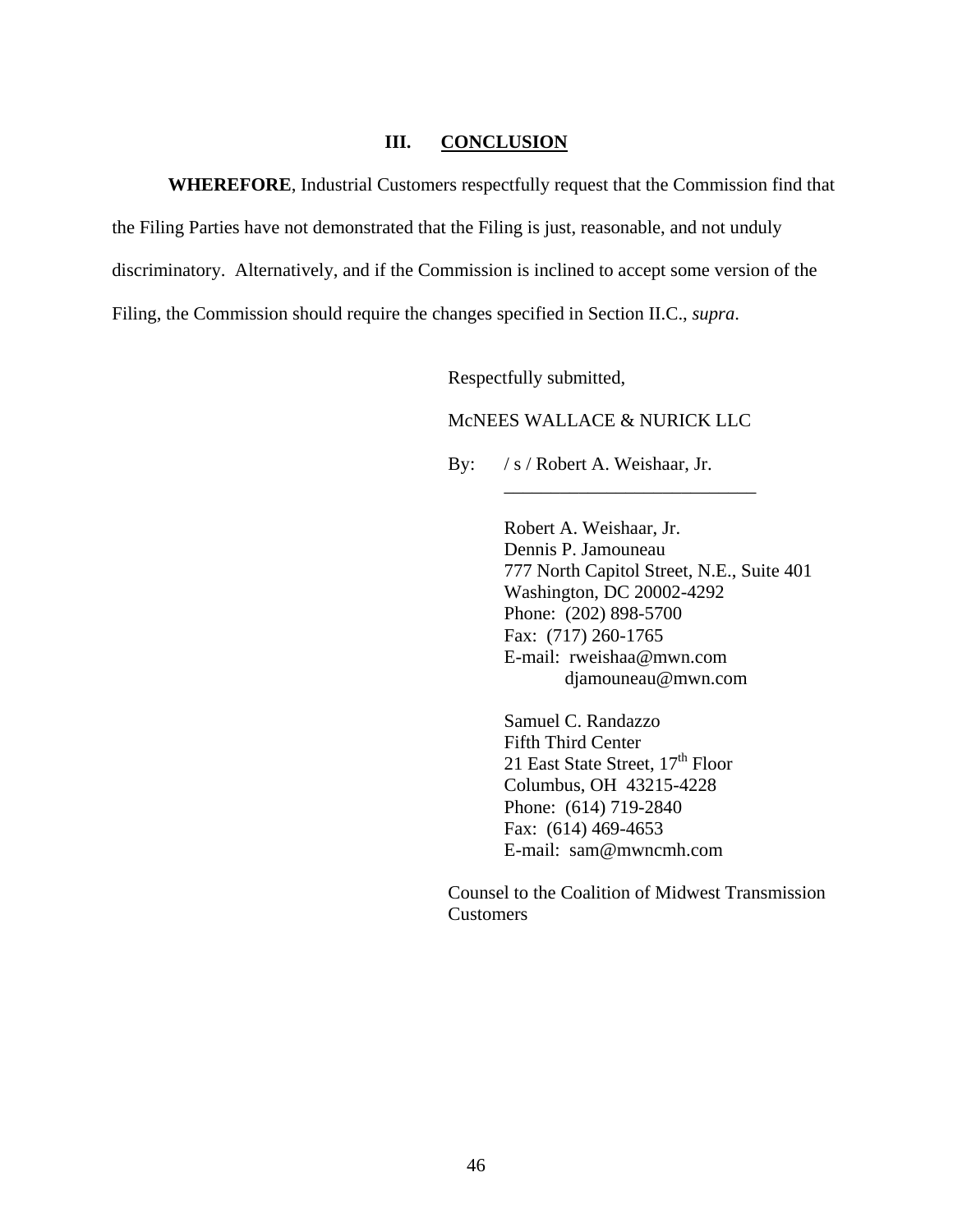### MACKALL, CROUNSE & MOORE, PLC

By: /s/ Andrew P. Moratzka Robert S. Lee Andrew P. Moratzka 1400 AT&T Tower 901 Marquette Avenue Minneapolis, MN 55402 Tele: 612-305-1400 Fax: 612-305-1414 E-mail : rsl@mcmlaw.com apm@mcmlaw.com

Counsel to the Minnesota Large Industrial Group

/s/ John P. Hughes John P. Hughes Vice President, Technical Affairs ELECTRICITY CONSUMERS RESOURCE COUNCIL 1111 Nineteenth Street, NW, Suite 700 Washington, DC 20036 Email: jhughes@elcon.org Phone: (202) 682-1390

W. Richard Bidstrup CLEARY GOTTLIEB STEEN & HAMILTON LLP 2000 Pennsylvania Avenue, NW, Suite 900 Washington, DC 20006 Email: rbidstrup@cgsh.com Phone: (202) 974-1500

Counsel to Electricity Consumers Resource Council

/s/ Eric Robertson Eric Robertson Lueders Robertson and Konzen P.O. Box 735 1939 Delmar Ave. Granite City, IL 62040 Phone: 876-8500 Fax: 618-876-4534 E-mail: erobertson@lrklaw.com

Counsel to the Illinois Industrial Energy Consumers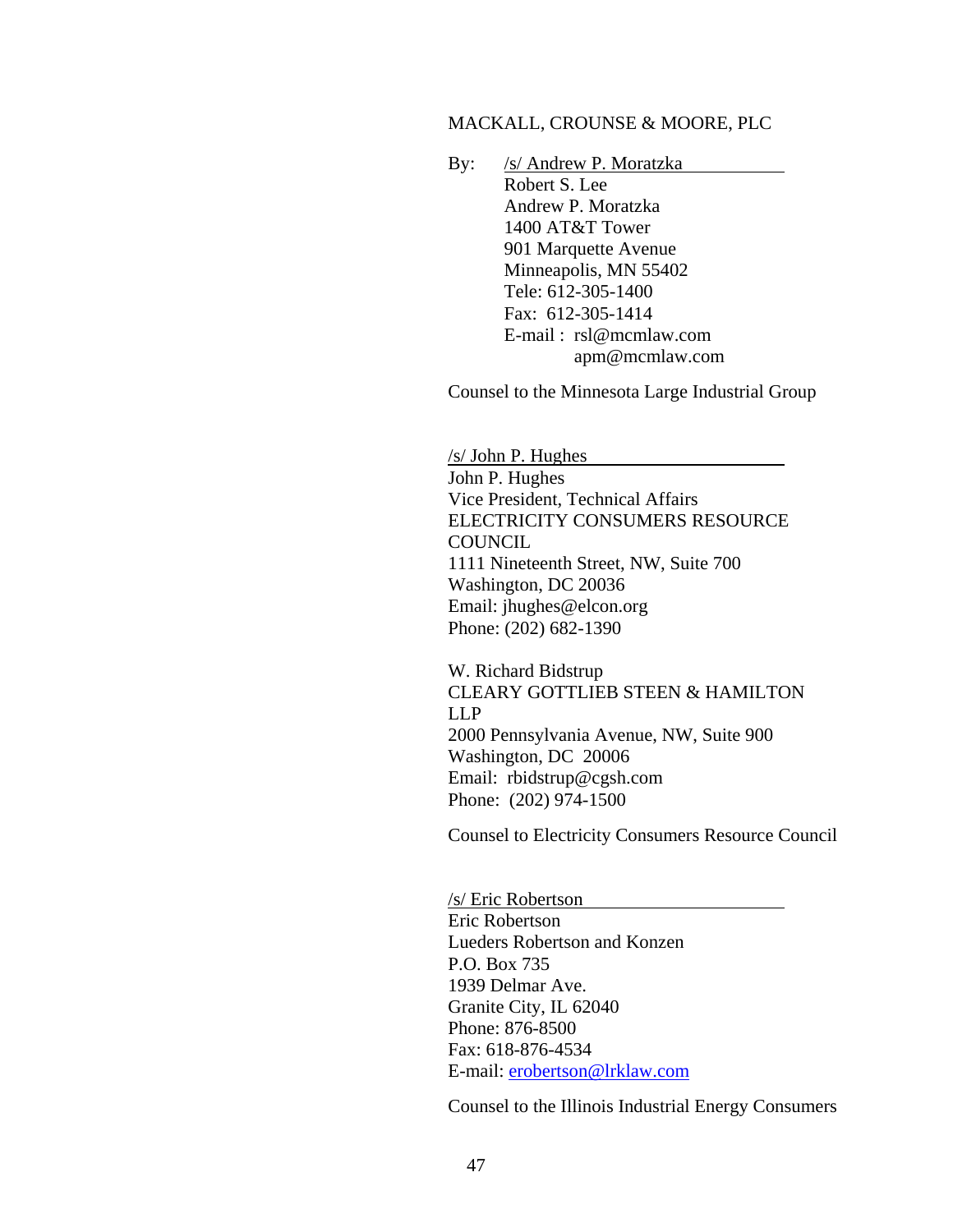/s/ Steve A. Heinzen Steve A. Heinzen Godfrey & Kahn, S.C. 1 East Main Street – Suite 500 P.O. Box 2719 Madison, WI 53701-2719 Phone: 608-257-3911, ext. 2605 Fax: 608-257-0609 E-mail: sheinzen@gklaw.com

Counsel to the Wisconsin Industrial Energy Group

Dated: September 10, 2010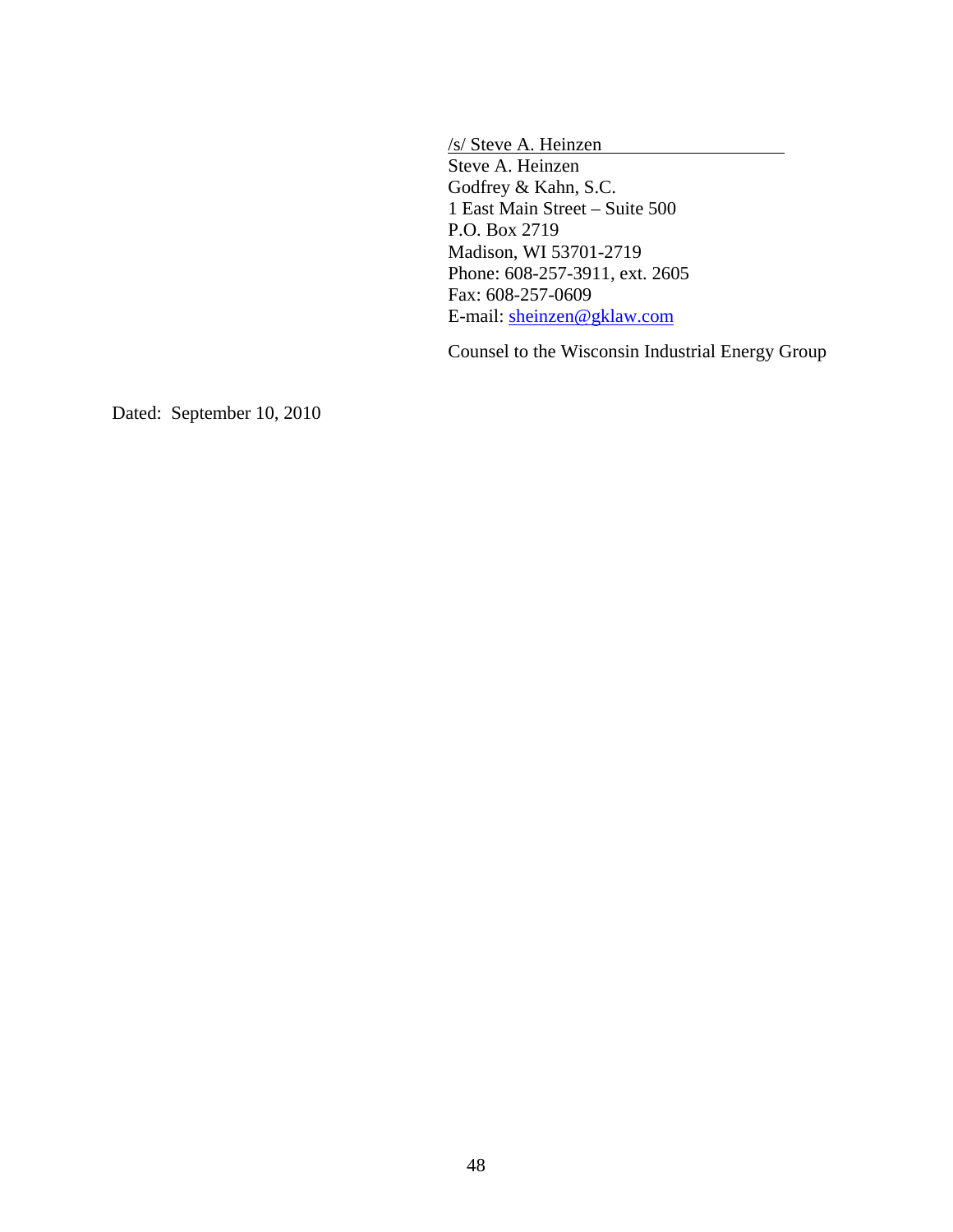### **CERTIFICATE OF SERVICE**

I hereby certify that I have this day served a copy of the foregoing Protest of the

Industrial Customers *via* electronic transmission, hand-delivery or ordinary U.S. mail, postage

prepaid, upon each person designated on the official service list compiled by the Secretary in this

proceeding.

Dated at Washington, D.C., this 10<sup>th</sup> day of September, 2010.

/ s / Robert A. Weishaar, Jr.

 Robert A. Weishaar, Jr. McNees Wallace & Nurick LLC 777 North Capitol Street, NE, Suite 401 Washington, DC 20002-4292 Phone: (202) 898-5700 Fax: (717) 260-1765 E-mail: rweishaa@mwn.com

\_

Counsel to the Coalition of Midwest Transmission Customers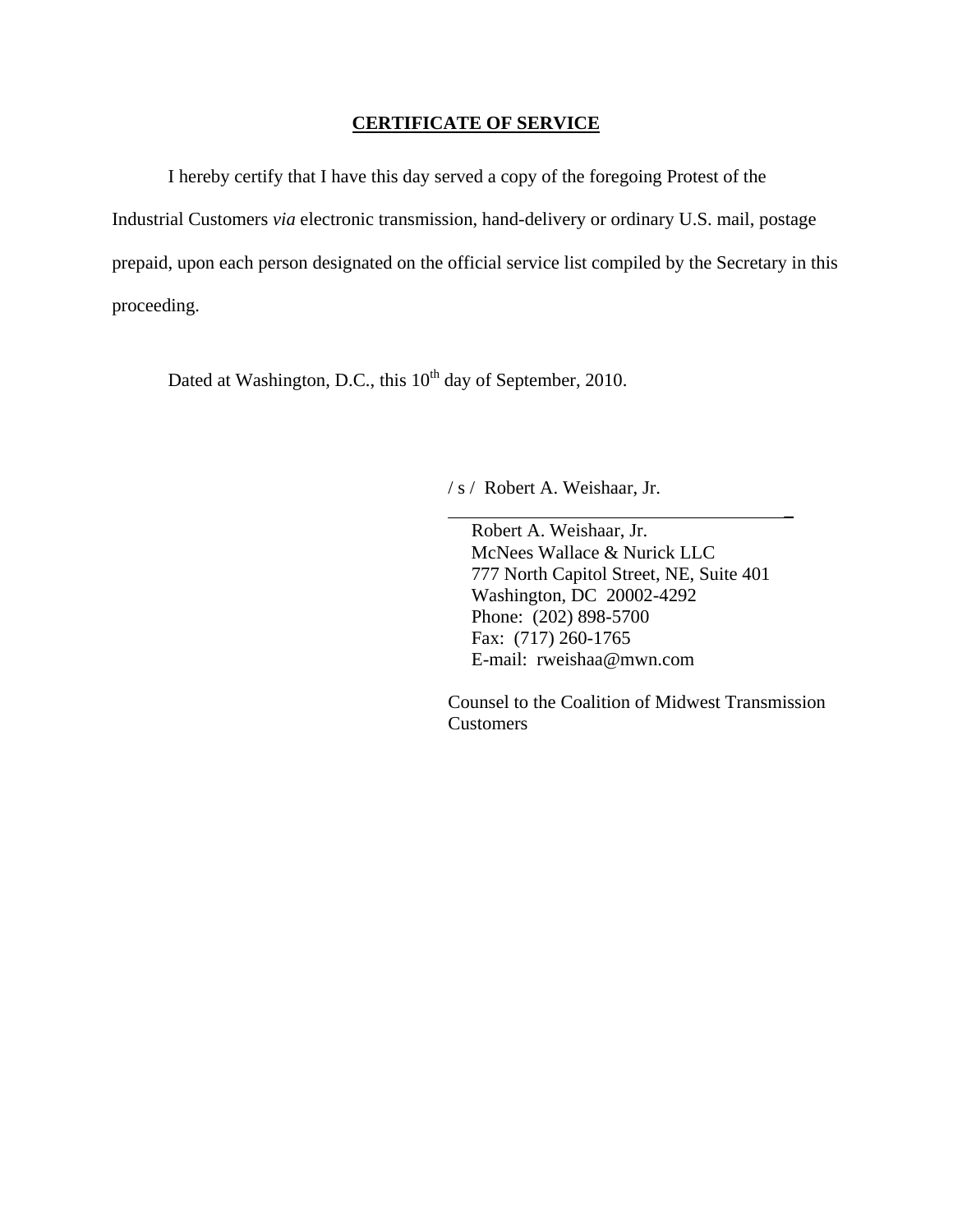# **UNITED STATES OF AMERICA BEFORE THE FEDERAL ENERGY REGULATORY COMMISSION WASHINGTON, D.C.**

Midwest Independent Transmission System Operator, Inc.

Docket No. ER10-1791-000

) ) )

# **AFFIDAVIT OF JAMES R. DAUPHINAIS ON BEHALF OF INDUSTRIAL CUSTOMERS**

I, James R. Dauphinais, being duly sworn, depose and state as follows:

# **INTRODUCTION**

1. I am a Principal of Brubaker & Associates, Inc. ("BAI"),16690 Swingley Ridge Road, Suite 140, Chesterfield, Missouri 63017. I have been affiliated with BAI since June of 1997. BAI is a consulting firm that specializes in the field of public utility regulation. Prior to my affiliation with BAI, I was a Senior Engineer in the Transmission Planning Department of the Northeast Utilities Service Company ("NU"). During my twelve and one-half year tenure at NU, I was responsible for conducting thermal, voltage and stability analysis on NU's transmission system to support planning and operating decisions. Beginning in 1995, I also became involved at NU with open access transmission issues. During this period I was responsible for the day-to-day administration of the NU Open Access Transmission Tariff ("OATT"), creation of NU's pre-Order No. 889 transmission electronic bulletin board system and coordination of NU's OATT filings just prior to and after the Federal Energy Regulatory Commission's ("FERC" or "Commission") issuance of Order No. 888. I was also responsible for spearheading the implementation of NU's Open Access Same-Time Information System ("OASIS") and NU's Standard of Conduct under Order No. 889. During this time I was a participant on behalf of NU on the FERC's "What" Working Group on Real-Time Information Networks, served as Vice Chairman of the NEPOOL OASIS Working Group and Co-chair of the Joint Transmission Service Information Network ("JTSIN") Functional Process Committee. I also participated briefly in the North American Electric Reliability Council-facilitated Commercial Practices Working Group. Since my affiliation with BAI, I have been involved in a wide variety of energy, economic and regulatory issues including, but not limited to, ancillary service rates, avoided cost calculations, certification of public convenience and necessity, fuel adjustment clauses, generation interconnection, interruptible rates, market power, market price forecasting, market structure, power procurement, prudency, regional transmission organizations, resource planning, retail open access, standby rates, transmission access, transmission losses, transmission planning and transmission rates. I have filed testimony and/or sworn affidavits before the Federal Energy Regulatory Commission ("FERC" or "Commission") in Consumers Energy Company, Docket No. OA96-77-000; Midwest Independent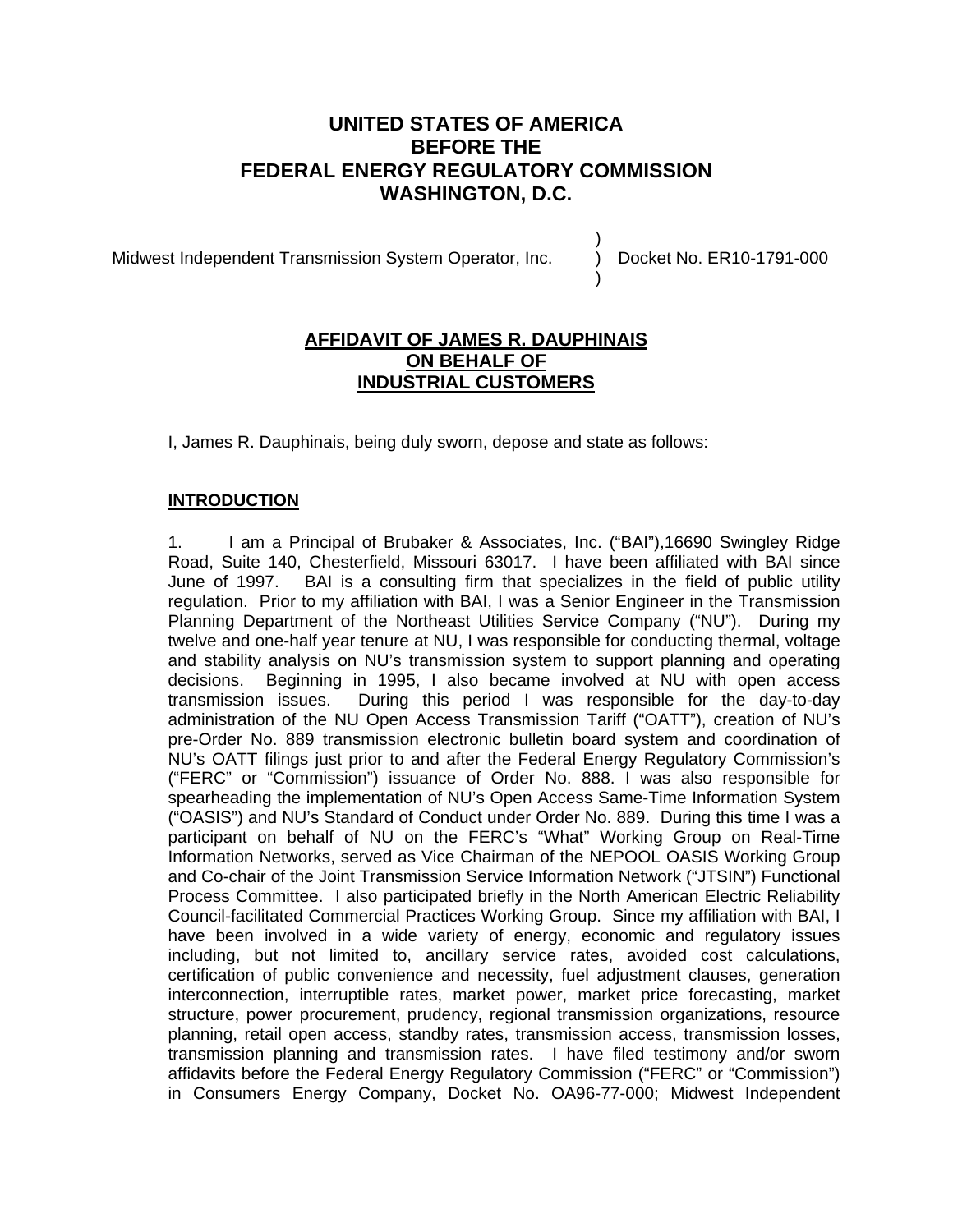Transmission System Operator, Inc., Docket No. ER98-1438-000; Montana Power Company, Docket No. ER98-2382-000; SkyGen Energy, LLC v. Southern Company Services, Inc., Docket No. EL00-77-000; Alliance Companies, et al., Docket No. EL02-65-000, et al.; Entergy Services, Inc., Docket No. ER01-2201-000; Illinois Power Company, et al., Docket No. EC03-30-000, et al.; Entergy Services, Inc., Docket No. ER04-699-000; and Entergy Services, Inc., Docket No. EL05-52-000. I have also presented comments before the Commission in Inquiry Concerning the Commission's Policy on Independent System Operators, Docket No. PL98-5-003 and Remedying Undue Discrimination through Open Access Transmission Service and Standard Electricity Market Design, Docket No. RM01-12-000. I have also filed testimony before many state utility regulatory commissions. My professional experience is further detailed in Appendix A to this affidavit.

2. I have been retained by Industrial Customers to review the Midwest Independent Transmission System Operator, Inc ("MISO") proposal in Docket No. ER10-1791-000 to allocate the cost of transmission projects classified as Multi-Value Projects ("MVP") on a total energy usage basis rather than on the basis of monthly coincident peak demand and Reserved Capacity. The primary purpose of my affidavit is to attest to my evaluation of the reasonableness of MISO's proposal to allocate the cost of MVP projects to load within the MISO footprint, exports out of the MISO footprint and transmission service across the MISO footprint on a per MWh (i.e., total energy usage) basis. I have reviewed the cover letter, tariff pages and the testimony that MISO has filed in this proceeding. I have also reviewed several documents that have been cited by MISO's witnesses in their respective testimonies, but which were not filed in this proceeding. I conclude that MISO's proposal to allocate the cost of MVPs to load, exports and wheeling of power across the MISO footprint is not just and reasonable because it is not consistent with cost causation, subsidizes centralized wind generation and is not even roughly commensurate with the benefits that would be received from such projects. I also conclude that the proposed use of transmission rates based on total energy usage rather than transmission rates based on monthly coincident peak demand, Reserved Capacity and the nameplate capacity of wind generation being accessed would on a going forward basis unduly and unnecessarily shift transmission investment costs from low load factor customers to high load factor customers. Finally, I conclude that MISO has not demonstrated that transmission rates based on total energy usage are any more effective at tracking changes in the beneficiaries of transmission projects than transmission rates based on monthly coincident peak demand, Reserved Capacity and the nameplate capacity of wind generation being accessed.

## **BACKGROUND**

3. MISO currently has regional cost sharing for Baseline Reliability Projects ("BRP" or "RECB I Projects") and Market Efficiency Projects ("MEP" or "RECB II Projects", formerly known as "Regionally Beneficial Projects").

4. BRPs are Network Upgrades required to ensure that the MISO transmission system remains in compliance with applicable national and regional reliability standards. They include projects operating at 100 kV or higher voltage that are needed to maintain reliability while accommodating the ongoing needs of existing transmission customers. Under the MISO Open Access Transmission, Energy and Operating Reserve Markets Tariff ("MISO Tariff"), the costs of BRPs meeting certain criteria are eligible to receive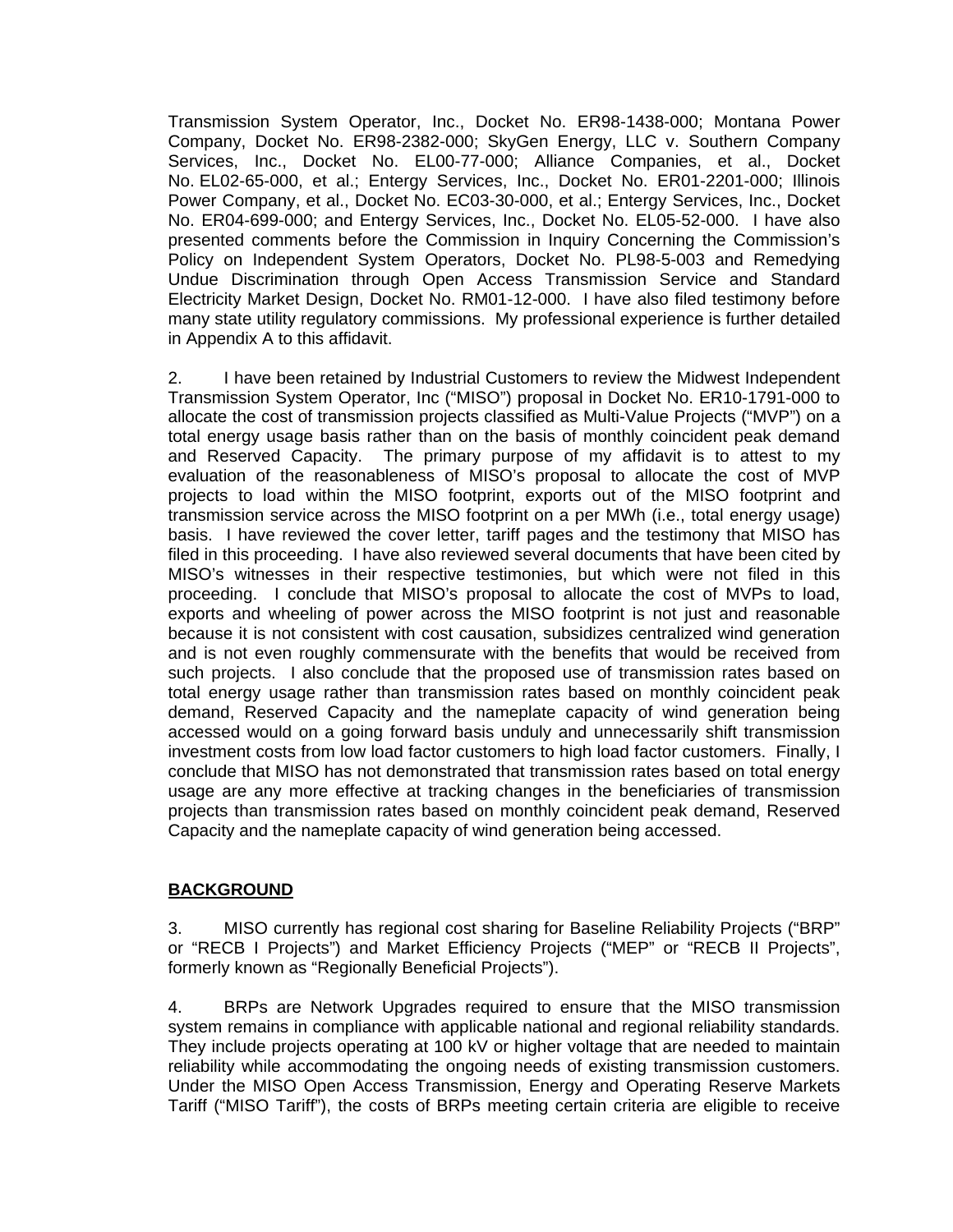partial regional cost sharing. Specifically, 20% of the project cost for BRPs with a voltage class of 345 kV or higher and which have a project cost of \$5 million or more (or, alternatively, 5% or more of the Transmission Owner's net plant) is allocated on a system-wide basis to all transmission customers with the remaining 80% of the cost being allocated to transmission customers in designated pricing zones in accordance with a Line Outage Distribution Factor ("LODF") Table developed by MISO. Both of these cost allocations are recovered from transmission customers through transmission rates based on monthly coincident peak demand (for Network Transmission Service) and Reserved Capacity (for Point-to-Point Transmission Service). (MISO Tariff at 3456 – 3457)

5. MEPs are Network Upgrades that provide an economic benefit and meet certain minimum standards. They include projects that involve facilities with a voltage class of 345 kV or higher, cost more than \$5 million, meet certain minimum benefit-to-cost ratio requirements and are not determined to be (i) a BRP or (ii) a project providing new transmission access. If a project meets these standards, then 20% of its cost is allocated on a system-wide basis to all transmission customers and 80% of its cost is allocated to transmission customers on a sub-regional basis based on a beneficiary analysis. Under that beneficiary analysis, cost is allocated to each of the three MISO subregions (West, Central and East) based on the relative benefit determined for each subregion that is projected to have a positive present value of annual benefits over the evaluation period. Both of these cost allocations, just like the cost allocations for BRPs, are recovered from transmission customers through transmission rates based on monthly coincident peak demand and Reserved Capacity. (MISO Tariff at 3443 – 3451 and 3475 – 3480)

## **MISO MVP PROPOSAL**

6. In this proceeding, the MISO proposes regional cost sharing for a new third group of projects called MVPs. MVPs would be transmission projects that involve facilities with a voltage class of 100 kV or higher, have a cost of \$20 million or more (or, alternatively, 5% or more of the constructing transmission owner's net plant) and are not driven solely by either (i) an interconnection request or (ii) a transmission service request. In addition, to be an MVP, the project would be required to meet at least one of the following three criteria:

- a. Criterion 1 The project must be developed through the transmission expansion planning process for the purpose of enabling the transmission system to deliver energy reliably and economically support documented energy policy mandates or laws that directly or indirectly govern the minimum or maximum amount of energy that can be generated by specific types of generation in a manner that is more reliable and/or more economic than it otherwise would be without the transmission upgrade; and/or
- b. Criterion 2 The project must provide multiple types of economic value across multiple pricing zones with a total project benefit-to-cost ratio of 1.0 or higher, as defined in Section II.C.6 of Attachment FF [of the MISO Tariff]. In conducting the benefit-to-cost analysis, the reduction of production costs and the associated reduction of locational marginal prices ("LMP") resulting from a transmission congestion relief project are not additive and are considered a single type of economic value; and/or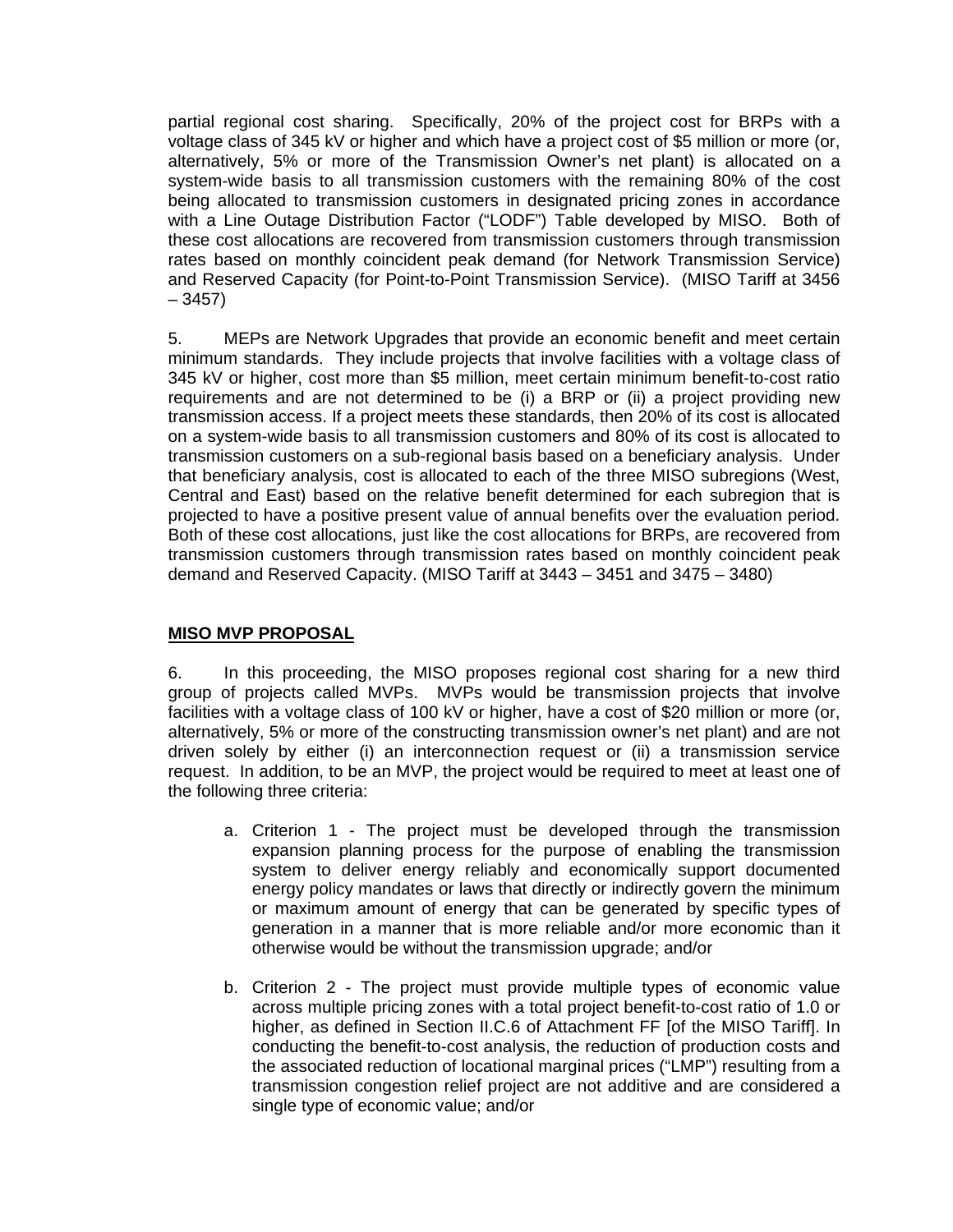c. Criterion 3 - The project must address at least one Transmission Issue associated with a projected violation of a North American Electric Reliability Corporation ("NERC") or Regional Entity standard and at least one economicbased Transmission Issue that provides economic value across multiple pricing zones. In this case, the project must generate total financially quantifiable benefits in excess of the total project costs based on financial benefits and project costs, as defined in Section II.C.6 of Attachment FF [of the MISO Tariff].

Finally, any project that meets the requirements to be an MVP and would otherwise qualify BRP or MEP would be classified as a MVP.

(MISO's proposed Tariff sheets at Original Sheet Nos. 3451 – 3451C and Filing Letter at 21).

7. MISO proposes to allocate 100% of the cost of MVPs to all transmission customers on a system-wide basis and recover that allocation from transmission customers under a transmission rate based on total energy usage rather than transmission rates based on monthly coincident peak demand and Reserved Capacity. The energy usage-based charge for MVPs would be recovered from all load within the MISO footprint, all exports of energy from the MISO footprint and all wheels of energy across the MISO footprint. Unlike for other MISO transmission service rates, transmission service that sinks in the PJM footprint would be subject to the MVP transmission service charge. (Filing Letter at 24-26).

8. Despite months of consultation with stakeholders and a significant investment in resources by the MISO Staff, the MVP proposal unfortunately amounts to little more than an involuntary pact to cast a wide net around proposed transmission projects and then uplift the cost for those projects to all MISO transmission customers on a per kWh basis. The proposal would act as an end-run around the existing BRP and MEP regional cost sharing provisions. It would require all transmission customers to bear the transmission cost burden of state-imposed public policy requirements related to renewable generation regardless of the degree to which those transmission customers are actually subject to those requirements. Finally, it would unreasonably shift transmission costs from low load factor customers to high load factor customers. It is not a proposal that allocates costs in a manner even roughly commensurate with the receipt of benefits.

## **CRITERION 1 MVPS**

9. Criterion 1 MVPs are truly generation interconnection and transmission service projects designed to move power from areas where new concentrations of wind generation has already been or is expected to be interconnected. These projects are not driven by total energy consumption or system-wide demand, but rather by the nature of the associated wind generation being concentrated in particular remote areas of the MISO (e.g., particular areas of the Great Plains, the Michigan Thumb area, etc.) and the high level of coincidence of peak energy production by the wind generators within each of those remote areas.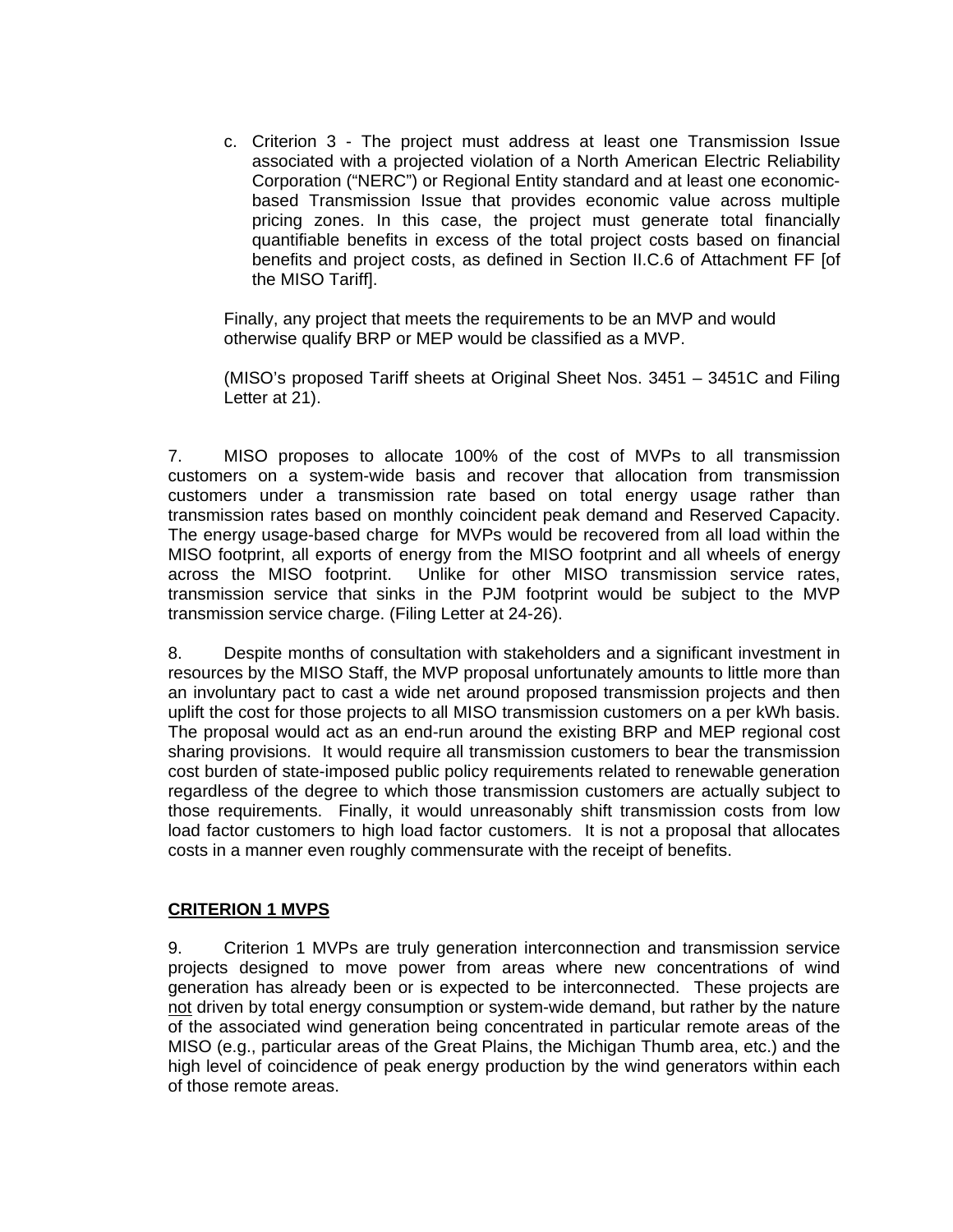10. Criterion 1 MVPs are ultimately being justified by public policy requirements for renewable generation -- not the economic or reliability needs of load. Those renewable generation public policy requirements vary significantly by state and not all MISO transmission customers are subject to those requirements. For example, Indiana currently does not have a renewable portfolio standard and Michigan's standard (Michigan Act 129 of 2008) relies upon in-state renewable resources.

11. If a Criterion 1 MVP is not necessary "but for" generation interconnection requests, the Commission's policies require the costs of such projects be initially funded by the interconnecting generators subject to the provisions of Order No. 2003. The cost for other MVPs that fall into Criterion 1 are not appropriately allocated to transmission customers on either the basis of total energy consumption or monthly coincident peak demand. Rather, since the need for these transmission projects is driven by forecasted peak energy production in the remote areas where the associated wind generation is being located and peak energy production by the individual wind generators within each of those areas is highly coincident, the cost of these projects is best allocated on the basis of the nameplate capacity of the wind generation facilities that are associated with these projects.

12. This nameplate capacity cost allocation method could be applied as a demand charge on the wind generators associated with these projects. Alternatively, groups of states or utilities with renewable purchase mandates could join together to jointly pursue these projects and allocate the costs among themselves based on the nameplate capacity amount of wind generation each participant is choosing to access. Either approach assures the costs of these projects are associated with the generation facilities that cause them such that (i) these public policy costs are transparent by not being mixed in with project costs that are related to reliability or economics; (ii) concentrated, remotely located renewable generation is not subsidized at the expense of distributed renewable generation; and (iii) price signals are not sent to load that discourages usage during off-peak periods rather than on-peak periods. Furthermore, the latter approach can already be pursued under MISO's Tariff with no modifications.

13. If the Commission were to conclude it is inappropriate to allocate these costs to generators or, alternatively, trust in the formation of groups of utilities and/or states to sponsor these projects, it would still not be appropriate to allocate the costs of these projects to all MISO transmission customers on the basis of total energy usage. If the Commission permits MISO to approve MVPs that meet only Criterion 1, any costs associated with Criterion 1 projects should be allocated only to those transmission customers that are specifically required to meet the public policy renewable generation requirements. Further, the costs should be allocated in proportion to the need caused by those requirements that results in the transmission projects. For the reasons I have noted, this should be based on allocating costs to those transmission customers on the basis of the amount of nameplate wind generation capacity being accessed.

# **CRITERION 2 MVPS**

14. Criterion 2 MVPs are projects that would qualify as MEPs under current MISO tariff if their respective benefit-to-cost ratios were higher than projected and/or if they involved facilities 345 kV or higher in voltage. As I have noted, MEPs are currently allocated between the three MISO subregions on the basis of the projected cost savings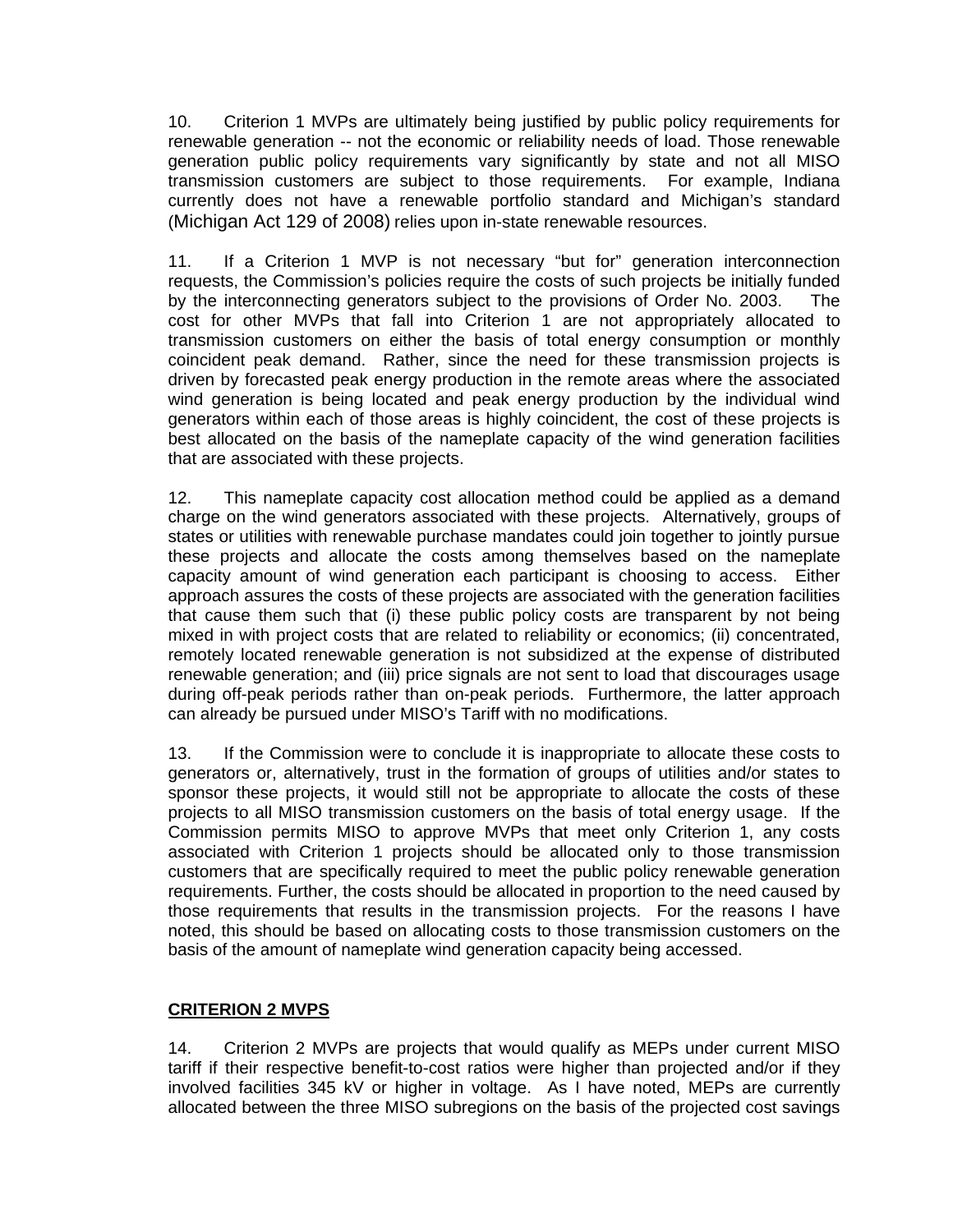provided to each and recovered from transmission customers within each subregion through transmission rates based on monthly coincident peak demand and Reserved Capacity.

15. The motive behind the inclusion of Criterion 2 projects as MVPs appears to be an attempted end run around the current minimum benefit-to-cost ratio and voltage requirements for MEPs. While a Criterion 2 MVP potentially needs to have a higher minimum cost than a MEP (\$20 million versus \$5 million), the minimum voltage and benefit-to-cost ratio requirements for Criterion 2 MVPs are more lenient than that for MEPs. Moreover, MISO's proposal would have all MEPs that meet any of the three MVP criteria be designated as MVPs rather than MEPs. As such, it appears that on a going forward basis under the MISO proposal only projects that qualify as MEPs that fall between \$5 million and \$20 million in cost, where the project is less than 5% of the transmission owner's net plant, would be classified as MEPs.

16. The MVP proposal inappropriately and unnecessarily uplifts 100% of the cost of MEPs (and other projects that would be MEPs if they involved 345 kV or higher level facilities and/or had a higher projected benefit-to-cost ratio) to all MISO transmission customers regardless of the economic benefits or detriments that are projected for each of those transmission customers. It also fails to recognize that these transmission projects are driven by economics, not by total energy consumption, and often amount to accelerations of projects that will later be needed for reliability purposes. To the extent the current minimum benefit-to-cost ratio or 345 kV facility voltage requirements for MEPs are too high of a hurdle, this is best addressed by modifying the minimum requirements for MEPs, not by lumping these projects in with projects that are for other purposes (e.g., to meet renewable generation public policy requirements) and changing the rate design for these projects from one based on monthly coincident peak demand and Reserved Capacity to one based on total energy consumption.

## **CRITERION 3 MVPs**

17. Criterion 3 MVPs are projects that would be justified alone on a reliability basis, but also provide economic value over multiple pricing zones. Criterion 3 would reclassify new projects that would currently qualify as BRPs as MVPs.

18. MISO's proposal would inappropriately change the cost allocation of projects needed for reliability from the current 20% system-wide / 80% LODF Table-based allocation for BRPs eligible for regional cost sharing and 100% transmission owner allocation for BRPs not eligible for regional cost sharing to a system-wide uplift of these costs on the basis that these projects also provide an economic benefit over multiple pricing zones. It would also inappropriately change the recovery of these costs from transmission rates based on monthly coincident peak demand and Reserved Capacity to transmission rates based on total energy usage.

19. Reliability justified network upgrades are generally, with few exceptions, driven by system peak demand not energy usage. Furthermore, as I have noted, to the extent an economic need is driving additional costs for a project in question, such economic upgrade costs are not being driven by total energy consumption, and often amount to accelerations of projects that will later be needed for reliability purposes.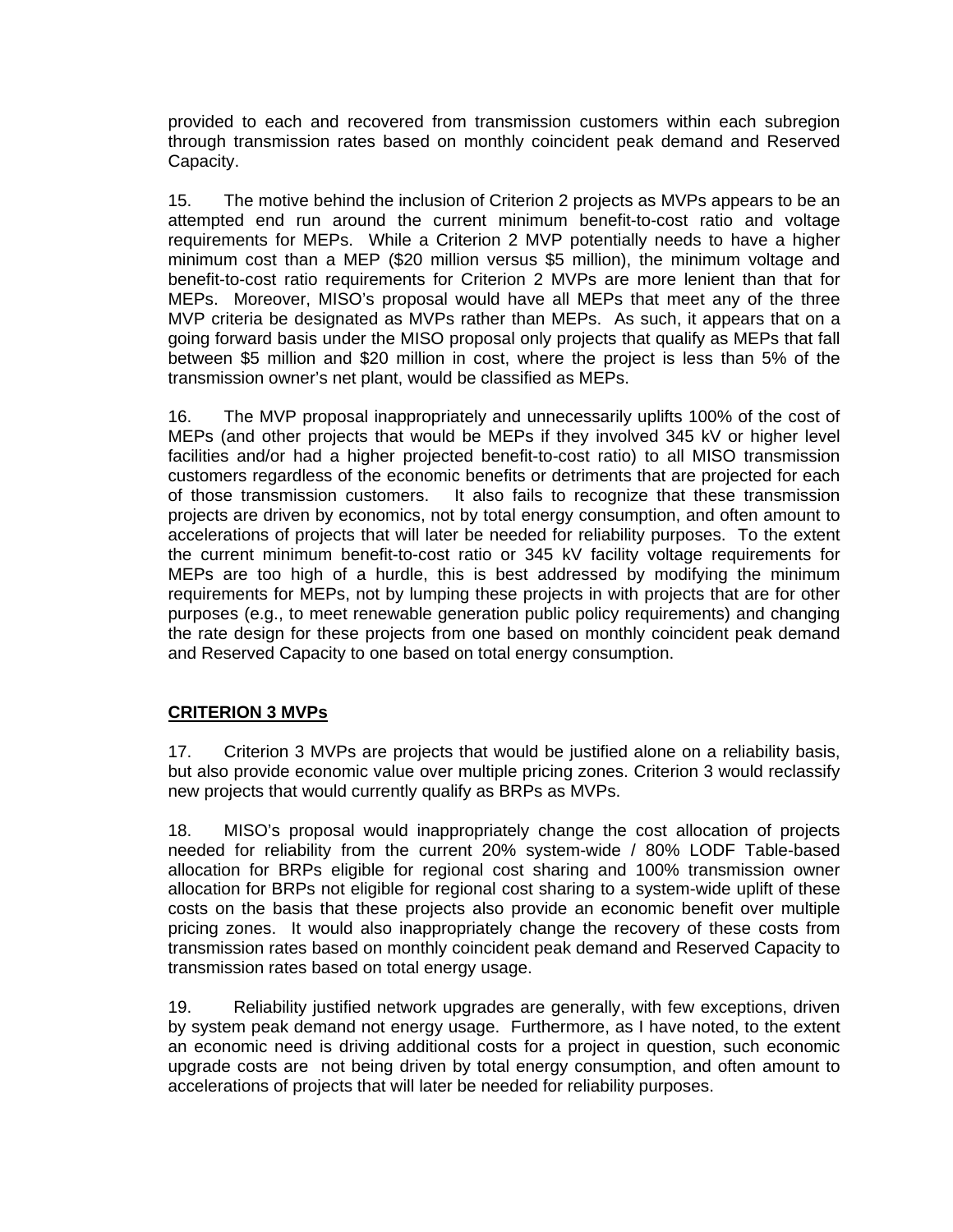20. If there is an issue with the current 345 kV minimum voltage requirement being too high for BRPs or the current percentage split between regional and LODF cost sharing, that can be addressed by revisiting the BRP provisions. It is not necessary or appropriate to lump such projects into the same bucket as transmission upgrades justified for other reasons and then allocate their costs to all MISO transmission customers on the basis of total energy usage.

# **COST ALLOCATION WHEN MORE THAN ONE MVP CRITERION IS MET**

21. While it is true that some transmission projects could simultaneously meet two or more of the three of the MVP criteria, that is not a reasonable basis for the cost allocation to default to the least common denominator of a total energy usage based uplift of the project cost to all load, exports and wheel-throughs in the MISO. If a project is justifiable, it should be possible to determine a reasonable way for cost allocation purposes to split it between the renewable generation public policy need, the market efficiency need and the base reliability need, by applying hierarchies to a "but for" test.

22. For example, if a project is justifiable alone based on a reliability need, it is irrelevant whether the project also provides a net economic benefit or enables access to remotely located renewable generation because the project would be pursued for reliability regardless of those other coincidental benefits. Similarly, if a project cannot be justified based on a reliability need, but can be justified alone on the basis of net economic benefit, then it is irrelevant whether that project also enables access to remotely located renewable generation because the projects would be pursued for economic reasons regardless of the coincidental benefit of providing access to remotely located renewable generation.

23. Furthermore, if a project will meet a reliability need, but cannot meet an economic need without incremental additions, the portion of the cost of the project equal to the minimum cost that would need to be incurred to just meet the reliability need can be allocated as a BRP and the incremental cost necessary to enable the economic benefit could be allocated as a MEP.

24. This concept could be expanded further. For example, if a project could partially be justified by reliability, partially by economics and partially by a public policy need to access renewable generation, the portion of the cost of the project equal to the minimum cost that would need to be incurred to address the reliability issue would be allocated as a BRP, the minimum incremental cost on top of that necessary to provide the needed economic benefit would be allocated as a MEP and the remaining cost would be allocated as a project needed to meet renewable generation public policy requirements.

# **OTHER ISSUES RELATED TO MISO'S PROPOSED ENERGY USAGE (MWH) RATE FOR MVPS**

25. MISO has projected approximately \$4.6 billion of new transmission investment in the near term that may qualify as MVPs (Tab J of the MISO Filing). In addition, if the MISO's Regional Generation Outlet Study ("RGOS") projects are fully built out, there cost could run to approximately \$16 to \$20 billion in 2010 dollars and may largely qualify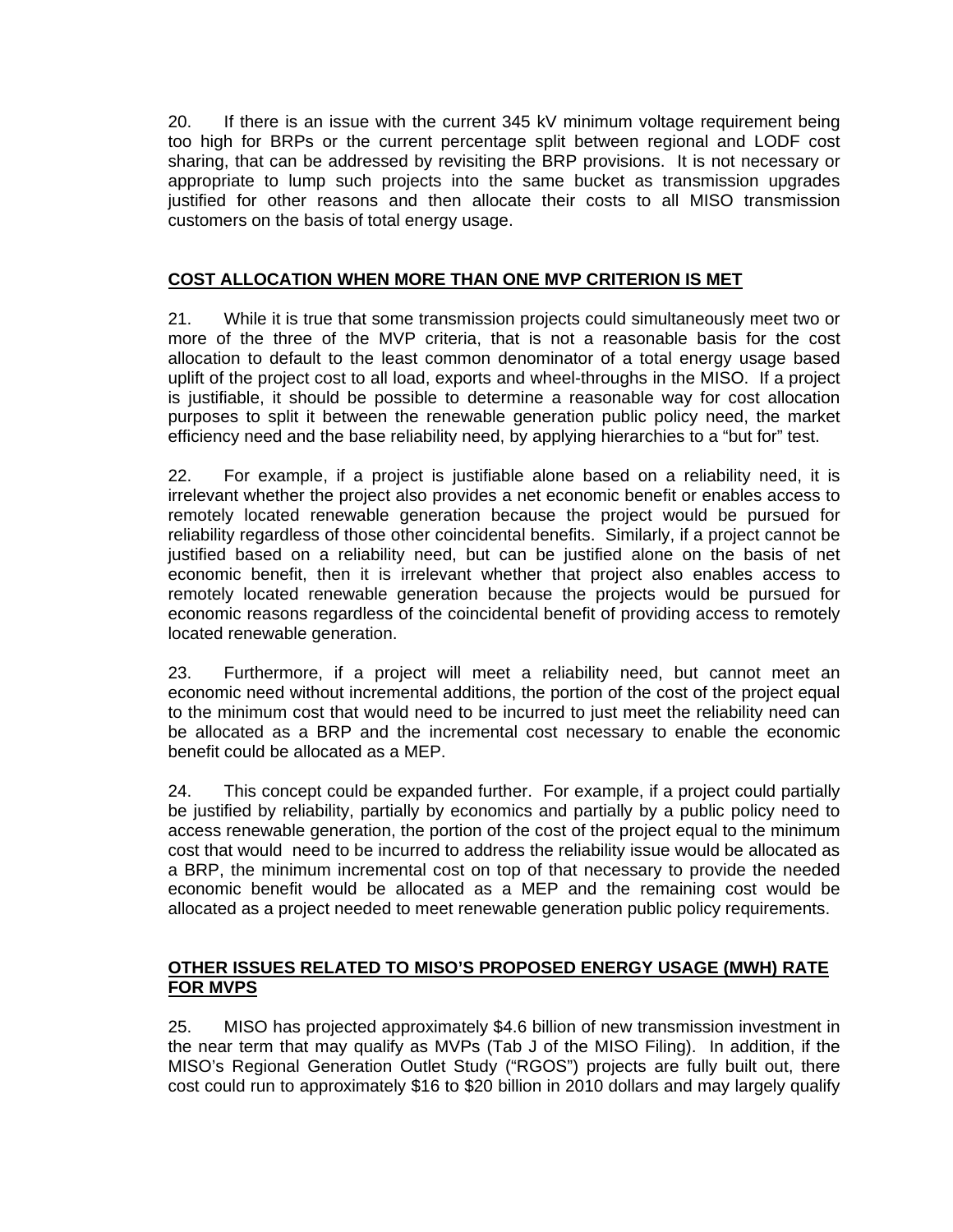as MVP investment ("Regional Generation Outlet Study (RGOS)", MISO Staff Presentation to the Planning Advisory Committee, July 21, 2010).

26. MISO's proposal to use transmission rates based on the total energy usage by transmission customers rather than monthly coincident peak demand and Reserved Capacity would shift a large portion of these future transmission investments from low load factor customers to high load factor customers.

27. For example, MISO reported in its calendar year 2009 FERC 714 filing that it had in 2009 a total net energy to load of 526,281,637 MWh, an annual peak load of 95,208 MW and a 12 Coincident Peak ("12 CP") load of 78,695 MW. Neglecting exports and wheel-throughs of power, and assuming little to no growth in energy sales and demand, an 100 MW (i.e., 100,000 kW demand), 80% load factor customer whose 12 CP demand is equal to its annual peak demand of 100 MW would be responsible for 0.1332% (700,800 MWh of 526,281,637 MWh) of total MISO MVP transmission investment cost under the MISO's proposed per MWh rate versus 0.1271% (100 MW of 78,695 MW) of total MISO MVP transmission investment cost if the transmission rate remained based on monthly coincident peak demand and Reserved Capacity. Thus, for this customer, the MISO's proposed per MWh rate would increase the customer's share of total MISO MVP transmission investment by nearly 5%.

28. Furthermore, if this customer's 12 CP demand was instead only equal to 5% more than its average hourly demand of 80 MW, the situation is even graver. In this latter situation, the customer's share of total MISO MVP transmission investment cost under a monthly coincident peak demand and Reserved Capacity based rate would fall from 0.1271% to 0.1067% (84 MW of 78,695 MW). Thus, in this latter case the MISO's per MWh rate proposal would assign nearly 25% more of the MISO's total MVP transmission investment cost to the customer than if the MISO continued to use a transmission rate based on monthly coincident peak demand and Reserved Capacity. Assuming \$16 billion in total MVP transmission investment cost, this amounts to shifting approximately  $$4.2$  million  $$16$  billion x  $(0.1332\% - 0.1067\%)$  of that total investment cost to the one customer in question versus the portion of that investment that would have been allocated to that customer under a monthly coincident peak demand and Reserved Capacity based transmission rate.

29. A number of the manufacturing and mining companies participating in Industrial Customers have loads with a demand well in excess of 100 MW, a load factor well in excess of 80% or both. They would be even more severely affected by MISO's proposed move to a transmission rate based on total energy consumption than the hypothetical customer in my illustrative example.

30. As I have noted, the cost for transmission projects to (i) meet reliability requirements, (ii) provide economic benefits and (iii) allow for the interconnection and delivery of power from public policy-mandated renewable generation projects is not driven by total energy consumption.

31. The MISO has not met its burden to show that there is a compelling reason to move from transmission rates based on monthly coincident peak demand and Reserved Capacity to transmission rates based on total energy consumption.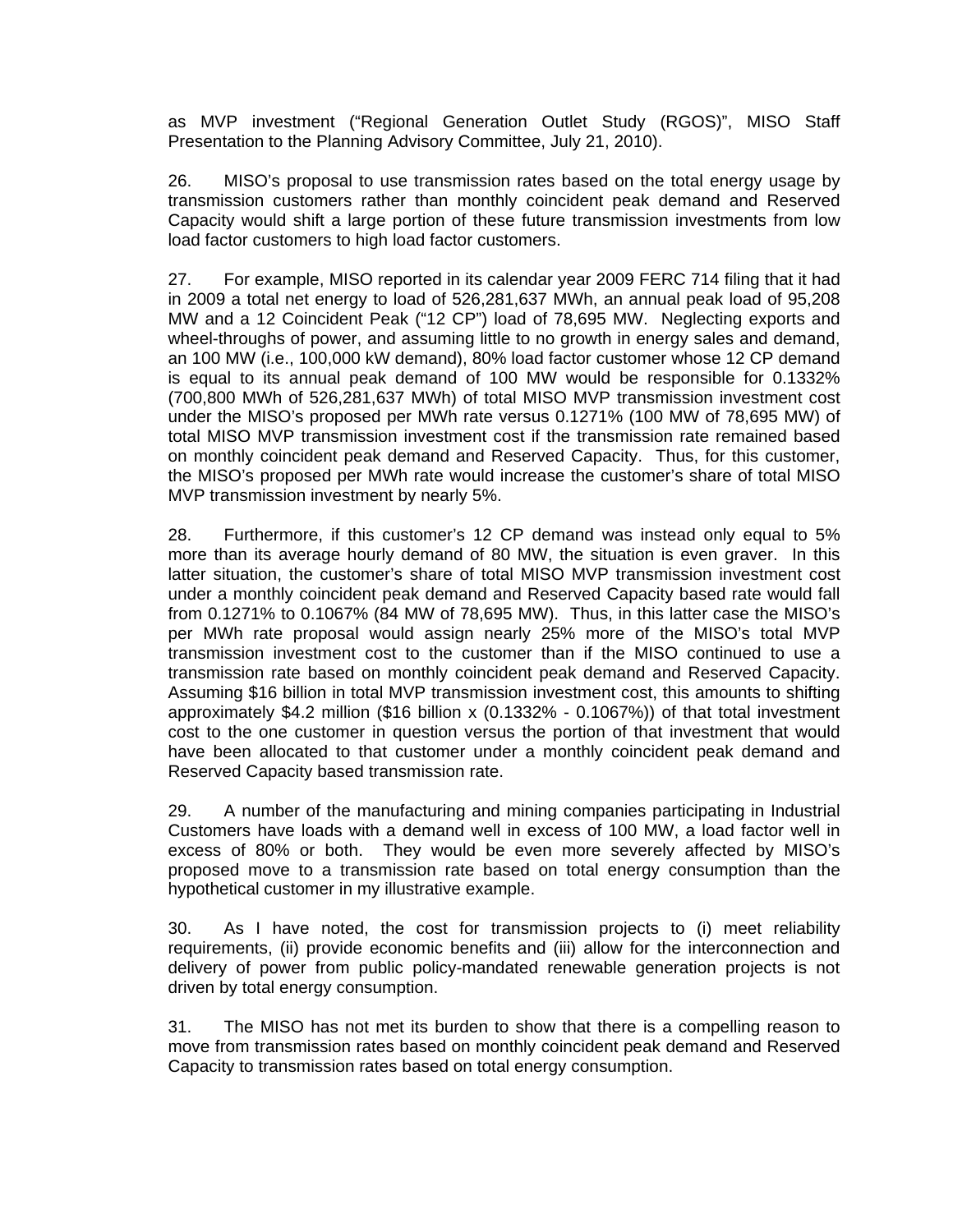32. MISO Staff witness Ms. Jennifer Curran indicates the MVP cost allocation proposal does not make an upfront allocation of costs based on any analysis of benefits and usage at a specific point in time, but instead allocates costs based on usage over time such that as entities that use and benefit from MVPs change over time, the MVP cost allocation method properly assigns the appropriate level of costs to those users (Curran Testimony. at 10).

33. I disagree with the implied contention that a total energy usage based transmission rate is more effective at allocating costs to reflect changes in beneficiaries than transmission rates based on monthly coincident peak demand and Reserved Capacity. In both cases, as the usage of the transmission system by customers changes, the total energy usage, monthly coincident peak demand and Reserved Capacity of those customers will likely all change. Point-to-Point transmission customers cannot escape Reserved Capacity charges. Furthermore, it is generally not practical for Network Transmission Service Customers to strategically target demand reductions to only the system peak hour of a month in order to avoid transmission service charges. Even if the latter was possible, it could be readily addressed by averaging customer demand values for several system peak hours of a given month together, similar to what is done by PJM when determining capacity resource responsibilities based on annual coincident peak demand. Finally, I would note that MISO has not demonstrated a nexus between the receipt of benefits from these projects and total energy usage.

34. MISO witness Jennifer Curran testifies that a usage (i.e., per MWh) charge is warranted under the MVP cost allocation proposal because energy flows and corresponding benefits from MVPs will occur in all hours of the year, not just during peak demand hours (Curran Testimony at 12).

35. I also disagree with this assertion. The benefits from these projects may occur in different hours of the year depending on whether the project is driven by reliability, economics or renewable generation mandates, but that does not mean that the benefit is even roughly spread over all hours of the year. Depending on the particular project in question, the benefit could be concentrated at the time of system peak demand, at the time of peak wind generation energy production in a particular area, during off-peak hours, during on-peak hours or during shoulder hours. Furthermore, as I have noted, economic projects often involve accelerations of projects that are needed for reliability. There has been no demonstration by MISO that transmission rates that are based on total energy usage are better at being roughly commensurate to the benefits enabled by the projects whose cost is being recovered through those rates than transmission rates based on monthly coincident peak demand, Reserved Capacity and the nameplate capacity of wind generation being accessed.

# **CONLCUSION**

36. For the reasons I have discussed, I conclude that MISO's proposal to allocate the cost of its MVPs to load, exports and the wheeling of power across the MISO footprint is not just and reasonable because it is not consistent with cost causation, subsidizes centralized wind generation and is not roughly commensurate with the benefits that would be received from such projects. I also conclude that the proposed use of transmission rates based on total energy usage rather than transmission rates based on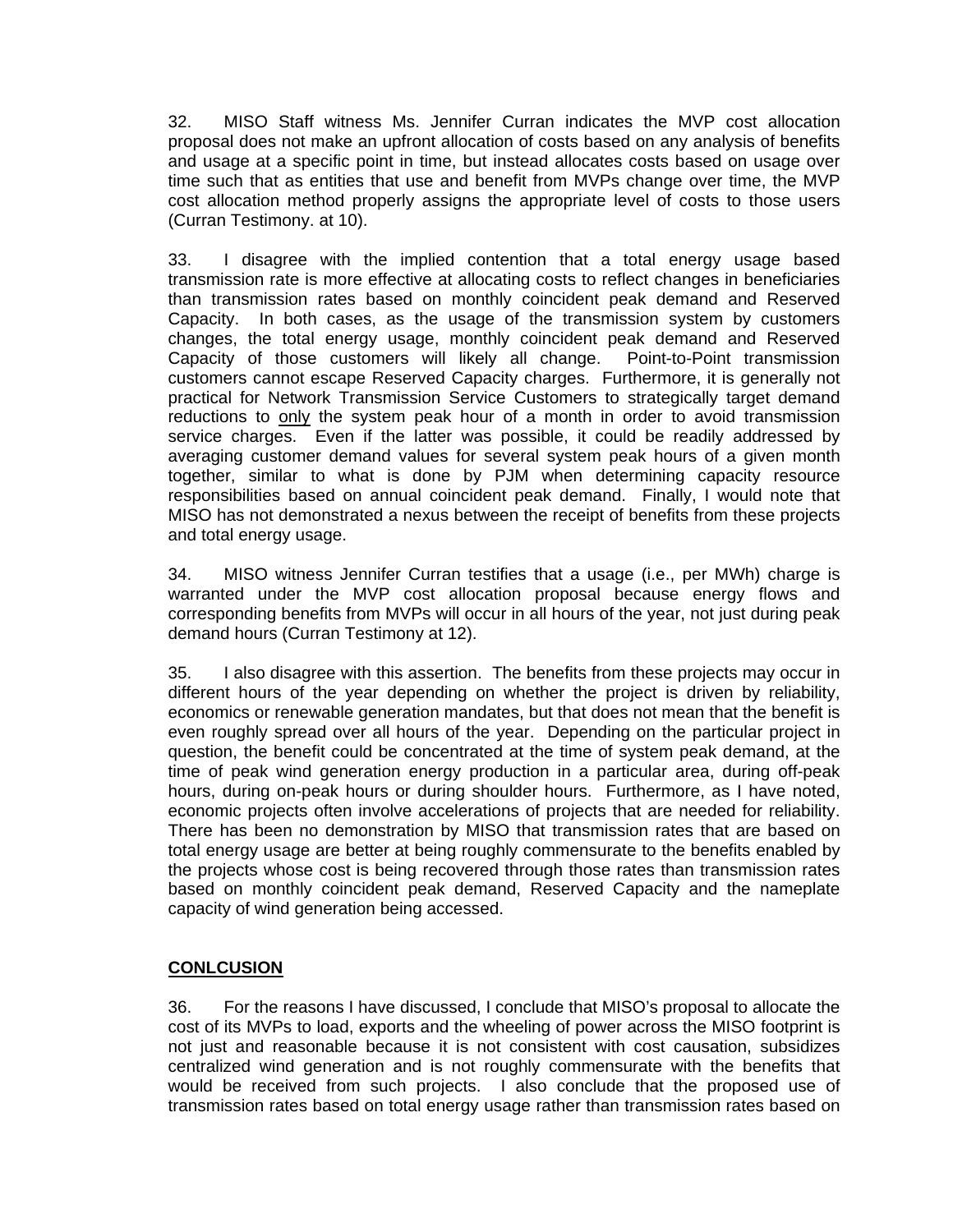monthly coincident peak demand, Reserved Capacity and the nameplate capacity of wind generation being accessed would on a going forward basis unduly and unnecessarily shift transmission investment costs from low load factor customers to high load factor customers. Finally, I conclude that MISO has not demonstrated that transmission rates based on total energy usage are any more effective at tracking changes in the beneficiaries of transmission projects than transmission rates based on monthly coincident peak demand, Reserved Capacity and the nameplate capacity of wind generation being accessed.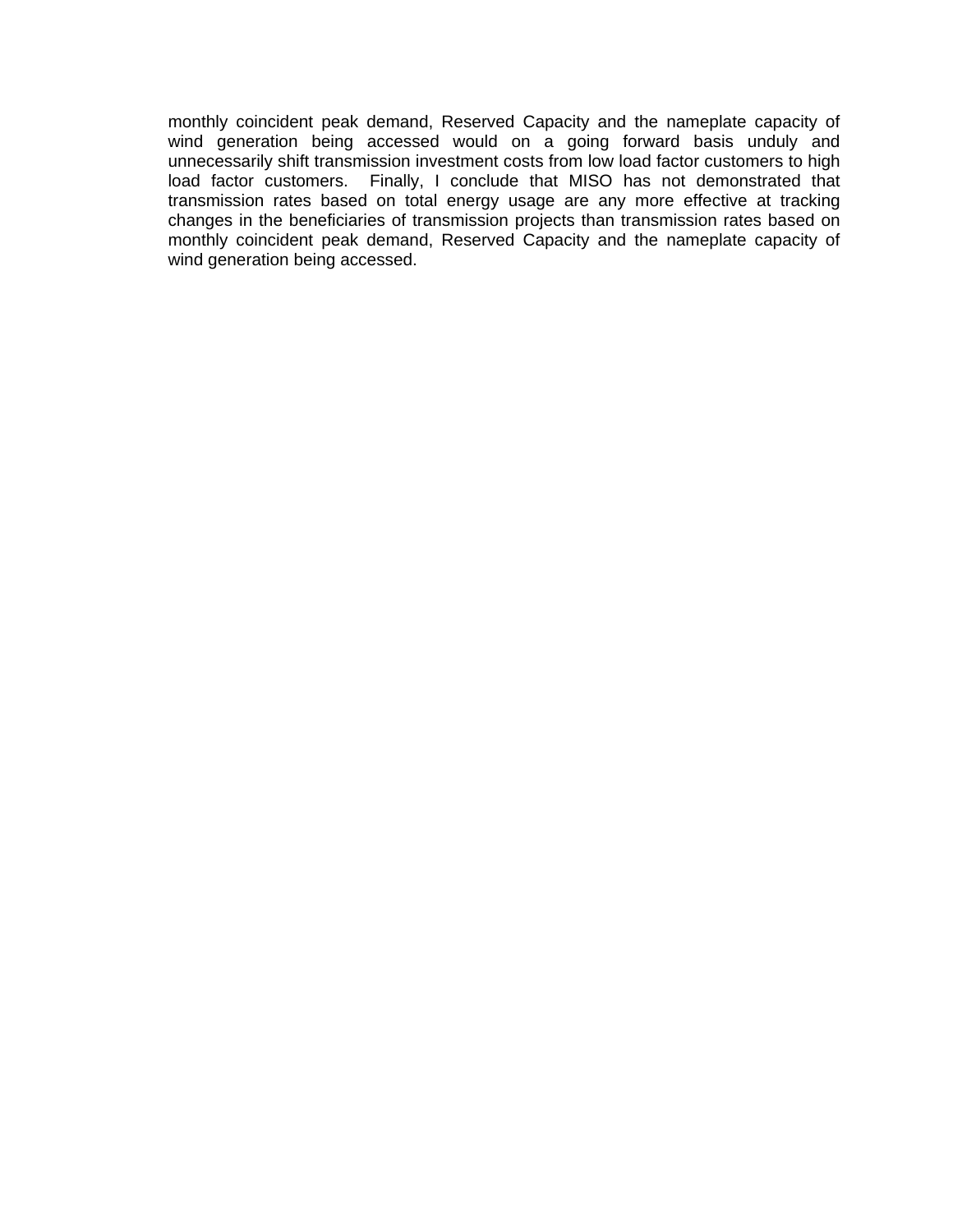Hans nes R. يد  $\overline{\mathcal{A}}$ ames R. Dauphinais

Subscribed and sworn to before me this 9th day of September, 2010.

Paria E. Duf



Notary Public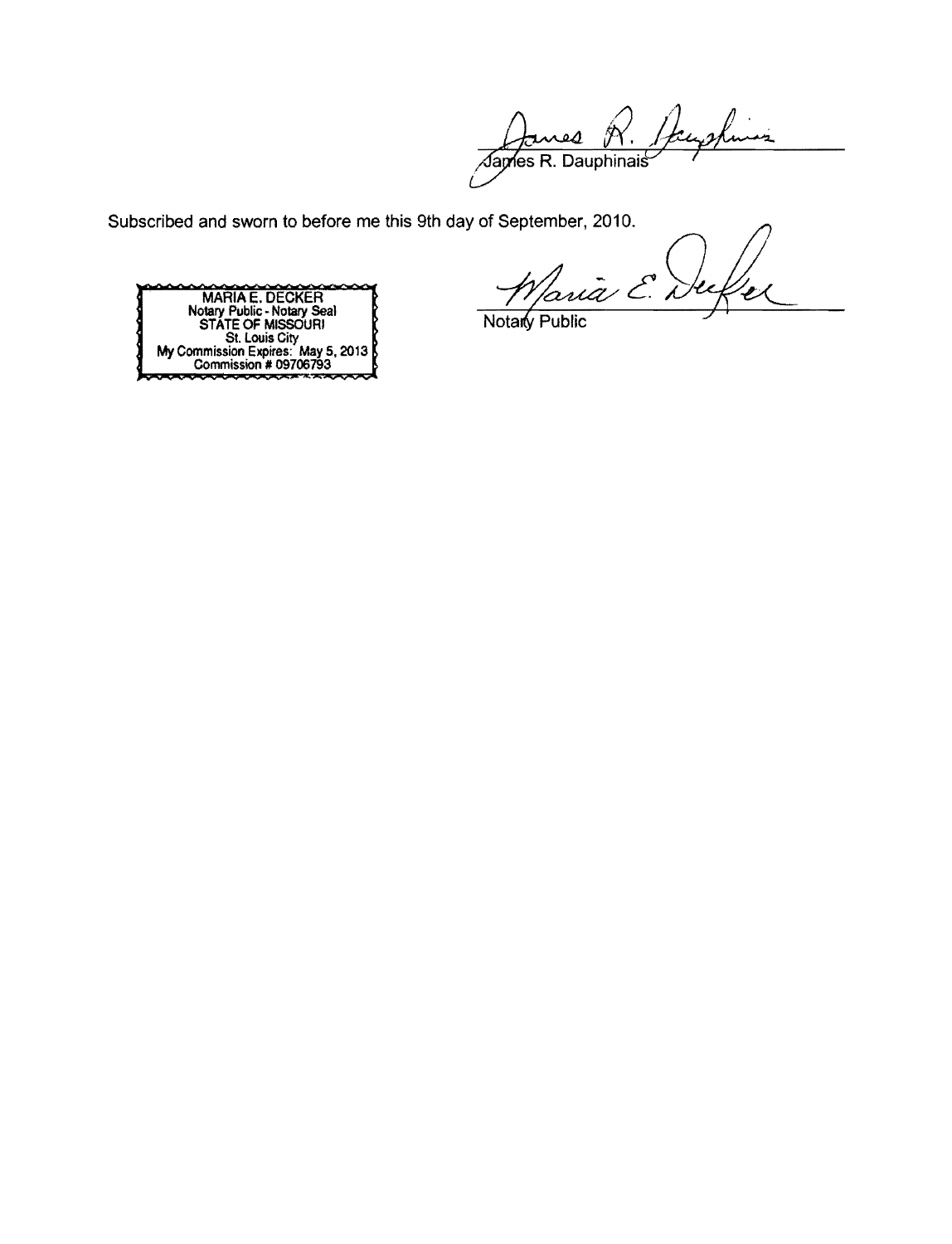# **Qualifications of James R. Dauphinais**

### **Q PLEASE STATE YOUR NAME AND BUSINESS ADDRESS.**

A James R. Dauphinais. My business address is 16690 Swingley Ridge Road, Suite 140, Chesterfield, MO 63017.

### **Q PLEASE STATE YOUR OCCUPATION.**

A I am a consultant in the field of public utility regulation and a principal with the firm of Brubaker & Associates, Inc. ("BAI"), energy, economic and regulatory consultants.

### **Q PLEASE SUMMARIZE YOUR EDUCATIONAL BACKGROUND AND EXPERIENCE.**

A I graduated from Hartford State Technical College in 1983 with an Associate's Degree in Electrical Engineering Technology. Subsequent to graduation I was employed by the Transmission Planning Department of the Northeast Utilities Service Company as an Engineering Technician.

While employed as an Engineering Technician, I completed undergraduate studies at the University of Hartford. I graduated in 1990 with a Bachelor's Degree in Electrical Engineering. Subsequent to graduation, I was promoted to the position of Associate Engineer. Between 1993 and 1994, I completed graduate level courses in the study of power system transients and power system protection through the Engineering Outreach Program of the University of Idaho. By 1996 I had been promoted to the position of Senior Engineer.

In the employment of the Northeast Utilities Service Company, I was responsible for conducting thermal, voltage and stability analyses of the Northeast Utilities' transmission system to support planning and operating decisions. This involved the use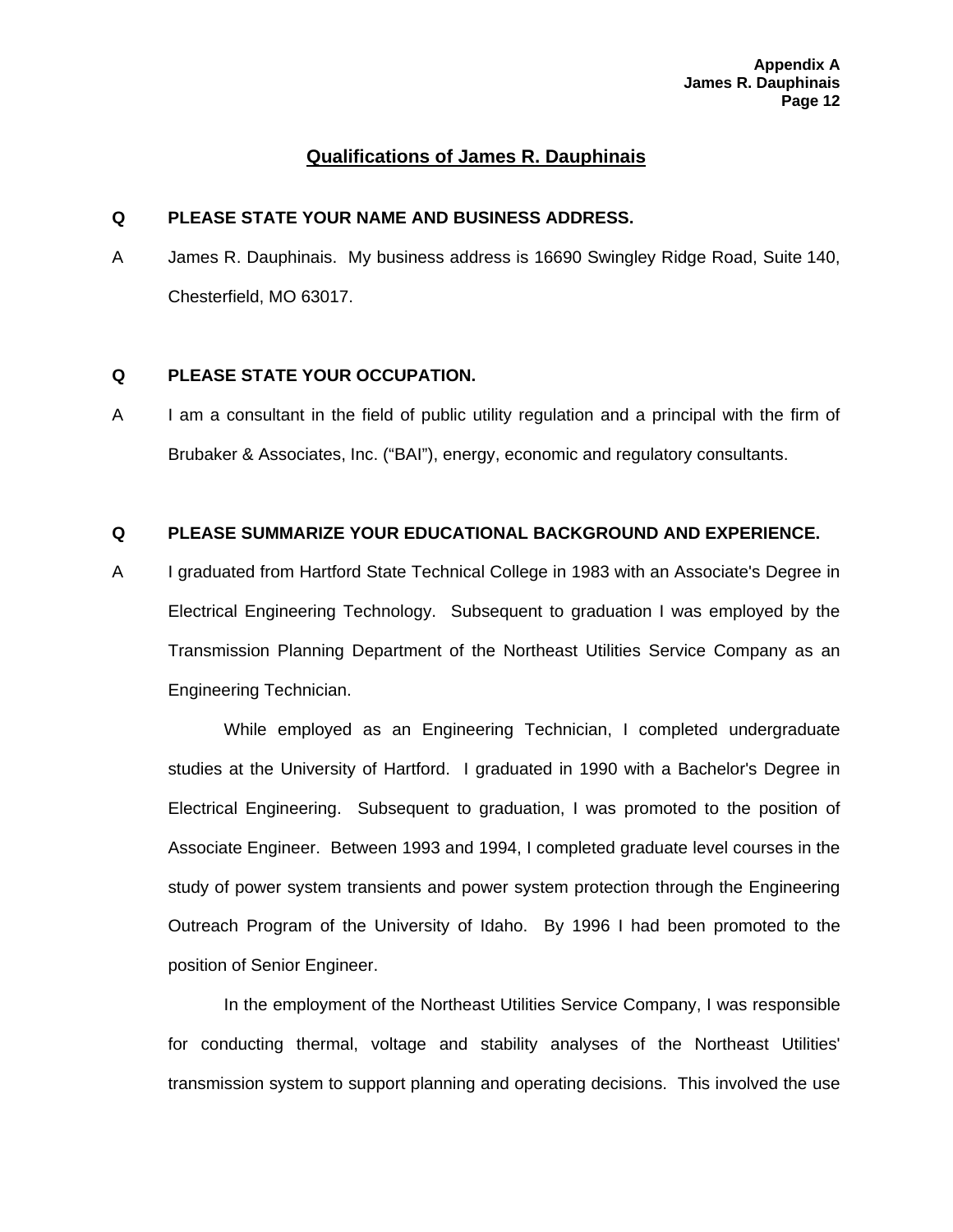of load flow and power system stability computer simulations. Among the most notable achievements I had in this area include the solution of a transient stability problem near Millstone Nuclear Power Station, and the solution of a small signal (or dynamic) stability problem near Seabrook Nuclear Power Station. In 1993 I was awarded the Chairman's Award, Northeast Utilities' highest employee award, for my work involving stability analysis in the vicinity of Millstone Nuclear Power Station.

From 1990 to 1997 I represented Northeast Utilities on the New England Power Pool Stability Task Force. I also represented Northeast Utilities on several other technical working groups within the New England Power Pool ("NEPOOL") and the Northeast Power Coordinating Council ("NPCC"), including the 1992-1996 New York-New England Transmission Working Group, the Southeastern Massachusetts/Rhode Island Transmission Working Group, the NPCC CPSS-2 Working Group on Extreme Disturbances and the NPCC SS-38 Working Group on Interarea Dynamic Analysis. This latter working group also included participation from a number of ECAR, PJM and VACAR utilities.

In addition to my technical responsibilities, I was also responsible for oversight of the day-to-day administration of Northeast Utilities' Open Access Transmission Tariff. This included the creation of Northeast Utilities' pre-FERC Order No. 889 transmission electronic bulletin board and the coordination of Northeast Utilities' transmission tariff filings prior to and after the issuance of Federal Energy Regulatory Commission ("FERC" or "Commission") FERC Order No. 888. I was also responsible for spearheading the implementation of Northeast Utilities' Open Access Same-Time Information System and Northeast Utilities' Standard of Conduct under FERC Order No. 889. During this time I represented Northeast Utilities on the Federal Energy Regulatory Commission's "What" Working Group on Real-Time Information Networks. Later I served as Vice Chairman of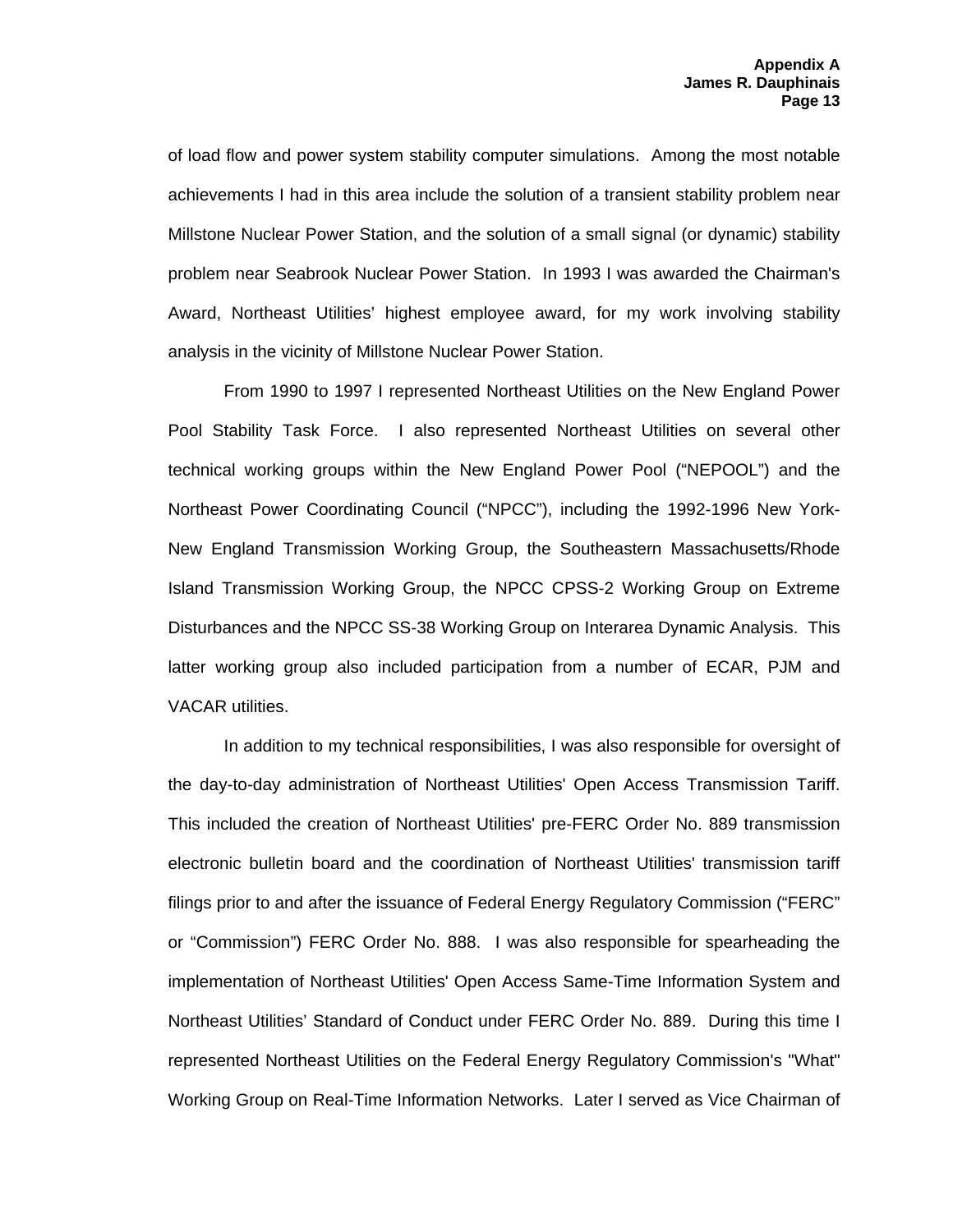the NEPOOL OASIS Working Group and Co-Chair of the Joint Transmission Services Information Network Functional Process Committee. I also served for a brief time on the Electric Power Research Institute facilitated "How" Working Group on OASIS and the North American Electric Reliability Council facilitated Commercial Practices Working Group.

In 1997 I joined the firm of Brubaker & Associates, Inc. The firm includes consultants with backgrounds in accounting, engineering, economics, mathematics, computer science and business. Since my employment with the firm, I have filed or presented testimony before the Federal Energy Regulatory Commission in Consumers Energy Company, Docket No. OA96-77-000, Midwest Independent Transmission System Operator, Inc., Docket No. ER98-1438-000, Montana Power Company, Docket No. ER98-2382-000, Inquiry Concerning the Commission's Policy on Independent System Operators, Docket No. PL98-5-003, SkyGen Energy LLC v. Southern Company Services, Inc., Docket No. EL00-77-000, Alliance Companies, et al., Docket No. EL02- 65-000, et al., Entergy Services, Inc., Docket No. ER01-2201-000, and Remedying Undue Discrimination through Open Access Transmission Service and Standard Electricity Market Design, Docket No. RM01-12-000. I have also filed or presented testimony before the Colorado Public Utilities Commission, Connecticut Department of Public Utility Control, Illinois Commerce Commission, the Indiana Utility Regulatory Commission, the Iowa Utilities Board, the Kentucky Public Service Commission, the Louisiana Public Service Commission, the Michigan Public Service Commission, the Missouri Public Service Commission, the Public Utility Commission of Texas, the Wisconsin Public Service Commission and various committees of the Missouri State Legislature. This testimony has been given regarding a wide variety of issues including, but not limited to, ancillary service rates, avoided cost calculations, certification of public